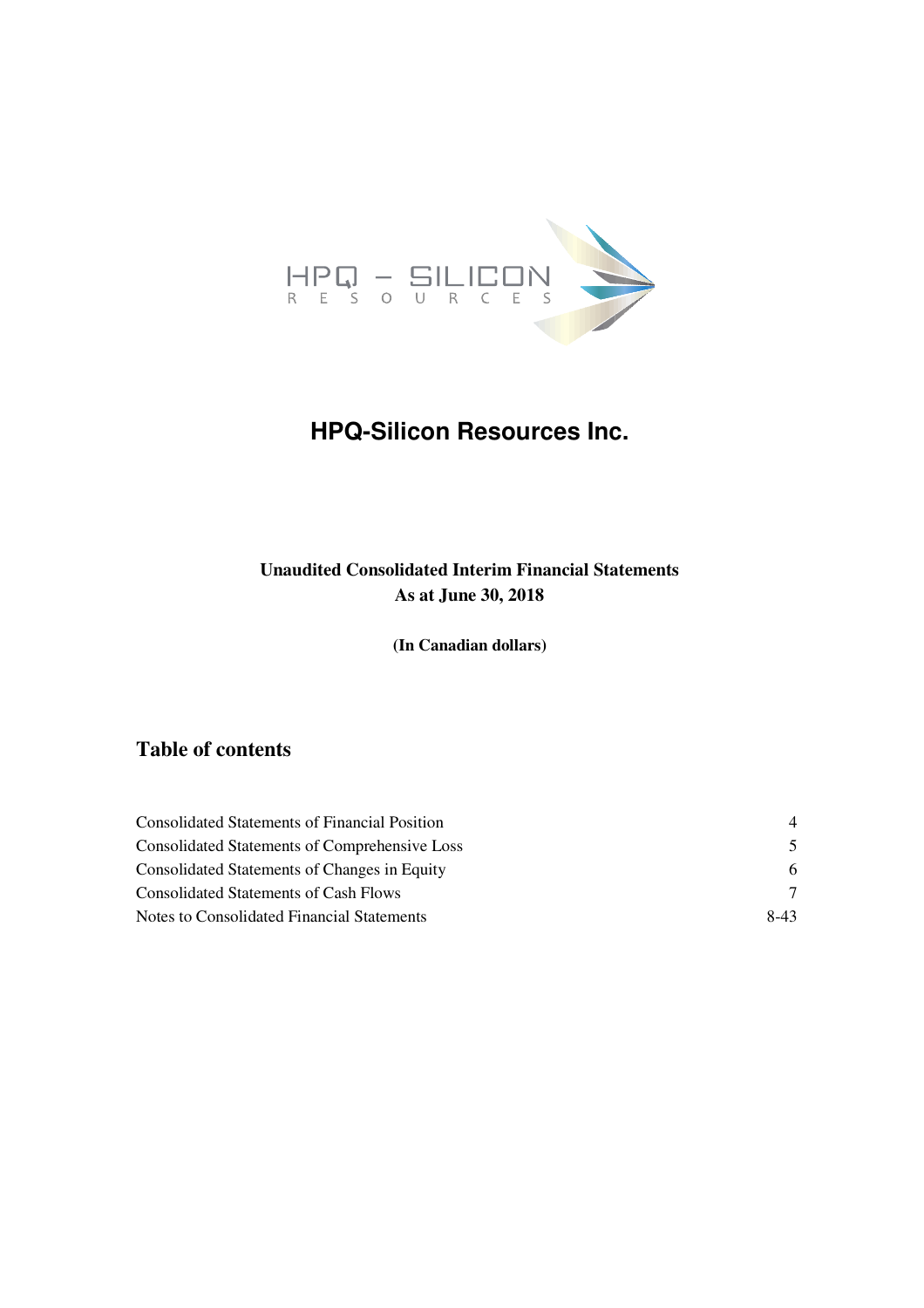# **HPQ-Silicon Resources Inc. Consolidated Statements of Financial Position (unaudited)**

As at June 30, 2018 (in Canadian dollars)

|                                                                                                                                                                                                                                                                     | <b>Notes</b>                           | June 30,<br>2018<br>\$                                         | December31,<br>2017                                            |
|---------------------------------------------------------------------------------------------------------------------------------------------------------------------------------------------------------------------------------------------------------------------|----------------------------------------|----------------------------------------------------------------|----------------------------------------------------------------|
| <b>ASSETS</b>                                                                                                                                                                                                                                                       |                                        |                                                                |                                                                |
| <b>Current</b>                                                                                                                                                                                                                                                      |                                        |                                                                |                                                                |
| Cash<br>Marketable securities in a quoted company<br>Goods and services tax receivable<br>Prepaid expenses<br>Assets held for distribution to the owners<br>Installments on due to a company<br>Installments on due to directors, officers and companies owned by a | $6 - 8$<br>$\overline{7}$<br>7         | 90,984<br>391,050<br>47,345<br>117,425<br>1,505,000<br>125,112 | 314,103<br>414,855<br>105,940<br>6,225<br>1,505,000<br>123,251 |
| director or an officer                                                                                                                                                                                                                                              |                                        | 378,568                                                        | 373,992                                                        |
| Non-current<br>Exploration and evaluation assets<br>Property and equipment<br>Intangible assets                                                                                                                                                                     | 8<br>9<br>10                           | 2,655,484<br>1,296,745<br>3,267,989<br>2,443,823<br>7,008,557  | 2,843,366<br>1,285,360<br>3,268,499<br>2,205,166<br>6,759,025  |
| <b>Total assets</b>                                                                                                                                                                                                                                                 |                                        | 9,664,041                                                      | 9,602,391                                                      |
| <b>LIABILITIES</b><br><b>Current</b><br>Trade and other payables<br>Note payableclassified for distribution to the owners<br>Due to directors<br>Royalties payable                                                                                                  | 11<br>$6 - 12$<br>$\overline{7}$<br>10 | 395,633<br>180,000<br>43,000<br>139,857                        | 170,755<br>180,000<br>129,713                                  |
| Non-current                                                                                                                                                                                                                                                         |                                        | 758,490                                                        | 480,468                                                        |
| Due to directors, officers and a company owned by a director, without<br>interest (effective rate of 1.88%; effective rate of 1,88% in 2017)<br>Royalties payable<br><b>Total liabilities</b>                                                                       | $\overline{7}$<br>10                   | 1,376,149<br>1,019,107<br>2,395,256<br>3,153,746               | 1,370,138<br>919,821<br>2,289,959<br>2,770,427                 |
| <b>EQUITY</b>                                                                                                                                                                                                                                                       |                                        |                                                                |                                                                |
| Share capital<br>Contributed surplus<br>Retained deficit                                                                                                                                                                                                            | 13                                     | 30,667,934<br>1,808,802<br>(25,966,441)                        | 30,149,744<br>1,908,285<br>(25, 226, 065)                      |
| <b>Total equity</b>                                                                                                                                                                                                                                                 |                                        | 6,510,295                                                      | 6,831,964                                                      |
| <b>Total liabilities and equity</b>                                                                                                                                                                                                                                 |                                        | 9,662,416                                                      | 9,602,391                                                      |

The accompanying notes are an integral part of the consolidated financial statements.

Theseconsolidated financial statements were approved and authorized for issue by the Board of Directors on August 29, 2018.

#### **ON BEHALF OF THE BOARD**

| (s) Patrick Levasseur    | Director |
|--------------------------|----------|
| (s) Bernard J. Tourillon | Director |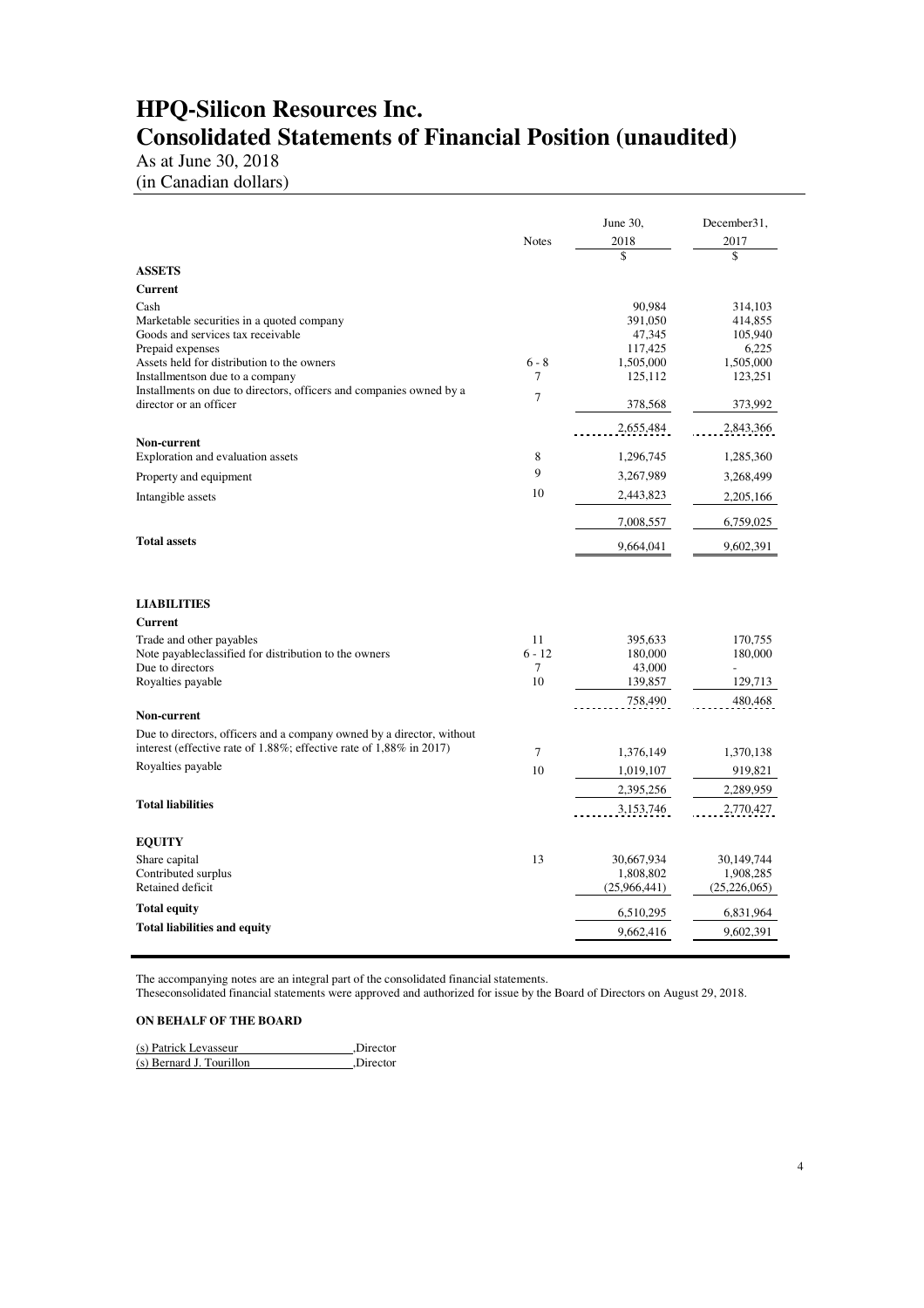# **HPQ-Silicon Resources Inc**. **Consolidated Statements of Comprehensive loss (unaudited)**

June 30, 2018 and 2017 (in Canadian dollars)

|                                                                                   |              | Quarter ending June, 30 |            | June, $30$ | Six-month ending |
|-----------------------------------------------------------------------------------|--------------|-------------------------|------------|------------|------------------|
|                                                                                   | <b>Notes</b> | 2018                    | 2017       | 2018       | 2017             |
|                                                                                   |              | \$                      | \$         | \$         | \$               |
| <b>Expenses</b>                                                                   |              |                         |            |            |                  |
| Salaries and employee benefits expense                                            | 14.1         | 153,600                 | 141,287    | 255,099    | 243,130          |
| Other operating expenses                                                          | 15           | 190,460                 | 254,242    | 359,275    | 444,581          |
| Restructuring costs                                                               |              | 52,367                  |            | 76,592     |                  |
| Amortization of property and equipment<br>Write-off of exploration and evaluation |              | 255                     | 255        | 510        | 510              |
| assets                                                                            |              |                         | 263,451    |            | 263,451          |
| <b>Operating loss</b>                                                             |              | 396,682                 | 659,235    | 691,476    | 951,672          |
| <b>Other incomes</b>                                                              |              |                         |            |            |                  |
| Finance income                                                                    | 17           | (126, 266)              | 343,656    | 48,093     | 577,284          |
| Financial costs                                                                   | 17           | (69, 425)               | (61, 813)  | (138, 448) | (123, 720)       |
|                                                                                   |              | (195, 691)              | 281,843    | (90, 355)  | 453,564          |
| Net loss and total comprehensive loss of<br>the period                            |              | (592, 373)              | (377, 392) | (781, 831) | (498, 108)       |
|                                                                                   |              |                         |            |            |                  |
| Loss per share                                                                    |              |                         |            |            |                  |
| Basic and diluted net loss per share                                              | 18           | (0.00)                  | (0.00)     | (0.00)     | (0.00)           |

The accompanying notes are an integral part of the consolidated financial statements.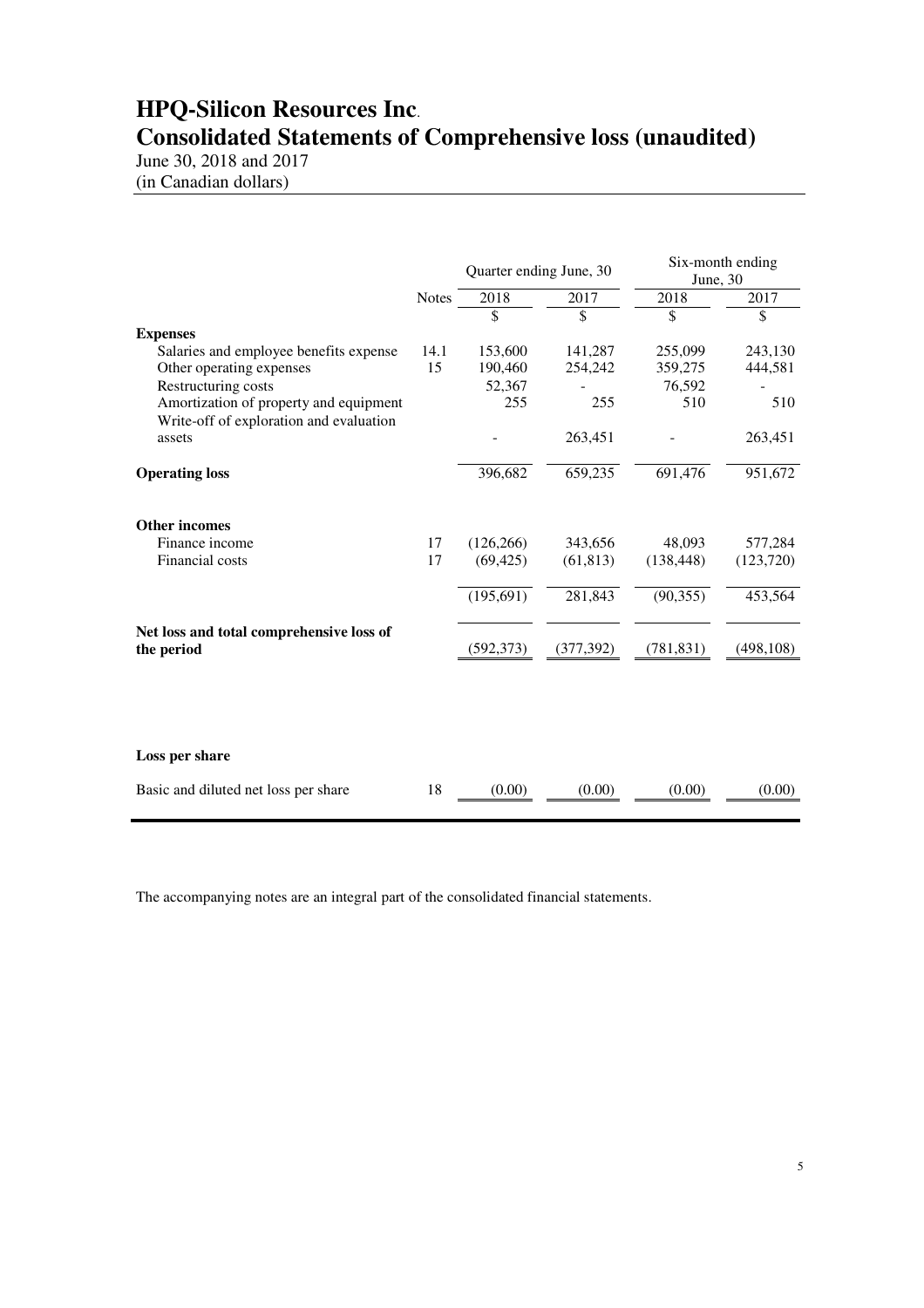# **HPQ-Silicon Resources Inc. Consolidated Statements of Changes in Equity(unaudited)**

June 30, 2018 and 2017 (in Canadian dollars)

|                                                              | <b>Notes</b> | Share capital | Contributed<br>surplus<br>\$ | Retained<br>deficit<br>\$ | Total<br>equity<br>\$ |
|--------------------------------------------------------------|--------------|---------------|------------------------------|---------------------------|-----------------------|
| Balance at January 1 <sup>st</sup> , 2017                    |              | 25,917,327    | 1,588,685                    | (22, 470, 311)            | 5,035,701             |
| Units issued by private placements                           | 13.1         | 2,023,000     |                              |                           | 2,023,000             |
| <b>Exercise of warrants</b>                                  | 13.1         | 224,034       | (23, 852)                    |                           | 200,182               |
| Issuance for the payment of accounts<br>payable              | 13.1         | 14,125        |                              |                           | 14,125                |
| Share-basedpayments                                          |              |               | 16,354                       |                           | 16,354                |
| Issuancecost of units                                        | 13.1         |               | 27,388                       | (91, 635)                 | (64, 247)             |
|                                                              |              | 28,178,486    | 1,608,575                    | (22, 561, 946)            | 7,225,115             |
| Net loss and total comprehensive loss for the period         |              |               |                              | (498, 108)                | (498, 108)            |
| <b>Balance at June 30, 2017</b>                              |              | 28,178,486    | 1,608,575                    | (23,060,054)              | 6,727,007             |
| <b>Balance at January 1st, 2018</b>                          |              | 30,149,744    | 1,908,285                    | (25, 226, 065)            | 6,831,964             |
| Exercise of warrants<br>Issuance for the payment of accounts | 13.1         | 489,940       | (55,887)                     |                           | 434,053               |
| payable                                                      | 13.1         | 28,250        |                              |                           | 28,250                |
| Expiration of broker's warrants                              |              |               | (10, 888)                    | 10,888                    |                       |
| Expiration of broker's warrants                              |              |               | (32,708)                     | 32,708                    |                       |
| Issuance cost of units                                       | 13.1         |               |                              | (2,141)                   | (2,141)               |
|                                                              |              | 30,667,934    | 1,808,802                    | (25, 184, 610)            | 7,292,126             |
| Net loss and total comprehensive loss for the period         |              |               |                              | (781, 831)                | (781, 831)            |
| <b>Balance at June 30, 2018</b>                              |              | 30,667,934    | 1,808,802                    | (25,966,441)              | 6,510,295             |
|                                                              |              |               |                              |                           |                       |

The accompanying notes are an integral part of the consolidated financial statements.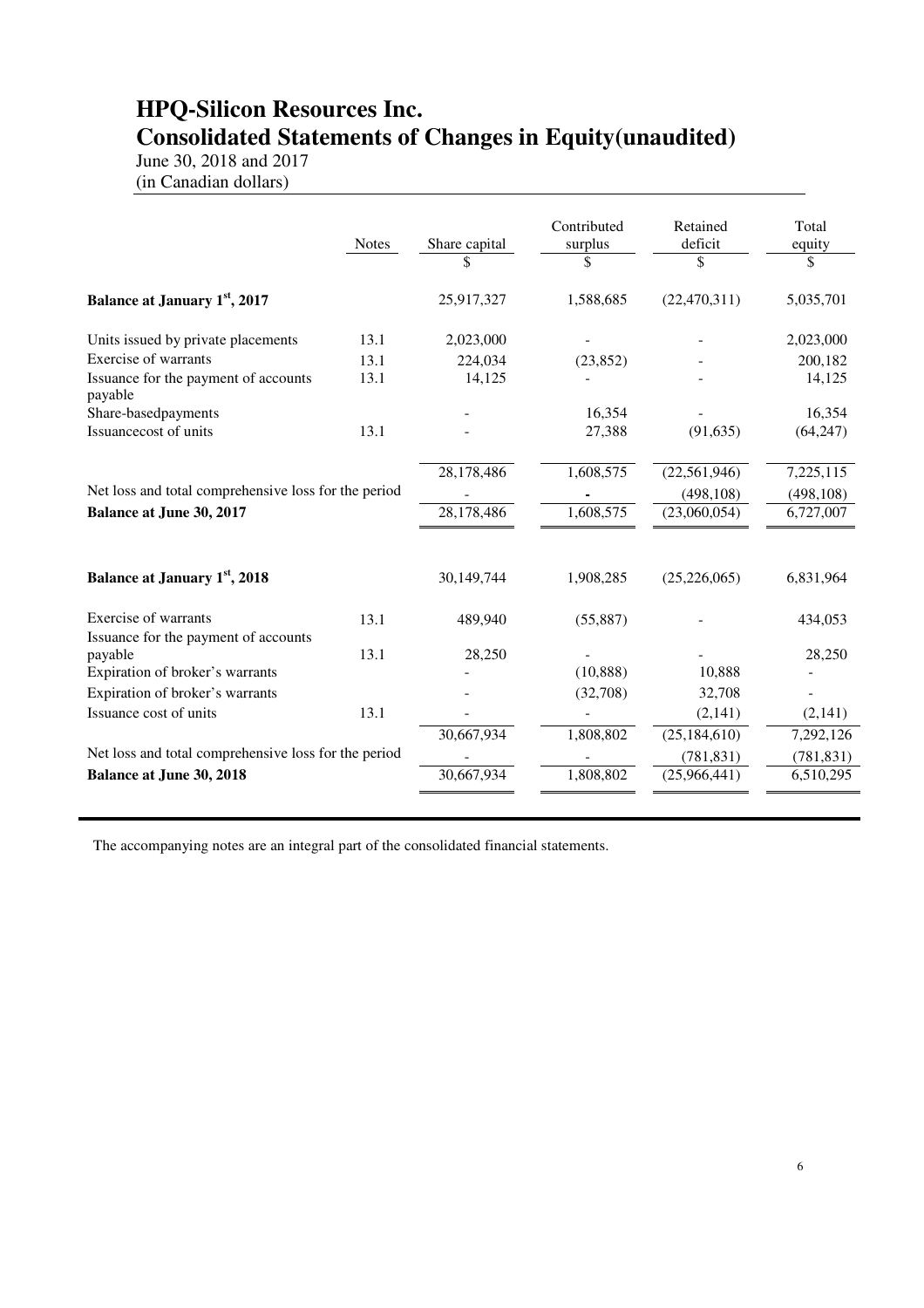# **HPQ-Silicon Resources Inc. Consolidated Statements of Cash Flows (unaudited)**

June 30, 2018 and 2017 (in Canadian dollars)

|                                                                             | <b>Notes</b> |            |             |
|-----------------------------------------------------------------------------|--------------|------------|-------------|
|                                                                             |              | 2018       | 2017        |
|                                                                             |              | \$         | \$          |
| <b>OPERATING ACTIVITIES</b>                                                 |              |            |             |
| Net loss                                                                    |              | (781, 831) | (498, 108)  |
| Non cash items                                                              |              |            |             |
| Amortization of property and equipment                                      |              | 510        | 510         |
| Write-off of exploration and evaluation assets                              |              |            | 263,451     |
| Share-based payments                                                        |              |            | 16,354      |
| Net change in fair value of marketable securities in a quotedcompany        |              | (41,656)   | (570,000)   |
| Accretion expenses- due to directors, officers and a company owned          |              |            |             |
| by a director                                                               |              | 6,011      | 11,462      |
| Accretion revenues -installmentson due to directors, officers and           |              |            |             |
| companies owned by a director or an officer                                 |              | (4,577)    | (5, 478)    |
| Accretion revenues - installments on due to a company                       |              | (1,860)    | (1,806)     |
| Accretion expenses-royalties payable                                        |              | 109,430    | 89,696      |
| Accretion expenses-installments on due to a company                         |              |            | 1,629       |
| Salaries and employee benefits expense                                      |              | 43,000     | 31,000      |
| Financial costs                                                             |              | 23,007     |             |
| Changes in working capital items                                            | 19           | 126,715    | (208, 641)  |
| Cash flows used tooperating activities                                      |              | (521, 251) | (869, 931)  |
| <b>INVESTING ACTIVITIES</b><br>Addition to exploration and evaluationassets |              | (5,683)    | (136, 147)  |
| Addition to property and equipment                                          |              |            | (1,329,000) |
| Addition to assets held for sale                                            |              |            | (5,266)     |
| Addition to intangible assets                                               |              | (193, 558) |             |
| Acquisition of marketable securities in a quoted company                    |              | (175,000)  |             |
| Disposal of marketable securities in a quoted company                       |              | 240,461    |             |
| Installments on due to a company                                            |              |            | (28,000)    |
| Cash flows used to<br>investing activities                                  |              | (133,780)  | (1,498,413) |
|                                                                             |              |            |             |
| <b>FINANCING ACTIVITIES</b>                                                 |              |            |             |
| Issuance of units by private placements and flow-through private            |              |            | 2,023,000   |
| Exercise of warrants                                                        |              | 434,053    | 200,182     |
| Issuance cost of units                                                      |              | (2,141)    | (64, 247)   |
| Cash flows from financing activities                                        |              | 431,912    | 2,158,935   |
|                                                                             |              |            |             |
| Net change in cash                                                          |              | (223, 119) | (209, 409)  |
| Cash beginning of the period                                                |              | 314,103    | 472,393     |
| Cash end of the period                                                      |              | 90.984     | 262.984     |
|                                                                             |              |            |             |
|                                                                             |              |            |             |

For additional cash flows information refer to Note 19. **Cash operations**  Interests paid related tooperating activities and the state of the state of the state of the 22,562 and the state of the state of the state of the state of the state of the state of the state of the state of the state of t

The accompanying notes arean integral part of theconsolidated financial statements**.**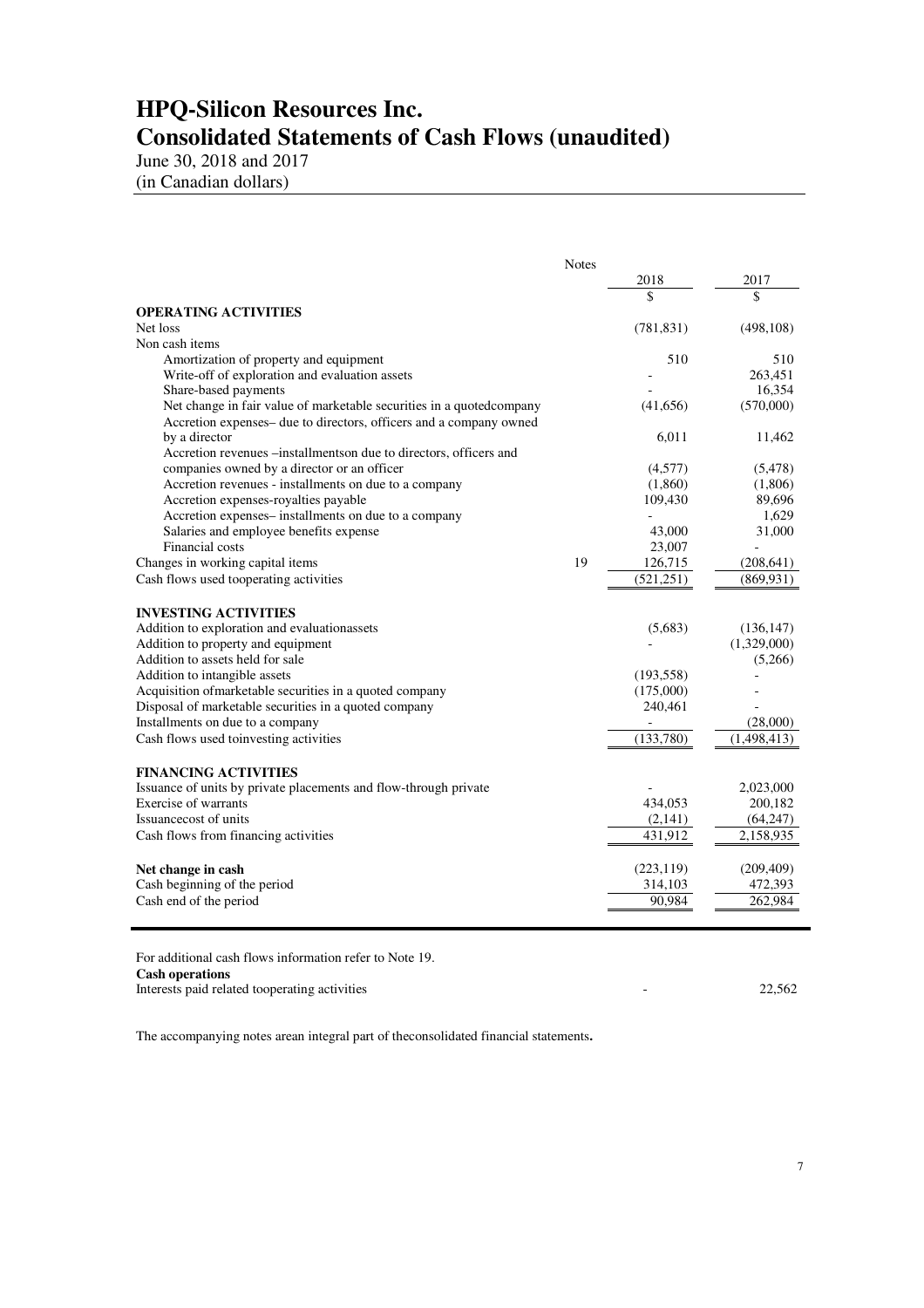As at June 30, 2018 (in Canadian dollars)

### **1. NATURE OF OPERATIONS**

HPQ-Silicon Resources Inc. ("HPQ") and its subsidiary (hereinafter the "Company") specialize in the exploration of gold and quartz in mining sites located in Quebec.

### **2. GOING CONCERN AND STATEMENT OF COMPLIANCE WITH IFRS**

The consolidated financial statements have been prepared in compliance with International Financial Reporting Standards (IFRS) and the basis of the going concern assumption, meaning the Company will be able to realize its assets and discharge its liabilities in the normal course of operations.

Given that the Company has not yet determined whether its properties contain mineral deposits that are economically recoverable, the Company has not yet generated income or cash flows from its operations. As at June 30, 2018, the Company has cumulated retained deficit of \$25,966,441 (\$25,226,065 as at December 31, 2017). The liquidities of the Company arenot sufficient to fund its administrative andexploration and evaluation expenses of the nextyear. These material uncertainties cast a significant doubt on the Company's ability to continue as a going concern.

The Company's ability to continue as a going concern is dependent upon its ability to raise additional financing to further explore its mineral properties and continued support of suppliers and creditors. Even if the Company has been successful in the past in doing so, there is no assurance that it will manage to obtain additional financing in the future.

In August 2018 , the Companycompleted private financing for a total amount of \$ 3,750,000 and received an amount of \$506 590 when warrants were exercised. Refer to Note 24 for further details.

The carrying amounts of assets, liabilities, revenues and expenses presented in the consolidated financial statements and the classification used in the statement of financial position have not been adjusted as would be required if the going concern assumption was not appropriate. Those adjustments could be material.

### **3. GENERAL INFORMATION**

HPQ is incorporated under the *Canada Business Corporations Act*.The address of the registered office and its principal place of business is 3000 Omer-Lavallee Street, office 306, Montreal, Quebec, Canada. HPQ shares are listed on the TSX Venture Exchange.

### **4. SUMMARY OF ACCOUNTING POLICIES**

### **4.1 Overall considerations**

The significant accounting policies that have been applied in the preparation of these consolidated financial statements are summarized below.

### **4.2Principle consolidation**

The Company's consolidated financial statements include the accounts of the parent company and its wholly owned subsidiary, Beauce Gold Fields Inc. ("BGF"), incorporated in August 2016 under the Canada Business Corporations Act.and specializes in the exploration of gold. The parent company controls a subsidiary if it is exposed, or has rights, tovariable returns from its involvement with the subsidiary and has the ability to influence these returns through its power over the subsidiary. All intra-group transactions, balances, revenues and expenses are eliminated upon consolidation. BGF's financial reporting date is June 30.

### **4.3 Functional and presentation currency**

Theseconsolidated financial statements are presented in Canadian dollars, which is also the functional currency of the Company.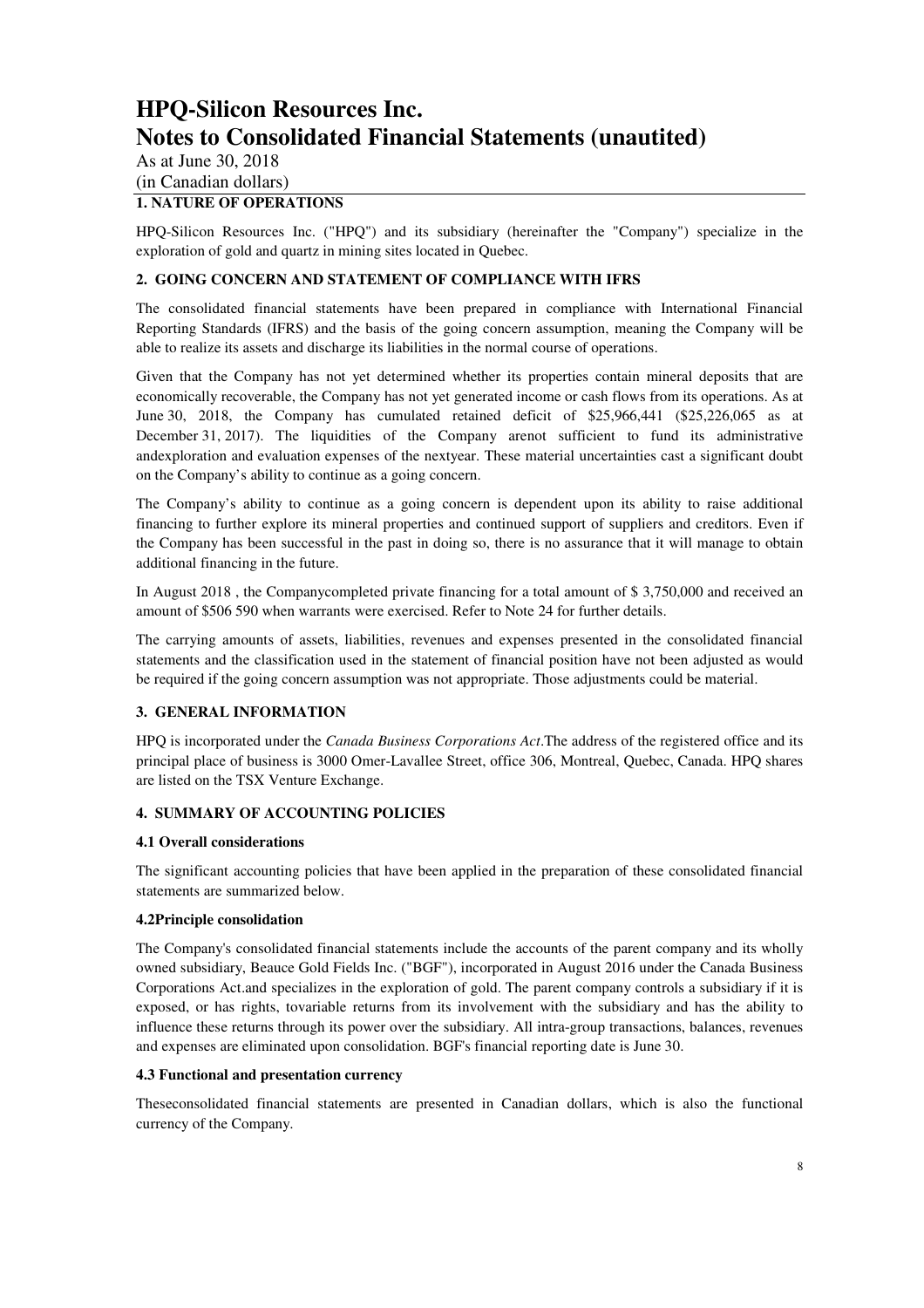As at June 30, 2018 (in Canadian dollars)

### **4.4 Financial instruments**

#### **Recognition, initial measurement and derecognition**

Financial assets and financial liabilities are recognized when the Company becomes a party to the contractual provisions of the financial instrument. Financial assets and financial liabilities are measured initially at fair value plus transaction costs, except for financial assets and financial liabilities carried at fair value through profit or loss, which are measured initially at fair value.

Financial assets are derecognized when the contractual rights to the cash flows from the financial asset expire, or when the financial asset and all substantial risks and rewards are transferred. A financial liability is derecognized when it is extinguished, discharged, cancelled or when it expires.

Financial assets and financial liabilities are measured subsequently as described below.

#### **Financial assets**

For the purpose of subsequent measurement, financial assets are classified into the categories loans and receivables and financial assets at fair value through profit or lossupon initial recognition.

All income and expenses relating to financial assets that are recognizedin profit or loss are presented within financial costs or finance income,if applicable.

#### *Loans and receivables*

Loans and receivables are non-derivative financial assets with fixed or determinable payments that are not quoted in an active market. After initial recognition, these are measured at amortized cost using the effective interest method, less provision for impairment. Discounting is omitted where the effect of discounting is immaterial. The Company's cash, advances for exploration expenses, installments on due to a company and instalments on due to directors, officers and companies owned by a director or an officer belong to this category of financial instruments.

### *Financial assets at fair value through profit or loss*

Financial assets at fair value through profit or loss include financial assets that are either classified as heldfor-trading or that meet certain conditions and are designated at fair value through profit or loss upon initial recognition. Marketable securities in a quoted company are classified into this category of financial instruments.

Assets in this category are measured at fair value with gains or losses recognized in profit or loss.

### *Impairment of financial assets*

All financial assets, except for those at fair value through profit or loss, are reviewed for impairment at least at each reporting date, to identify whether there is any objective evidence that a financial asset or a group of financial assets is impaired.

Objective evidence of impairment could include:

- significant financial difficulty of the issuer or counterparty;
- default or delinquency in interest or principal payments;
- it becoming probable that the borrower will enter bankruptcy or financial reorganization.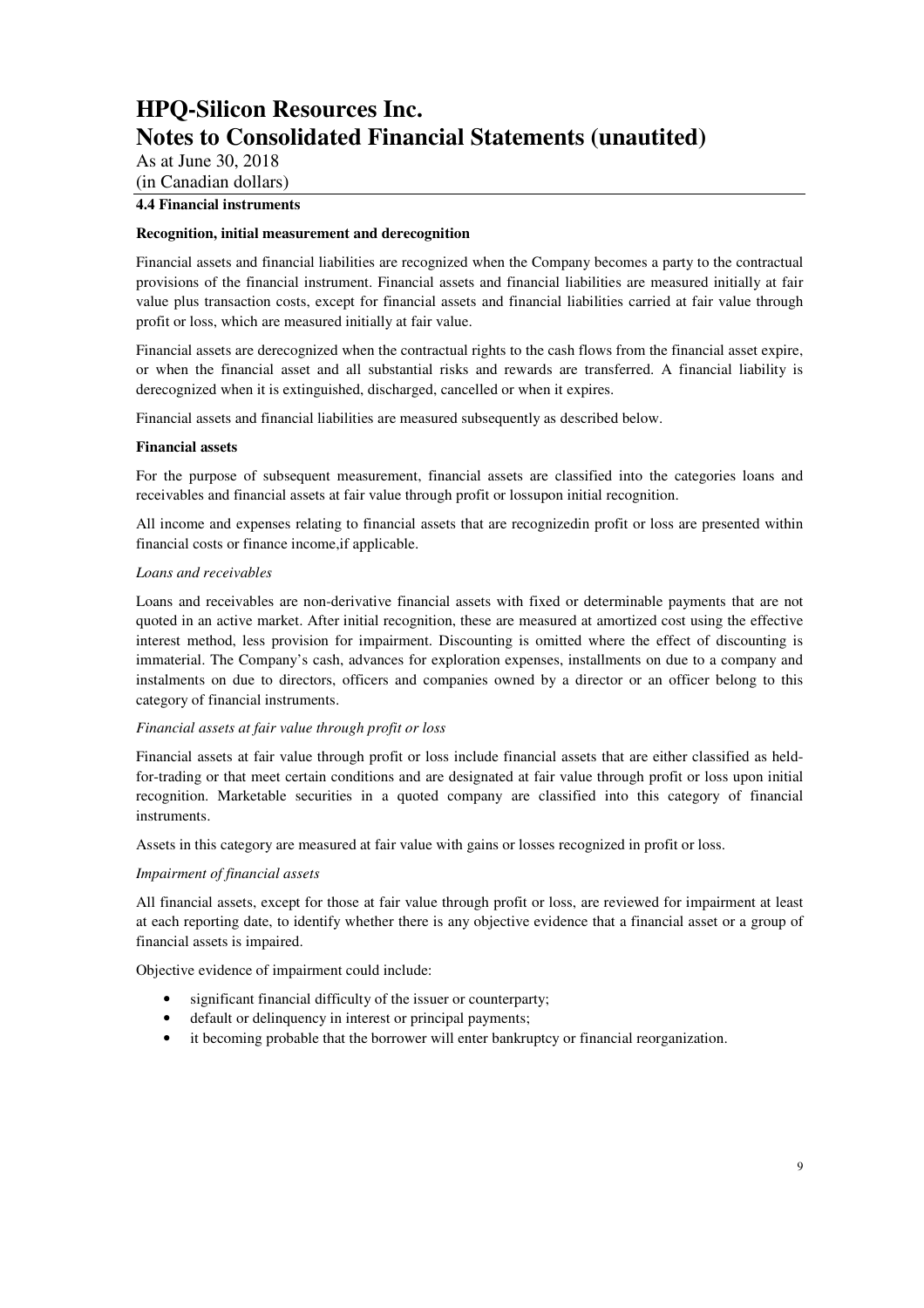As at June 30, 2018 (in Canadian dollars)

### **Financial liabilities**

The Company's financial liabilities include trade and other payables (excluding salaries and employee benefits expense),note payable classified for distribution to the owners, due to directors, officers and a company owned by a director (excluding salaries and employee benefits expense) androyalties payable.

Financial liabilities are measured subsequently at amortized cost using the effective interest method.

All interest-related charges are reported in profit or loss within financial costs.

#### **4.5 Basic and diluted loss per share**

Basic loss per share is calculated by dividing the loss attributable to common equity holders of the Company by the weighted average number of common shares outstanding during the period. Diluted earnings per share is calculated by adjusting loss attributable to common equity holders of theCompany, and the weighted average number of common shares outstanding, for the effects of all dilutive potential common shares which include share options, broker's options, broker's warrants, broker's units and warrants. Dilutive potential common shares shall be deemed to have been converted into common shares at the average market price at the beginning of the period or, if later, at the date of issue of the potential common shares.

#### **4.6 Tax credits receivable**

The Company is entitled to a refundable tax credit on qualified exploration expenditures incurred and refundable credit on duties for losses under the Mining Tax Act. The tax credits are recognized as a reduction of the exploration costs incurred based on estimates made by management. The Company records these tax credits when there is reasonable assurance with regards to collections and assessments and that the Company will comply with the conditions associated to them.

#### **4.7 Exploration and evaluation assets and exploration and evaluation expenditures**

Exploration and evaluation expenditures are costs incurred in the course of initial search for mineral deposits before the technical feasibility and commercial viability of extracting a mineral resource are demonstrable. Costs incurred before the legal rights to undertake exploration and evaluation activities are recognized in profit or loss when they are incurred.

Once the legal right to undertake exploration and evaluation activities has been obtained, all costs of acquiring mineral rights and expenses related to the exploration and evaluation of mining properties, less refundable tax credits related to these expenses, are recognized as exploration and evaluation assets. Expenses related to exploration and evaluation include topographical, geological, geochemical and geophysical studies, exploration drilling, trenching, sampling and other costs related to the evaluation of the technical feasibility and commercial viability of extracting a mineral resource. The various costs are capitalized on a property-byproperty basis pending determination of the technical feasibility and commercial viability of extracting a mineral resource. These assets are recognized as intangible assets and are carried at cost less any accumulated impairment losses. No depreciation expenses are recognized for these assets during the exploration and evaluation phase. Exploration and evaluation assets include a land recorded as non-amortizable fixed asset and carried at cost less any accumulated impairment losses.

Whenever a mining property is considered no longer viable, or is abandoned, the capitalized amounts are written down to their recoverable amounts (see Note 4.10), the difference is then immediately recognized in profit or loss.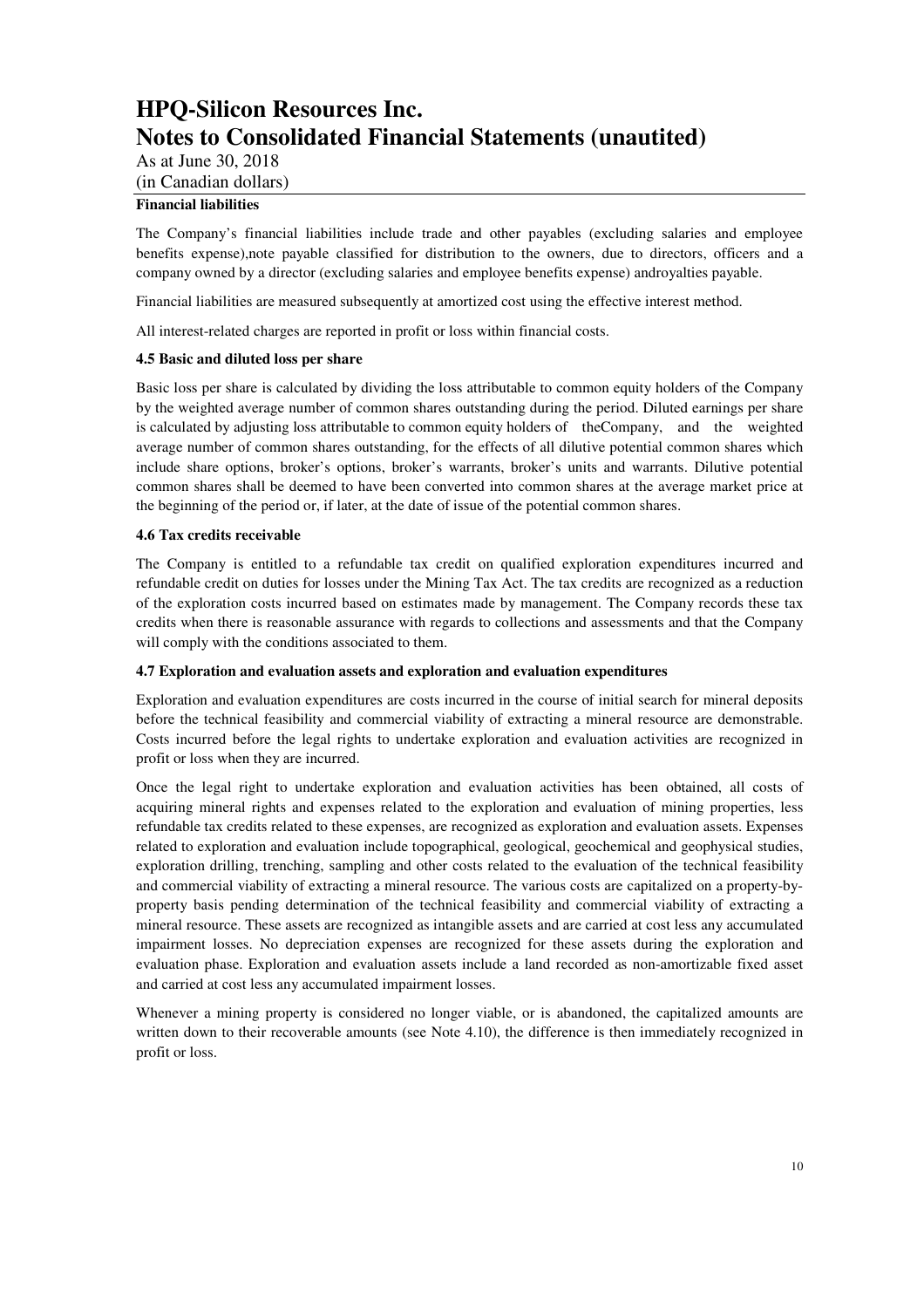As at June 30, 2018 (in Canadian dollars)

#### **4.7 Exploration and evaluation assets and exploration and evaluation expenditures (continued)**

When technical feasibility and commercial viability of extracting a mineral resource are demonstrable, exploration and evaluation assets related to the mining property are transferred to property and equipment in Mining assets under construction. Before the reclassification, exploration and evaluation assets are tested for impairment (see Note 4.10), and any impairment loss is recognized in profit or loss before reclassification.

Presently, neither the technical feasibility nor commercial viability of extracting a mineral resource has been demonstrated.

Although the Company has taken steps to verify title to the mining properties in which it holds an interest in accordance with industry practices for the current stage of exploration and development of such properties, these procedures do not guarantee the validity of the Company's titles. Property titles may be subject to unregistered prior agreements and non-compliance with regulatory requirements.

#### **Disposal of interest in connection with option agreement**

On the disposal of interest in connection with the option agreement, the Company does not recognize expenses related to the exploration and evaluation performed on the property by the acquirer. In addition, the cash or the shares consideration received directly from the acquirer are credited against the costs previously capitalized to the property, and the surplus is recognized as a gain on the disposal of exploration and evaluation assets in profit or loss.

#### **4.8 Property and equipment**

Property and equipment are held at cost less accumulated amortization and accumulated impairment losses.

Cost includes all costs incurred initially to acquire or construct an item of property and equipment, costs directly attributable to bringing the asset to the location and condition necessary for it to be capable of operating in the manner intended by management and costs incurred subsequently to add to or replace part thereof. Recognition of costs in the carrying amount of an item of property and equipment ceases when the asset is in the location and condition necessary for it to be capable of operating in the manner intended by management.

Upon the transfer of exploration and evaluation assets to property and equipment under Mining assets under construction, all subsequent expenditures on the construction, installation or completion of equipment and infrastructure facilities are capitalized within Mining assets under construction. When development stage is completed, all assets included in the mining assets under construction category are then transferred to Mining assets.

Amortization is recognized on a straight-line basis to write the cost to its estimated residual value, with a constant charge over the useful life of the asset. The periods generally applicable are as follows:

#### Useful

life

Computer equipment 3 years

Equipment under construction will be amortized using the straight-line basis over a period of 10 years when it will be ready for use.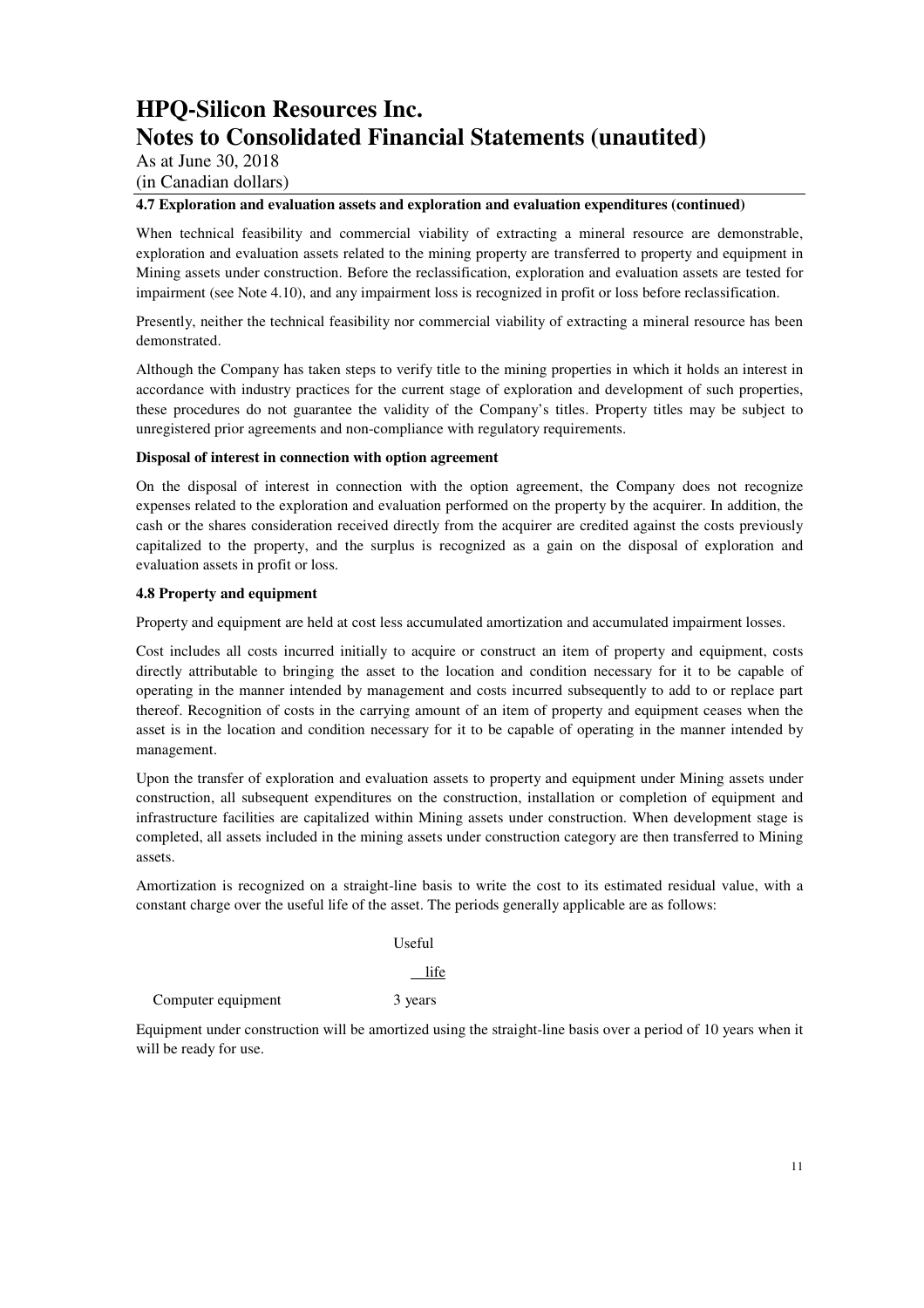As at June 30, 2018 (in Canadian dollars)

### **4.8 Property and equipment (continued)**

The amortization expense for each period is recognized in profit or loss except for certain items of property and equipment related to exploration and evaluation activities where the amortization expense is included in the carrying amount of an exploration and evaluation asset when it relates to a specific exploration and evaluation project.

The residual value, amortization method and useful life of each asset are reviewed at least at each financial year-end.

The carrying amount of an item of property and equipment is derecognized upon disposal or when no future economic benefits are expected from its use or disposal. The gain or loss arising from the derecognition of an item of property and equipment is included in profit or loss when the item is derecognized.

### **4.9Intangible assets**

Patents and intellectual property are intangible assets measured at historical cost less accumulated amortization and accumulated impairment losses, if any. The cost of patents consists of the cost of patent applications. The cost of intellectual property is initially comprised of the acquisition cost. Amortization is calculated on a straight-line basis over the estimated useful life of the patent and intellectual property, which is twenty years. The amortization period and amortization method are reviewed annually and adjusted prospectively as required.

#### **4.10 Impairment of exploration and evaluation assets, property and equipment and intangible assets**

For the purposes of assessing impairment, assets are grouped at the lowest levels for which there are largely independent cash inflows (cash-generating units). As a result, some assets are tested individually for impairment and some are tested at a cash-generating unit level.

Whenever events or changes in circumstances indicate that the carrying amount may not be recoverable, an asset or cash-generating unit is reviewed for impairment. Intangible assets that are not yet ready for use must be tested for impairment annually.

Impairment reviews for exploration and evaluation assets are carried out on a project by project basis, with each project representing a potential single cash generating unit. An impairment reviewis undertaken when indicators of impairment arise, but typically when one of the followingcircumstances apply:

- The right to explore the areas has expired or will expire in the near future with no expectation ofrenewal;
- No further exploration or evaluation expenditures in the area are planned or budgeted;
- No commercially viable deposits have been discovered, and the decision has been made todiscontinue exploration in the area;
- Sufficient work has been performed to indicate that the carrying amount of the expenditurecarried as an asset will not be fully recovered.

Additionally, when technical feasibility and commercial viability of extracting a mineral resource are demonstrable, the exploration and evaluation assets of the related mining property are tested for impairment before these items are transferred to property and equipment.

An impairment loss is recognized in profit or loss for the amount by which the asset's or cash-generating unit's carrying amount exceeds its recoverable amount. The recoverable amount of an asset or a cashgenerating unit is the higher of its fair value less cost to sell and its value in use.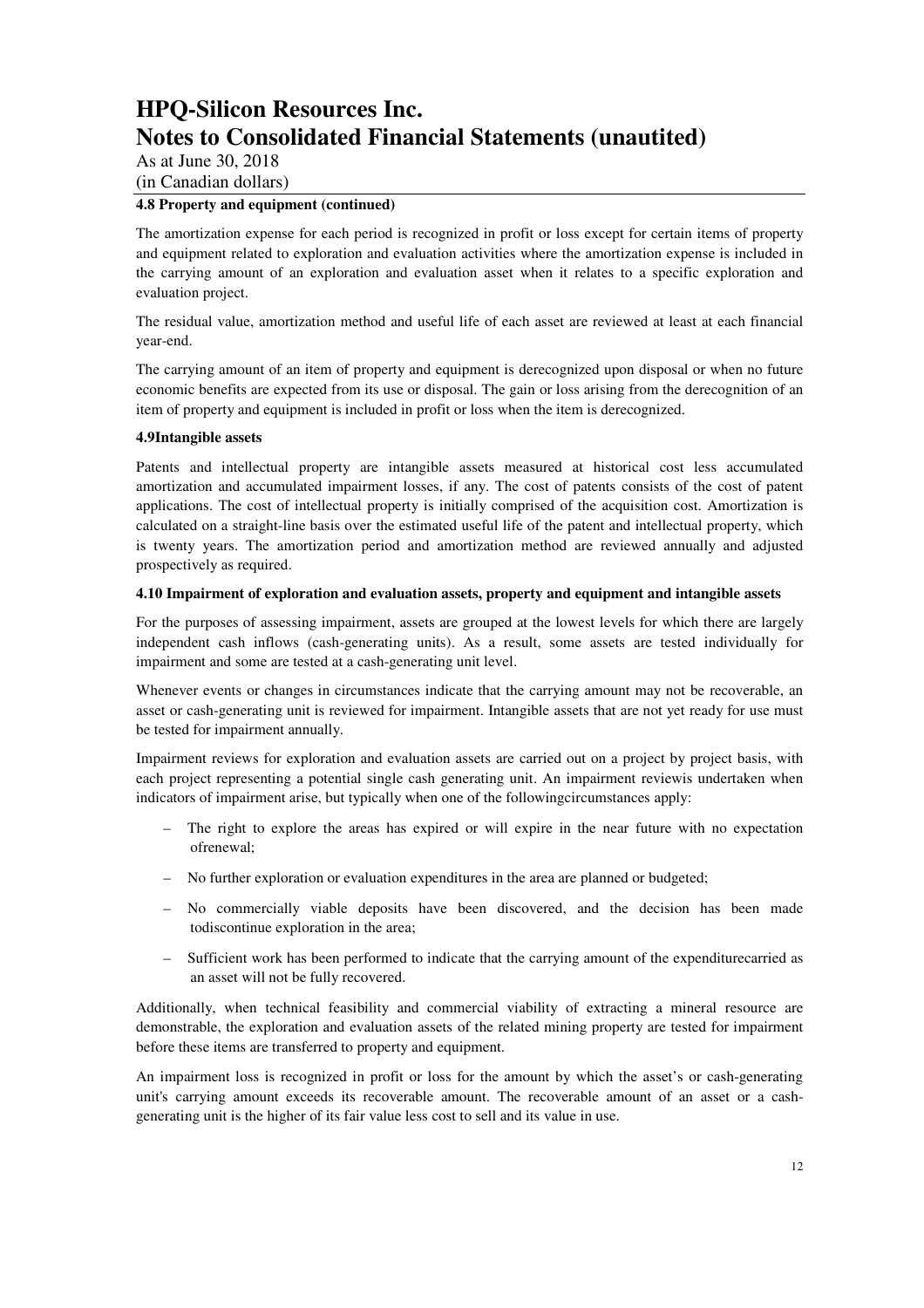As at June 30, 2018 (in Canadian dollars)

### **4.10 Impairment of exploration and evaluation assets, property and equipment and intangible assets (continued)**

An impairment charge is reversed if the asset's or cash-generating unit's recoverable amount exceeds its carrying amount.

### **4.11Assets held for distribution to the owners**

Non-current assets classified as held for distribution to the owners are presented separately and are measured at the lower of their carrying amount immediately prior to their classification as held for distribution to the ownersand their fair value less costs to sell.

#### **4.12 Provisions and contingent liabilities**

Provisions are recognized when present legal or constructive obligations as a result of a past event will probably lead to an outflow of economic resources from the Company and amounts can be estimated reliably. Timing or amount of the outflow may still be uncertain.Provisions are measured at the estimated expenditure required to settle the present obligation,based on the most reliable evidence available at the reporting date, including the risks and uncertainties associated with the present obligation.

Provisions are discounted when the time value of money is significant. The Company's operations are governed by government environment protection legislation. Environmental consequences are difficult to identify in terms of amounts, timetable and impact. As of the reporting date, management believes that the Company's operations are in compliance with current laws and regulations. Site restoration costs currently incurred are negligible. When the technical feasibility and commercial viability of extracting a mineral resource have been demonstrated, a restoration provision will be recognized in the cost of the mining property when there is constructive commitment that has resulted from past events, it is probable that an outflow of resources embodying economic benefits will be required to settle the obligation and the amount of the obligation can be measured with sufficient reliability.

In those cases where the possible outflow of economic resources as a result of present obligations is considered improbable or remote, no liability is recognized. Such situations are disclosed as contingent liabilities unless the outflow of resources is remote.

All provisions are reviewed at each reporting date and adjusted to reflect the current best estimate. No provision was recognized in the consolidated statements of financial position at June 30, 2018 and December 31, 2017.

#### **4.13 Income taxes**

Tax expense recognized in profit or loss comprises the sum of deferred tax and current tax not recognized directly in equity.

Calculation of current tax is based on tax rates and tax laws that have been enacted or substantively enacted by the end of reporting period. Deferred income taxes are calculated using the liability method.

Deferred tax assets are recognized to the extent that it is probable that the underlying tax loss or deductible temporary difference will be utilized against future taxable income. This is assessed based on the Company's forecast of future operating results, adjusted for significant non-taxable income and expenses and specific limits on the use of any unused tax loss or credit.

Deferred tax liabilities are generally recognised in full, although IAS 12 "Income Taxes" specifies limited exemptions. As a result of these exemptions the Company does not recognise deferred tax on temporary differences relating to goodwill, or to its investments in subsidiaries.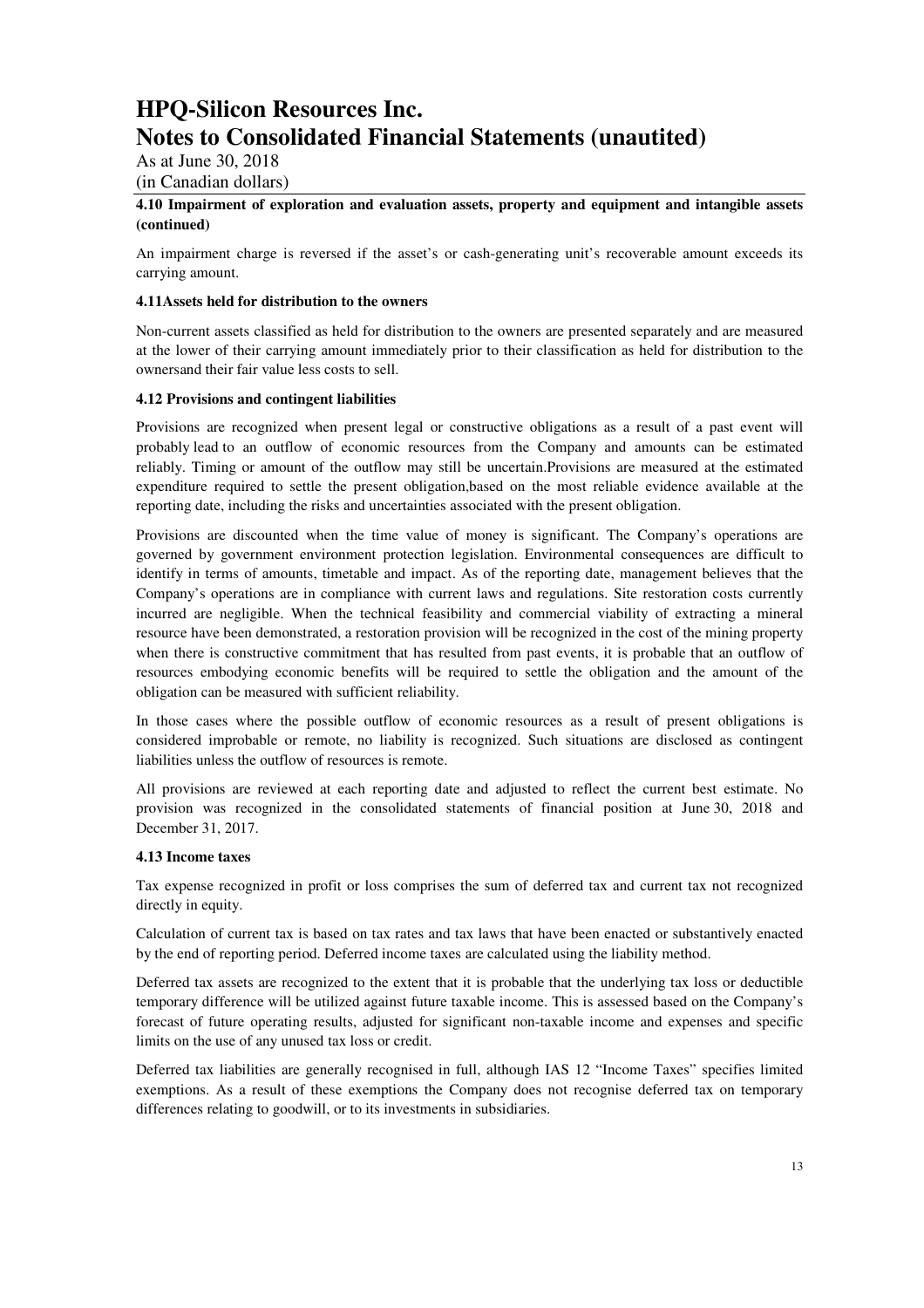As at June 30, 2018 (in Canadian dollars)

### **Tax related to flow-through placements**

According to the provisions of tax legislation relating to flow-through placements, the Company has to transfer its right to tax deductions for expenses related to exploration activities to the benefit of the investors. When the Company has fulfilled its obligation to transfer its right, which happens when the Company has incurred eligible expenditures and has renounced or has the intention to renounce to its right to tax deductions, a deferred tax liability is recognized for the taxable temporary difference that arises from difference between the carrying amount of eligible expenditures capitalized in the statement of financial position and its tax basis.

### **4.14 Equity**

Share capital represents the amount received on the issue of shares. If shares are issued when share options, broker's options, broker's warrants, broker's units or warrants are exercised, the Share capital account also comprises the compensation costs or the value of the stock options, broker's options, warrants or broker's warrants previously recorded as Contributed surplus. In addition, if the shares are issued as consideration for the acquisition of a mineral property and other non-monetary assets, the shares were measured at fair value according to the quoted price on the day of the conclusion of the agreement.

### **Unit placements**

Proceeds from unit placements are allocated between shares and warrants issued using the residual method. Proceeds are first allocated to the shares according to the quoted price of existing shares at the time of issuance and any residual in the proceeds is allocated to warrants.

#### **Flow-through placements**

Issuance of flow-through unitsrepresents in substance an issue of common shares, warrants and the sale of the right to tax deductions to the investors. When the flow-through units are issued, the sale of the right to tax deductions is deferred and presented as liability related to flow-through shares in the statement of financial position. The proceeds received from flow-through units are allocated between share

capital, warrants and the liability related to flow-through shares using the residual method. Proceeds are first allocated to shares according to the quoted price of existing shares at the time of issuance, then to warrants according to the fair value at the date of issuance and the residual proceeds are allocated to the liability related to flow-through shares. The fair value of the warrants is determined using the Black-Scholes valuation model. The liability related to flow-through shares recorded initially on the issuance of units is reversed on renouncement of the right to tax deductions to the investors and when eligible expenses are incurred and recognized in profit or loss in reduction of deferred income tax expense.

### **Other elements of equity**

Contributed surplus includes charges related to share options, broker's options, broker's units, warrants and broker's warrantsuntil such options and warrants are exercised. When they are cancelled or expired, the related compensation cost is transferred in decrease of retained deficit. When options and warrants are exercised, the related compensation cost is transferred to share capital.

Retained deficit includesall current and prior period retained profits or losses, plus issuance costs, net of any underlying income tax benefit from these issuance costs and compensation related to options and warrants cancelled or expired, transferred from Contributed surplus.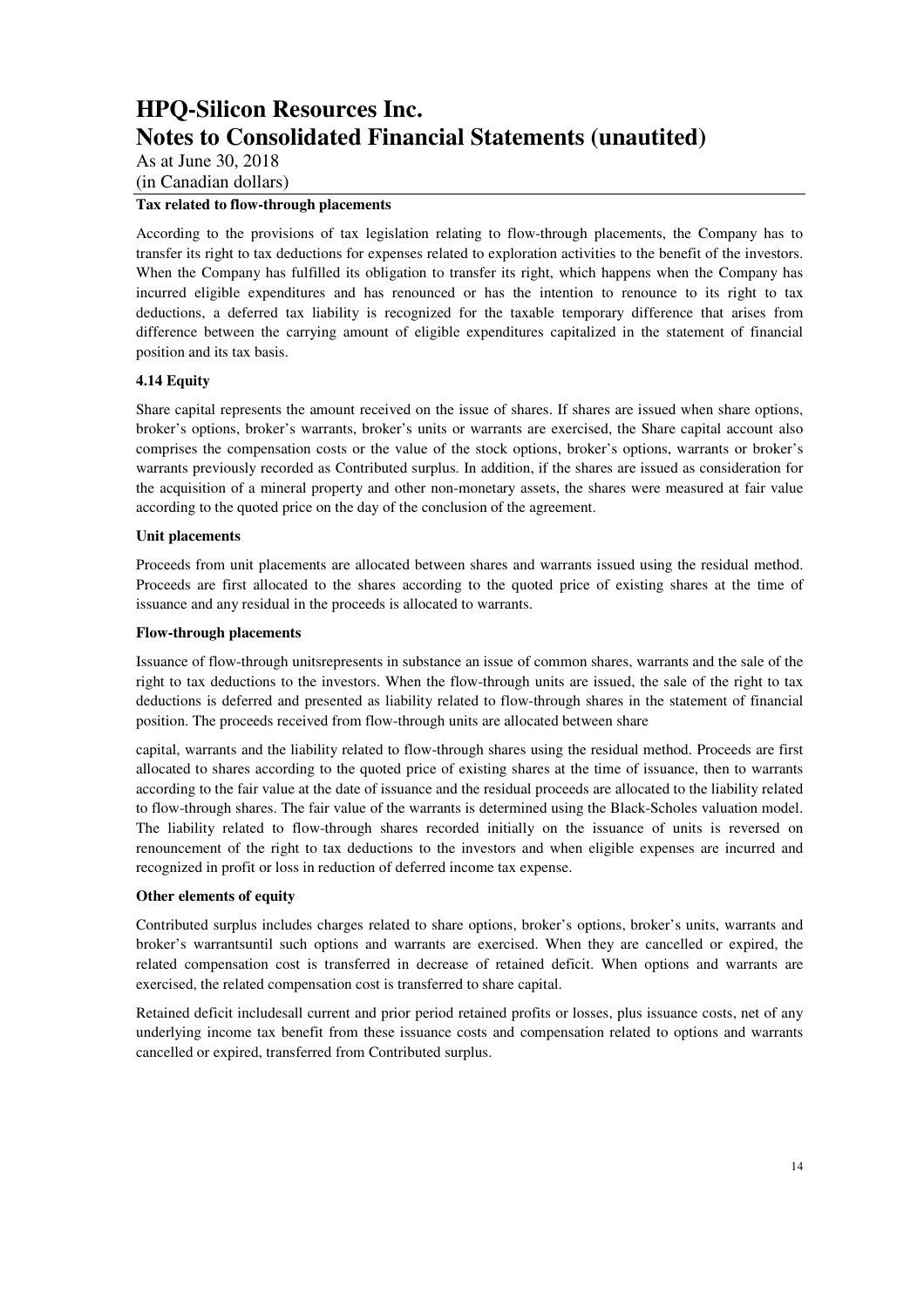As at June 30, 2018 (in Canadian dollars)

### **4.15 Equity-settled share-based payments**

The Company operates equity-settled share-based payment plan for its eligible directors, officers, employees and consultants. TheCompany's plan does not feature any option for a cash settlement.

All goods and services received in exchange for the grant of any share-based payments are measured at their fair values, unless that fair value cannot be estimated reliably. If the Company cannot estimate reliably the fair value of the goods or services received, the Company shall measure their value indirectly by reference to the fair value of the equity instruments granted. For the transactions with employees and others providing similar services, the Company measured the fair value of the services rendered by reference to the fair value of the equity instruments granted.

All equity-settled share-based payments (except broker's warrants,unit broker's andbroker's options) are ultimately recognized as an expense in profit or loss or capitalized as exploration and evaluation assets, depending on the nature of the payment with a corresponding credit to Contributed surplus, in equity. Equitysettled share based payments to brokers, in respect of an equity financing are recognized as issuance cost of the equity instruments with a corresponding credit to contributed surplus, in equity.

The expense is allocated over the vesting period, based on the best available estimate of the number of share options expected to vest. Estimates are subsequently revised if there is any indication that the number of share options expected to vest differs from previous estimates. Any cumulative adjustment prior to vesting is recognized in the current period. No adjustment was made to any expense recognized in prior period if share options ultimately exercised are different to that estimated on vesting.

### **4.16 Segmental reporting**

The Company presents and discloses segmental information based on information that is regularly reviewed by the chief operating decision-maker, i.e. the Chairman and the Board of Directors. The Company has determined that there was only one operating segment being the sector of exploration and evaluation of mineral resources.

### **4.17 Standards, amendments and interpretations to existing standards that are not yet effective and have not been adopted early by the Company**

At the date of authorization of these consolidated financial statements, certain new standards, amendments and interpretations to existing standards have been published but are not yet effective, and have not been adopted early by the Company.

Management anticipates that all of the relevant pronouncements will be adopted in the Company's accounting policies for the first period beginning after the effective date of the pronouncement. Information on new standards, amendments and interpretations that are expected to be relevant to the Company'sconsolidated financial statements is provided below. Certain other new standards and interpretations have been issued but are not expected to have a material impact on the Company's consolidated financial statements.

### **5. JUDGMENTS, ESTIMATES AND ASSUMPTIONS**

When preparing the consolidated financial statements, management undertakes a number of judgments, estimates and assumptions about recognition and measurement of assets, liabilities, income and expenses.

### **5.1Significant management judgments**

The following are significant management judgments in applying the accounting policies of the Company that have the most significant effect on the consolidated financial statements.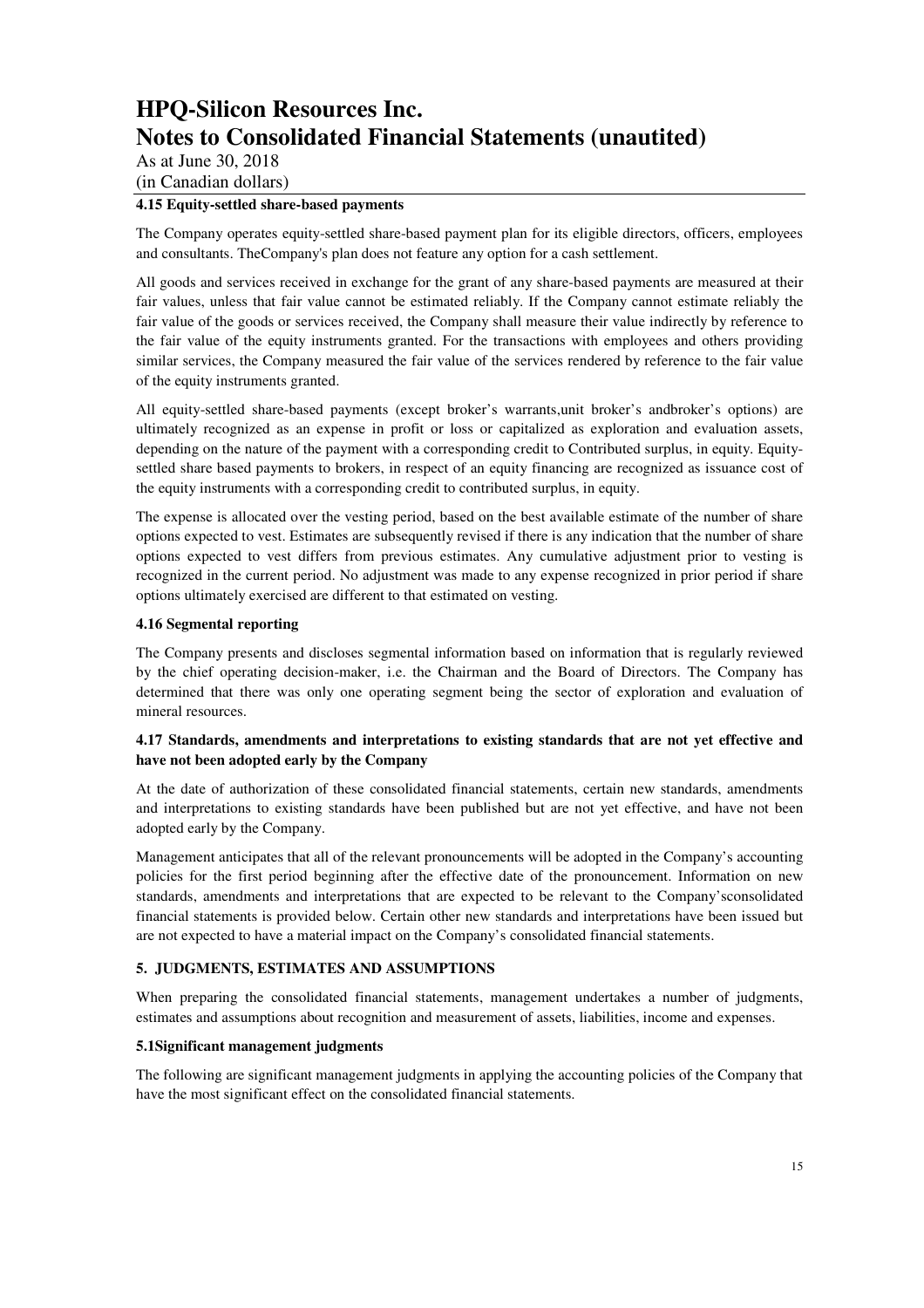As at June 30, 2018 (in Canadian dollars)

#### **Recognition of deferred income tax assets and measurement on income tax expense**

Management continually evaluates the likelihood that its deferred tax assets could be realized. This requires management to assess whether it is probable that sufficient taxable income will exist in the future to utilize these losses within the carry-forward period. By its nature, this assessment requires significant judgment. To date, management has not recognized any deferred tax assets in excess of existing taxable temporary differences expected to reverse within the carry-forward period (see Note 4.13).

#### **Going concern**

The assessment of the Company's ability to continue as a going concern and to raise sufficient funds to pay for its ongoing operating expenditures, meets its liabilities for the ensuing year,and to fund planned and contractual exploration programs,involves significant judgment based on historical experience andother factors including expectationof future events that are believed to be reasonable under the circumstances. See Note 2 for more information.

#### **5.2Estimation uncertainty**

Information about estimates and assumptions that have the most significant effect on the recognition and measurement of assets, liabilities, income and expenses are discussed below. Actual results may be substantially different.

#### **Impairment of exploration and evaluation assets**

Determining if there are any facts and circumstances indicating impairment loss or reversal of impairment losses is a subjective process involving judgment and a number of estimates and assumptions in any cases (see Note 4.10).

When an indication of impairment loss or a reversal of an impairment loss exists, the recoverable amount the individual asset or the cash-generating units must be estimated.

In assessing impairment, the Company must make some estimates and assumptions regarding future circumstances, in particular, whether an economically viable extraction operation can be established, the probability that the expenses will be recover from either future exploitation or sale when the activities have not reached a stage that permits a reasonable assessment of the existence of reserves, the Company's capacity to obtain financial resources necessary to complete the evaluation and development and to renew permits. Estimates and assumptions may change if new information becomes available. If, after expenditure is capitalized, information becomes available suggesting that the recovery of expenditure is unlikely, the amount capitalized is written off in profit or loss in the period when the new information becomes available.

See Notes 6 and 8 for the exploration and evaluation assets impairment analysis and assets held for distribution to the owners.

During the period, the Company recognized to profit or loss a write-off of exploration and evaluation assets of nil (\$278,810 for the year ended December 31, 2017) and the assets held for distribution to the owners of \$589,592 as at December 31, 2017. No reversal of impairment losses has been recognized for the reporting periods.

The remaining properties have not been tested for impairment as the Company has the ability to retainproperties as it has sufficient financial resources to meet its short-term obligations and expenditures are programmed over Future exercises. The rights to prospect for these properties will not expire in the near future and work has been carried out on these properties over the past three years.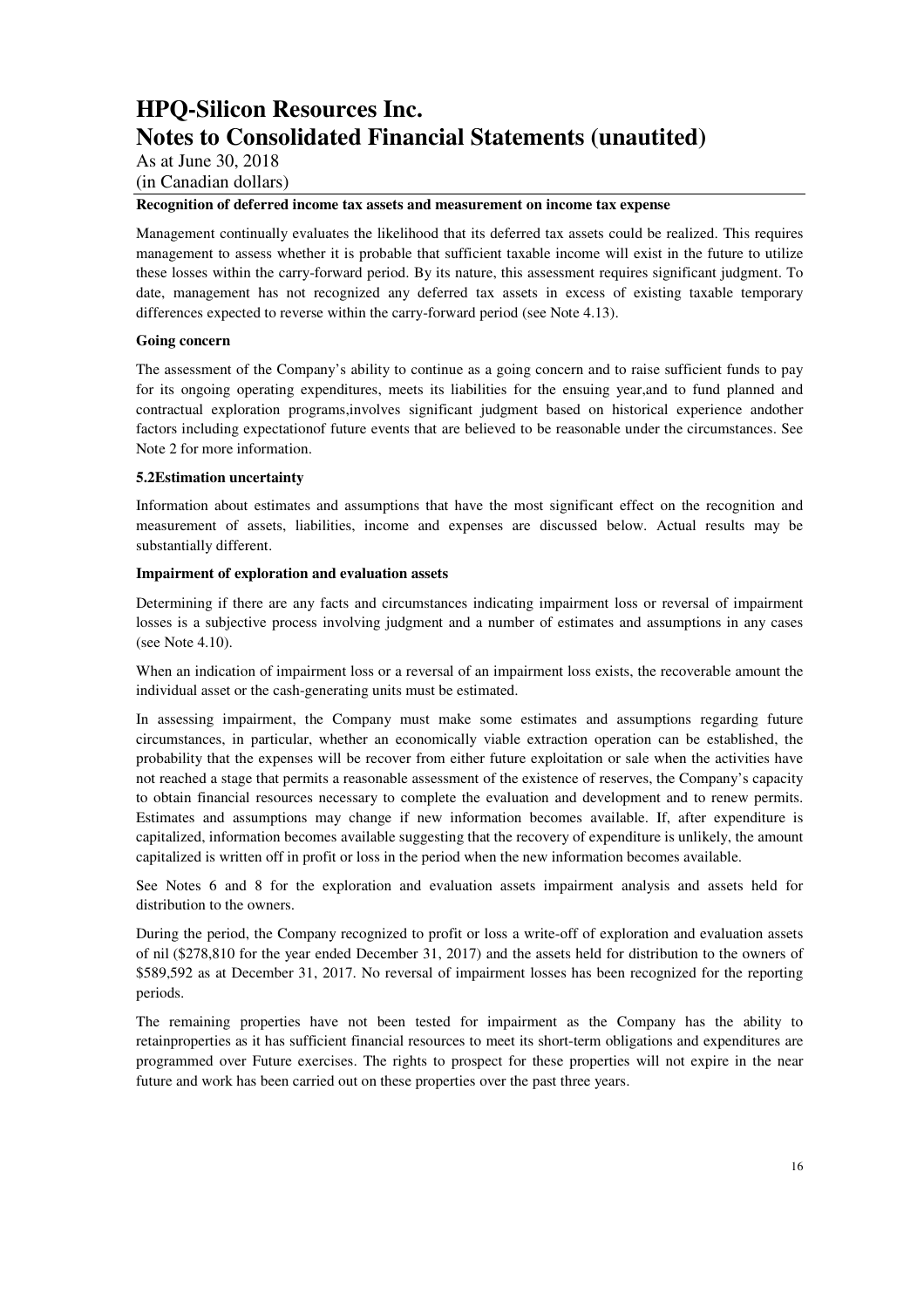As at June 30, 2018 (in Canadian dollars)

### **Impairment of property, plant and equipment and intangible assets**

An assessment of the facts and circumstances demonstrating the existence of any indication that an asset may have depreciated or recovered is a subjective process that involves judgment and often a number of estimates and assumptions.

In assessing impairment, management estimates the recoverable amount of each cash-generating asset or unit based on future cash flows and uses an interest rate to discount them. The uncertainty in the estimates is related to assumptions about future operating results and the determination of an appropriate discount rate. In As at June 30, 2018, \$510 (\$1,019 for the year ended December 31, 2017) was recorded on theproperty and equipment and no impairment on intangible assets.

### **Share-based payments**

The estimation of share-based payment costs requires the selection of an appropriate valuation model and consideration as to the inputs necessary for the valuation model chosen. The Company has made estimates as to the volatility of its own shares, the probable life of share options, broker's options, broker's units, broker's warrants and warrants granted and the time of exercise of those share options and warrants. The model used by the Company is the Black-Scholes valuation model (see Notes 13.2, 13.3, 13.4, 13.5 and 14.2).

#### **Provisions and contingent liabilities**

Judgments are made as to whether a past event has led to a liability that should be recognized in the consolidated financial statements or disclosed as a contingent liability. Quantifying any such liability and provisions involves judgments and estimations. These judgments are based on a number of factors including the nature of the claims or dispute, the legal process and potential amount payable, legal advice received, previous experience and the probability of a loss being realized. Several of these factors are source of estimation uncertainty (see Note 23).

#### **Royalties payable**

Management uses its judgment to estimate the amount of royalties payable under the PUREVAP™ technology acquisition agreement (see Note 10). Unvertainty in estimates is relted to net revenue assumptions and the dertminantion of a suitable discount rate.

#### **Tax credits receivable**

The calculation of the Company's refundable tax credit on qualified exploration expenditure incurred and refundable tax credit involves a degree of estimation and judgment in respect of certain items whose tax treatment cannot be finally determined until a notice of assessment has been issued by the relevant taxation authority and payment has been received. Difference arising between the actual results following final resolution of some of these items and the assumptions made could necessitate adjustments to the refundable tax credit and refundable tax credit, exploration and evaluation assets, and income tax expense in future periods. See Note 4.6 for more information.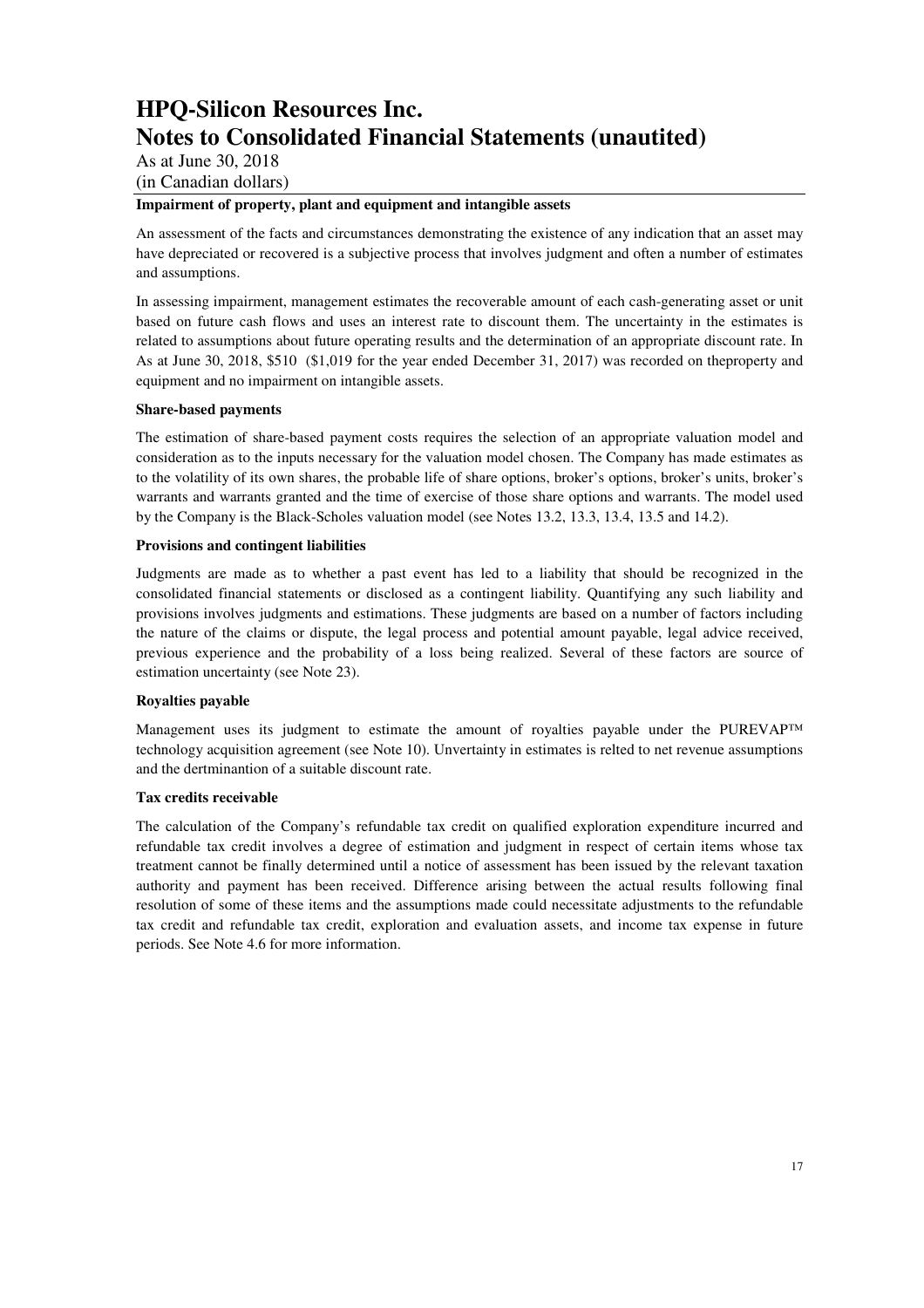As at June 30, 2018 (in Canadian dollars)

### **6. ASSETS HELD FOR DISTRIBUTION TO THE OWNERS**

The Company plans to sell its gold projects to its BGF subsidiary. These transfers should be paid by the issuance of common shares of BGF at a price of \$0.10 each.

The Company also plans to grant BGF a right to explore and extract base and precious metals, other than quartz, on its Roncevauxproperty in consideration of a royalty of 5% (NSR) and the issue by BGF of 100,000 common shares of its share capital at a price of \$0.10 each. This NSR may be redeemed in part by BGF by paying to the Company\$100,000 for each 0.1% to a maximum of 4%.

These transactions will have to be accepted by the shareholders and materialized through a plan of arrangement under the Canada Business Corporations Act.

BGF has begun the process of listing on the TSX Venture Exchange ("TSX-V") and is consideringentering into a minimum funding of \$500,000. HPQ expects to distribute approximately 80% of the shares ithas received from BGF to its shareholders, based on the approval already received from its shareholders at itsannual meeting in June 2016.

### *Property Beauce Placer*

The Company holds a 100% interest in 152 claims (23 claims as at December 31, 2016).During the previous year, the Company purchased the royalty of 3.5% NSR on 5 claims for the amount of \$50,000 in cash.

On October 8, 2014, the Company signed a definitive agreement transaction with Fancamp Exploration Ltd. (''Fancamp'')for the purchase of 29 claims located in the municipality of Saint-Simon-les-Mines in the region of Beauce in Quebec. Following the approval of regulatory authorities on January 22, 2015, the Company issued 8,000,000 units (for a total value of \$591,762), each unit consisting of one common share and one warrant.

The Company must assume the payment to a third party of a royalty of 1.5% of which, at the option of the Company, 1% will be redeemable for an amount of \$1,000,000.

The carrying value of the exploration and evaluation assets included in this transaction has been reclassified under the Assets held for distribution to the owners' category in the near termfor an amount of \$1,505,000. During the last year, the management wrote off \$589,592 to present exploration and evaluation expenses at fair value in accordance with a 43-101 technical report.

The note payable that will be part of these transactions has been reclassified in the short-term category of the note payable classified for distribution to the owners.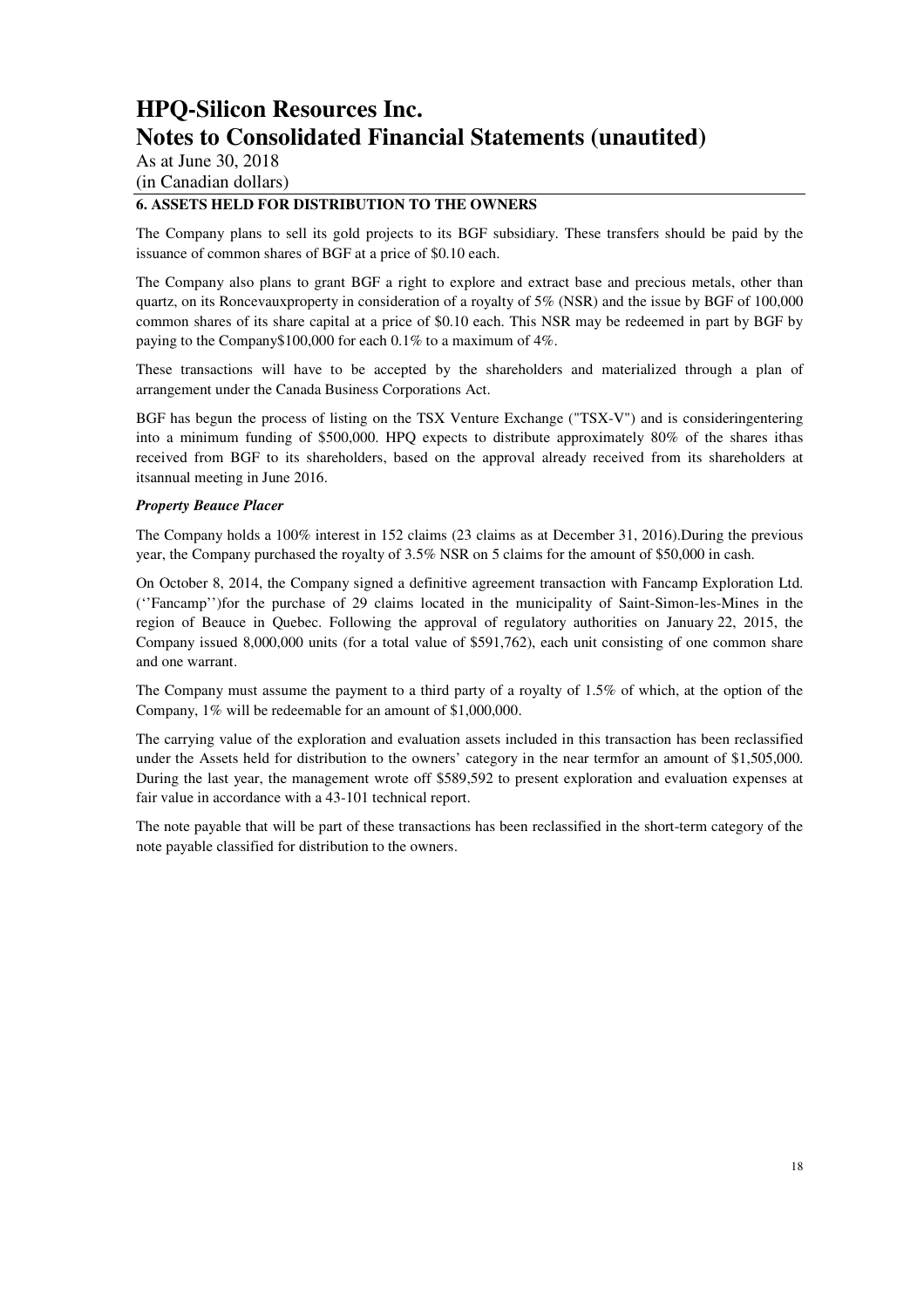As at June 30, 2018 (in Canadian dollars)

### **7. INSTALLMENTS ON DUE TO A COMPANY, TO DIRECTORS, OFFICERS AND COMPANIES OWNED BY A DIRECTOR OR AN OFFICER AND DUE TO DIRECTORS, OFFICERS AND A COMPANY OWNED BY A DIRECTOR**

The installments on due are the amounts paid by the Company on the payments due to a company, to directors, officers and companies owned by a director or an officer. These installments have a total nominal value of \$510,000 (\$127,000 to a company and \$383,000 to directors, officers and companies owned by a director or an officer; \$510,000 at December 31, 2017 of which \$127,000 to a company and \$383,000 to directors, officers and companies owned by a director or an officer). On December 23, 2015, the parties have agreed that installments on due are without interest (effective rate of 3%). The creditors have until December 23, 2018 to determine how they wish that the installments on due had to be compensated otherwise compensation must inevitably be made at that time.

The Company due to directors, officers and a company owned by a director salaries and remuneration for a nominal value of \$1,380,641(\$1,380,641 at December 31, 2017). The Company has obtained confirmation for said nominal value of \$1,380,641 debts, that they will not request payment thereof prior to 12 months plus one day following December 31, 2017. These amounts are classified as non-current liabilities and presented as due to directors, officers and a company owned by a director.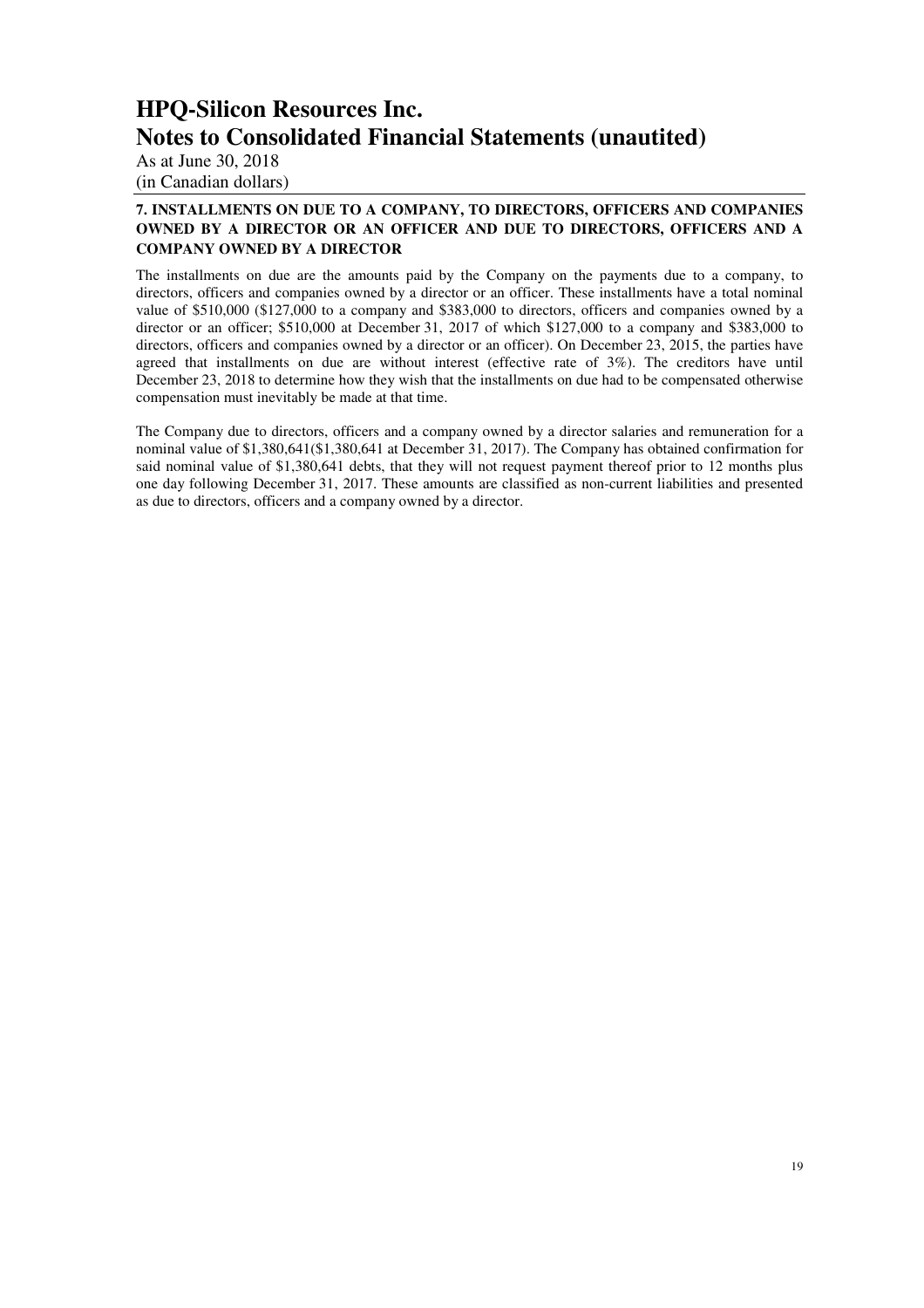(in Canadian dollars)

### **8. EXPLORATION AND EVALUATION ASSETS**

|                                                                                       | Balance at<br>January 1st,<br>2018 | Additions       | Tax<br>credits  | Write-off                | <b>Balance</b> at<br>June 30,<br>2018 |
|---------------------------------------------------------------------------------------|------------------------------------|-----------------|-----------------|--------------------------|---------------------------------------|
|                                                                                       | \$                                 | $\overline{\$}$ | $\overline{\$}$ | $\overline{\mathcal{S}}$ | \$                                    |
| Quebec                                                                                |                                    |                 |                 |                          |                                       |
| RoncevauxProperty<br>Mining rights                                                    | 14,185                             |                 |                 |                          | 14,185                                |
| Exploration and                                                                       |                                    |                 |                 |                          |                                       |
| evaluationexpenses                                                                    | 850,027                            | 11,385          |                 |                          | 861,412                               |
|                                                                                       | 864,212                            | 11,385          |                 |                          | 875,597                               |
| Martinville Property<br>Mining rights<br>Exploration and                              | 1,209                              |                 |                 |                          | 1,209                                 |
| evaluationexpenses                                                                    | 260,835                            |                 |                 |                          | 260,835                               |
|                                                                                       | 262,044                            |                 |                 |                          | 262,044                               |
| Carrière Montpetit Property<br>Mining rights<br>Exploration and<br>evaluationexpenses | 673<br>5,126<br>5,799              | $\overline{a}$  |                 |                          | 673<br>5,126<br>5,799                 |
| <b>Drucourt Property</b><br>Mining rights<br>Exploration and<br>evaluationexpenses    | 658<br>128,359<br>129,017          |                 |                 |                          | 658<br>128,359<br>129,017             |
| <b>MalvinaProperty</b><br>Mining rights<br>Exploration and                            | 220                                |                 |                 |                          | 220                                   |
| evaluationexpenses                                                                    | 5,126                              |                 |                 |                          | 5,126                                 |
|                                                                                       | 5,346                              |                 |                 |                          | 5,346                                 |
| Silica-other Property<br>Mining rights<br>Exploration and<br>evaluationexpenses       | 3,586<br>12,251                    |                 |                 |                          | 3,586<br>12,251                       |
|                                                                                       | 15,837                             |                 |                 |                          | 15,837                                |
|                                                                                       |                                    |                 |                 |                          |                                       |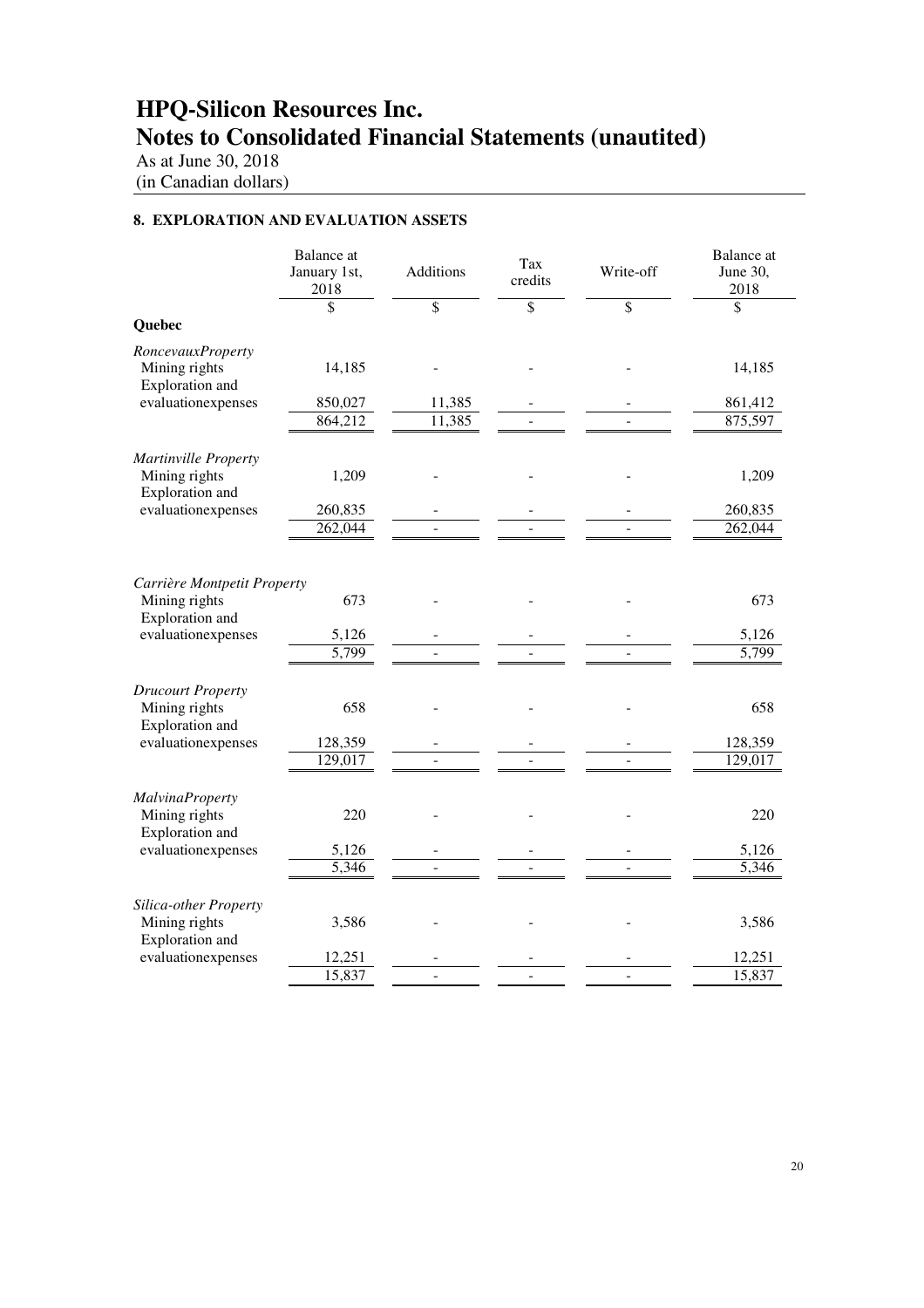**Notes to Consolidated Financial Statements (unautited)** 

As at June 30, 2018

### (in Canadian dollars) **8. EXPLORATION AND EVALUATION ASSETS (continued)**

## Balance at January 1st, 2018 Additions Tax<br>credits Tax Write-off Balance at Tune 30, 2018  $\texttt{\$}$  \$ \$ \$ \$ *Other-BeauceProperty* Mining rights 3,105 - - 3,105 *Sommary* Mining rights 23,636 - 23,636 - 23,636 Exploration and evaluationexpenses  $\frac{1,261,724}{1,285,360}$   $\frac{11,385}{11,385}$   $\frac{1}{1,296,745}$   $\frac{1,276,109}{1,296,745}$ 11,385 - 1,296,745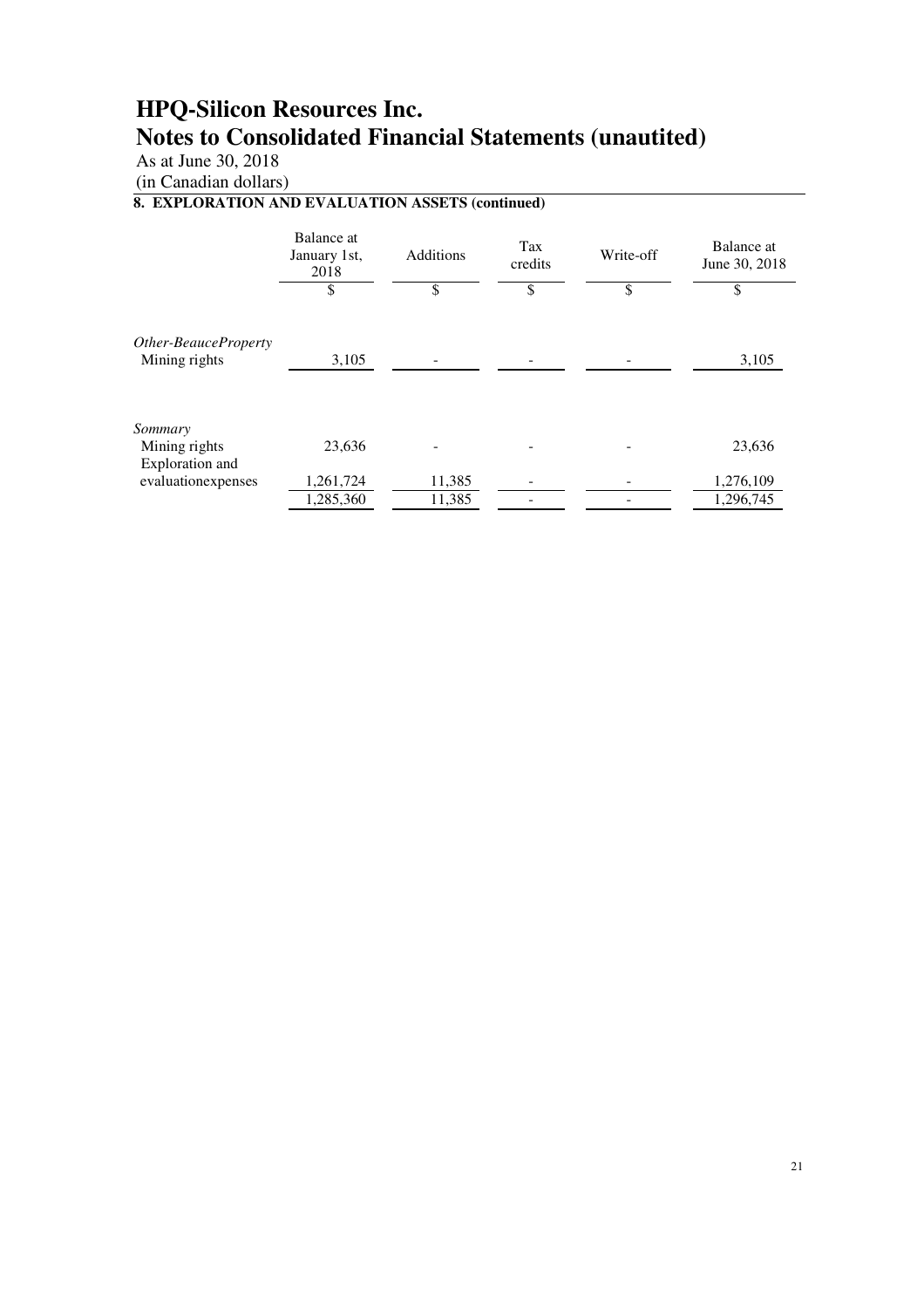# **Notes to Consolidated Financial Statements (unautited)**

As at June 30, 2018

(in Canadian dollars)

## **8. EXPLORATION AND EVALUATION ASSETS**

|                                                                 | Balance at<br>January 1st,<br>2017 | Additions                | Tax<br>credits           | Write-off | Balance at<br>December 31,<br>2017 |
|-----------------------------------------------------------------|------------------------------------|--------------------------|--------------------------|-----------|------------------------------------|
|                                                                 | \$                                 | $\overline{\mathcal{S}}$ | $\overline{\mathcal{S}}$ | \$        | $\overline{\mathcal{S}}$           |
| Quebec                                                          |                                    |                          |                          |           |                                    |
| RoncevauxProperty                                               |                                    |                          |                          |           |                                    |
| Mining rights<br>Exploration and                                | 9,219                              | 4,966                    |                          |           | 14,185                             |
| evaluationexpenses                                              | 92,736                             | 757,291                  |                          |           | 850,027                            |
|                                                                 | 101,955                            | 762,257                  |                          |           | 864,212                            |
| Martinville Property<br>Mining rights<br>Exploration and        | 440                                | 769                      |                          |           | 1,209                              |
| evaluationexpenses                                              | 260,835                            |                          |                          |           | 260,835                            |
|                                                                 | 261,275                            | 769                      |                          |           | 262,044                            |
| Carrière Montpetit Property<br>Mining rights<br>Exploration and | 440                                | 233                      |                          |           | 673                                |
| evaluationexpenses                                              | 5,126                              |                          |                          |           | 5,126                              |
|                                                                 | $\overline{5,566}$                 | $\overline{233}$         |                          |           | 5,799                              |
| <b>Drucourt Property</b><br>Mining rights                       | 658                                |                          |                          |           | 658                                |
| Exploration and<br>evaluationexpenses                           | 128,359                            |                          |                          |           | 128,359                            |
|                                                                 | 129,017                            |                          |                          |           | 129,017                            |
|                                                                 |                                    |                          |                          |           |                                    |
| <b>MalvinaProperty</b><br>Mining rights<br>Exploration and      | 220                                |                          |                          |           | 220                                |
| evaluationexpenses                                              | 5,126                              |                          |                          |           | 5,126                              |
|                                                                 | 5,346                              |                          |                          |           | 5,346                              |
| Silica-other Property<br>Mining rights<br>Exploration and       | 40,563                             |                          |                          | (36, 977) | 3,586                              |
| evaluationexpenses                                              | 12,251                             |                          |                          |           | 12,251                             |
|                                                                 | 52,814                             |                          |                          | (36,977)  | 15,837                             |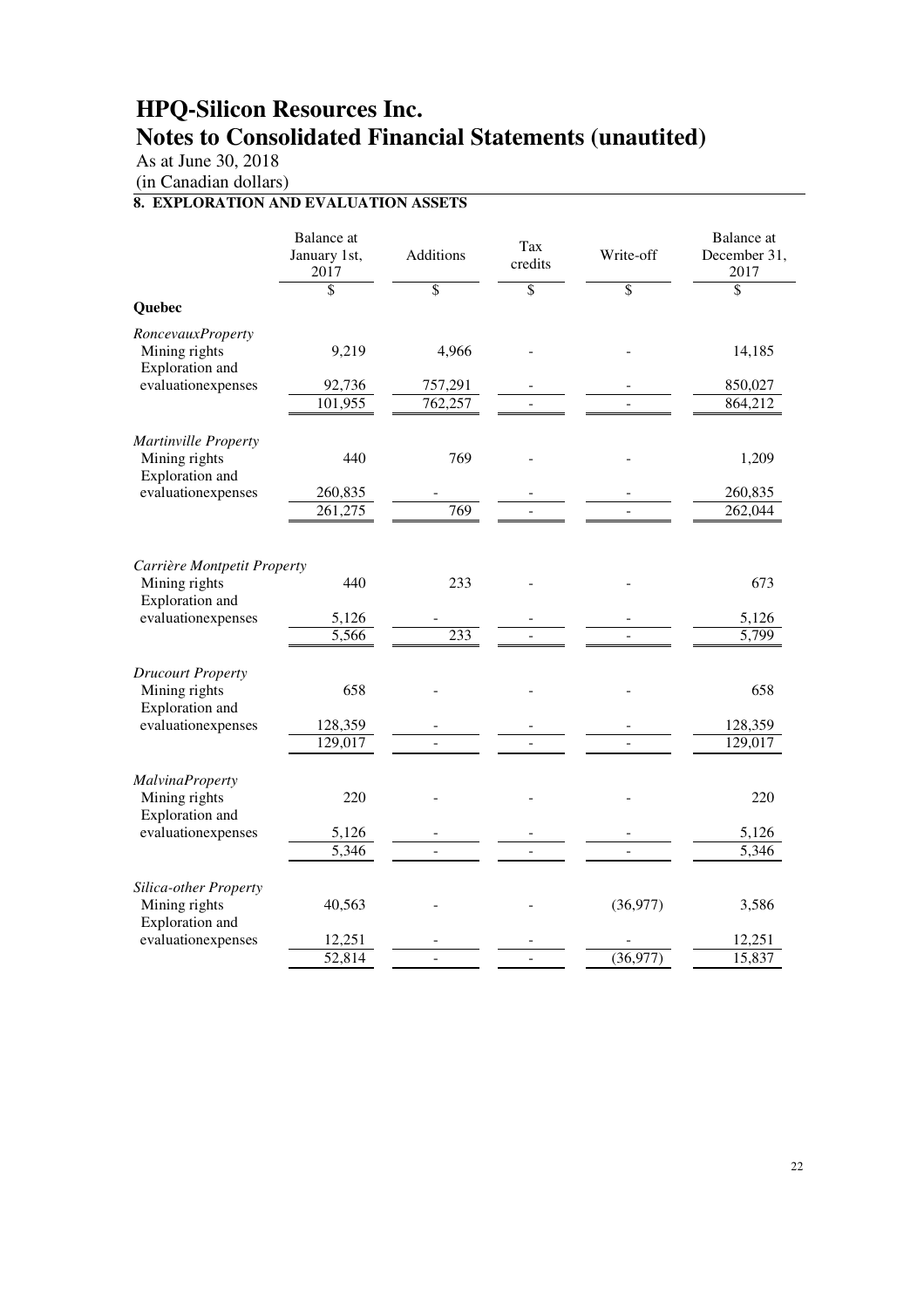## **Notes to Consolidated Financial Statements (unautited)**

As at June 30, 2018

(in Canadian dollars)

## **8. EXPLORATION AND EVALUATION ASSETS (continued)**

|                                          | Balance at<br>January 1st,<br>2017 | Additions | Tax<br>credits | Write-off  | Balance at<br>December 31,<br>2017 |
|------------------------------------------|------------------------------------|-----------|----------------|------------|------------------------------------|
|                                          | \$                                 | \$        | \$             | \$         | \$                                 |
| Other Property<br>Mining rights          | 15,225                             |           |                | (15, 225)  |                                    |
| Other-BeauceProperty<br>Mining rights    | 61,172                             |           |                | (58,067)   | 3,105                              |
| <b>Bellechasse-Timmins Gold Property</b> |                                    |           |                |            |                                    |
| Mining rights<br>Exploration and         | 101,112                            |           |                | (101, 112) |                                    |
| evaluationexpenses                       | 37,189                             | 30,241    |                | (67, 430)  |                                    |
|                                          | 138,301                            | 30,241    |                | (168, 542) |                                    |
| Sommary                                  |                                    |           |                |            |                                    |
| Mining rights<br>Exploration and         | 229,049                            | 5,968     |                | (211, 381) | 23,636                             |
| evaluationexpenses                       | 541,622                            | 787,532   |                | (67, 430)  | 1,261,724                          |
|                                          | 770,671                            | 793,500   |                | (278, 811) | 1,285,360                          |

All write-offs are included within Write-off of exploration and evaluation assets in profit or loss.

During the last year, management written-off mining rights for the Silica-otherProperty, OtherProperty, Bellchasse-TimminsPropertyand Other-BeaucePropertyfor following reason: abandon of mining claims.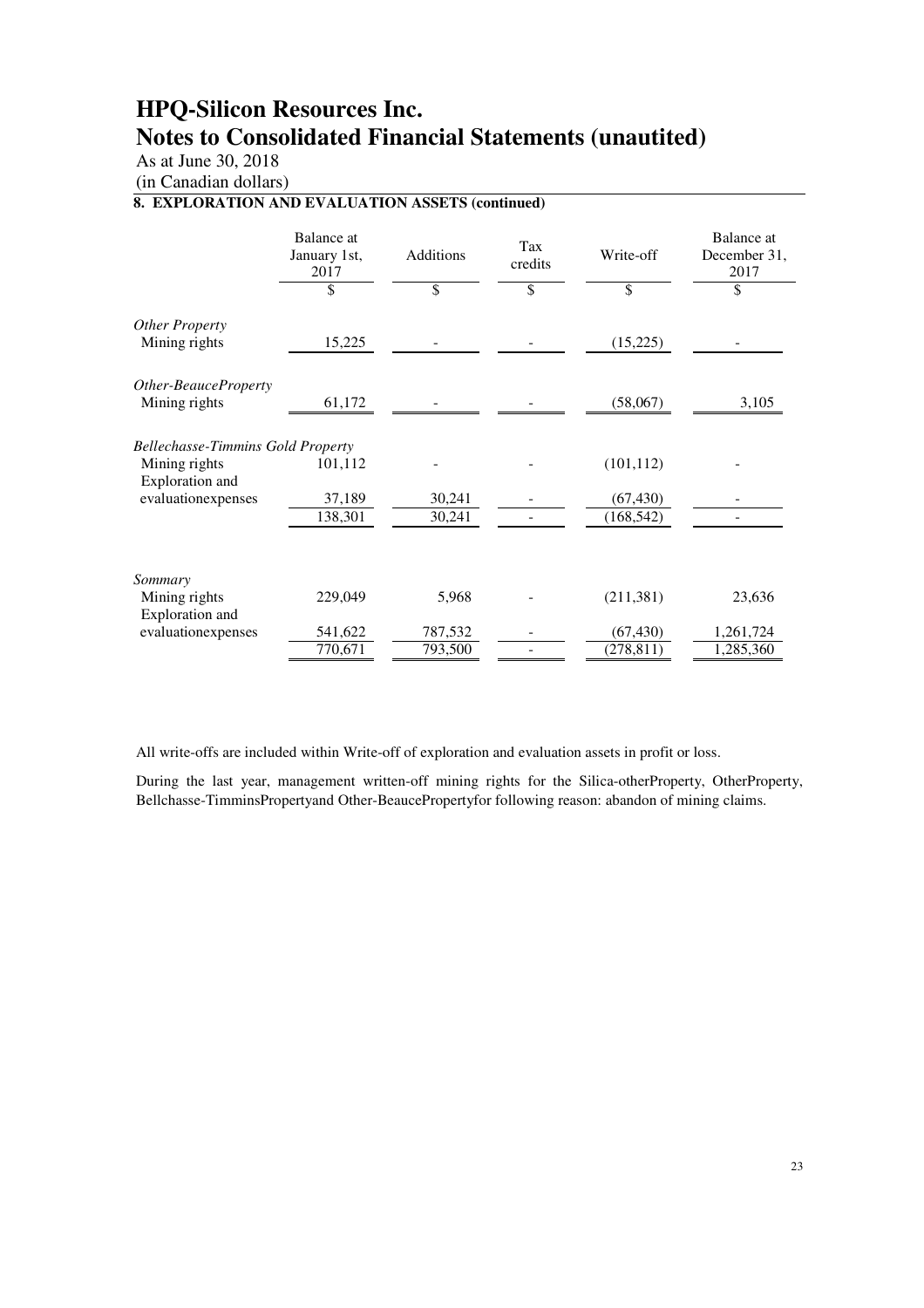As at June 30, 2018 (in Canadian dollars)

### **8. EXPLORATION AND EVALUATION ASSETS (continued)**

#### **Quebec**

#### *Bellechasse-Timmins GoldProperty*

During the last year, the Company has written off this property.

#### *Other-BeauceProperty*

During the last year, the Company has written off this property.

#### *DrucourtProperty*

The Company holds a 100% interest in 8 claimsacquired by staking.

#### *RoncevauxProperty*

The Company holds a 100% interest in 33 claims (33 claims as at December 31, 2017) acquired by staking.

#### *MalvinaProperty*

The Company holds a 100% interest in 2 claims acquired by staking.

#### *MartinvilleProperty*

The Company holds a 100% interest in 12 claims (12 claims as at December 31, 2017) acquired by staking.

#### *CarrièreMontpetitProperty*

The Company holds a 100% interest in 4 claims acquired by staking.

#### *Silica-otherProperty*

On March 5, 2015 the Company acquired 8 claims by the issuance of 400,000 units (for a total amount of \$36,053). Each unit is consisting of one common share and one warrant. During the last year, the Company has written off this property.

Also, the Company holds a 100% interest in 16 claims (16 claims as at December 31, 2017) acquired by staking.

#### *Other Property*

On December 22, 2015, the Company acquireda 100% interest in 4 claims (Châteaux Richer property, located in the township of Côte de Beaupré).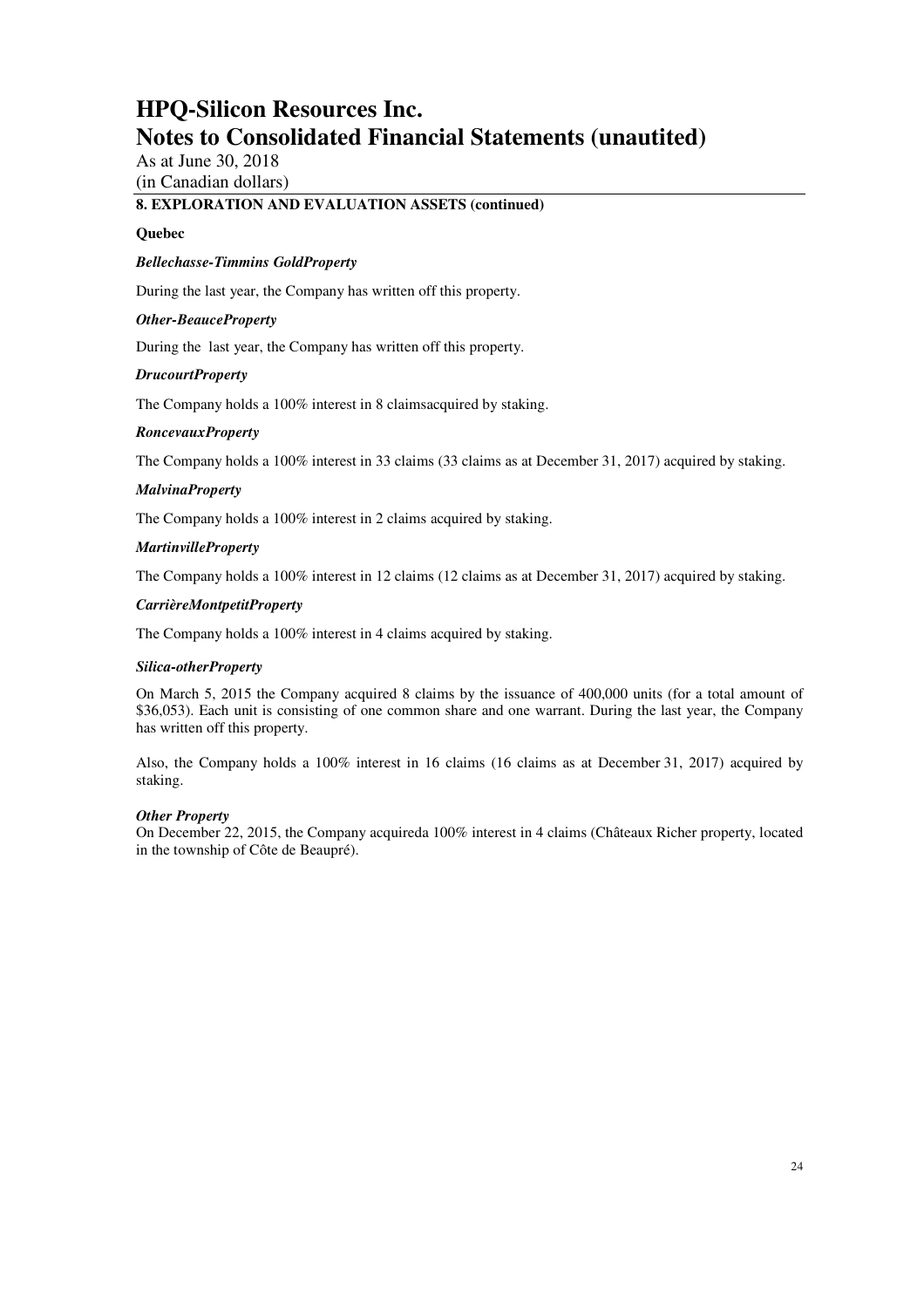As at June 30, 2018 (in Canadian dollars)

### **9. PROPERTY AND EQUIPMENT**

Property and equipment of the Company are composed of computer equipment and assets under construction.The carrying amount is set out as follows:

|                                           | Property and equipment         |              |           |  |
|-------------------------------------------|--------------------------------|--------------|-----------|--|
|                                           | Equipment<br>Computer<br>under |              |           |  |
|                                           | equipment                      | construction | Total     |  |
|                                           | \$                             | \$           | \$        |  |
| <b>Gross carrying amount</b>              |                                |              |           |  |
| Balance at January 1 <sup>st</sup> , 2018 | 3,058                          | 3,266,800    | 3,269,858 |  |
| Additions                                 |                                |              |           |  |
| Balance at June 30, 2018                  | 3,058                          | 3,266,800    | 3,269,858 |  |
| <b>Accumulated depreciation</b>           |                                |              |           |  |
| Balance at January 1 <sup>st</sup> , 2018 | 1,359                          |              | 1,359     |  |
| Depreciation                              | 510                            |              | 510       |  |
| Balance at June 30, 2018                  | 1,869                          |              | 1,869     |  |
| Carrying amount at June 30, 2018          | 1,189                          | 3,266,800    | 3,267,989 |  |

|                                             | Property and equipment |                    |           |  |
|---------------------------------------------|------------------------|--------------------|-----------|--|
|                                             | Computer               | Equipment<br>under |           |  |
|                                             | equipment              | construction       | Total     |  |
|                                             | \$                     | \$                 | \$        |  |
| Gross carrying amount                       |                        |                    |           |  |
| Balance at January 1 <sup>st</sup> , 2017   | 3,058                  | 1,672,000          | 1,675,058 |  |
| <b>Additions</b>                            |                        | 1,594,800          | 1,594,800 |  |
| Balance at December 31, 2017                | 3,058                  | 3,266,800          | 3,269,858 |  |
| <b>Accumulated depreciation</b>             |                        |                    |           |  |
| Balance at January 1 <sup>st</sup> , 2017   | 340                    |                    | 340       |  |
| Depreciation                                | 1,019                  |                    | 1,019     |  |
| Balance at December 31, 2017                | 1,359                  |                    | 1,359     |  |
| <b>Carrying amount at December 31, 2017</b> | 1,699                  | 3,266,800          | 3,268,499 |  |

All depreciation and amortization expenses are presented in Amortization of property and equipment.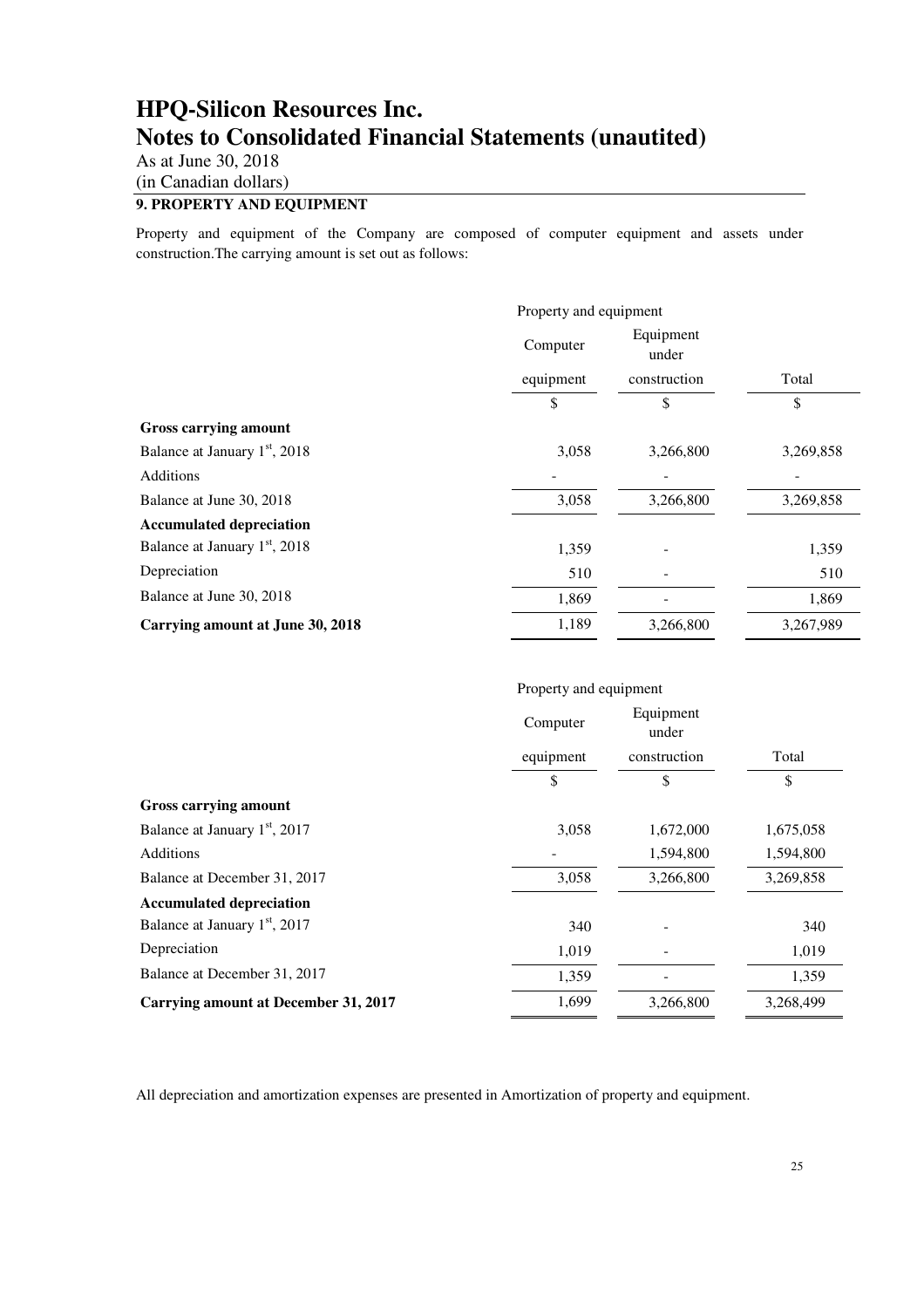As at June 30, 2018 (in Canadian dollars)

### **10. INTANGIBLE ASSETS**

The Company acquired the technology PUREVAP™ for the transformation of quartz into silicon metal high purity. Pursuant to the purchase agreement, the Company is committed to pay to the seller the greater of an annual royalty equal to 10% of the net revenues (as defined in the agreement) generated from the exploitation of the acquired technology or the minimum annual amounts per the agreement. The minimum annual amounts under the agreement are as follows:

|                | Ж       |
|----------------|---------|
| 2016           | 50,000  |
| 2018           | 150,000 |
| 2019           | 200,000 |
| 2020 and after | 250,000 |

The intellectual property and its related liability, royalties payable, were recognized upon acquisition for a total amount of \$815,427 and were calculated based on estimated cash flows under the agreement over a period of 20 years at a rate of 22%. The amount of \$50,000 recorded as a deposit in 2015 was reversed at the cost of the intellectual property. During the last year, an amount of \$1,000,000 paid in cash was also recorded at the cost of the intellectual property.

The Company's intangible assets include patents and intellectual property. The carrying amount is as follows:

|                                                      | Intangible assets |              |             |  |
|------------------------------------------------------|-------------------|--------------|-------------|--|
|                                                      |                   | Intellectual |             |  |
|                                                      | Patents           | property     | Total       |  |
|                                                      | \$                | \$           | \$          |  |
| Gross carrying amount                                |                   |              |             |  |
| Balance at January 1 <sup>st</sup> , 2018            | 39,739            | 2,165,427    | 2, 205, 166 |  |
| <b>Additions</b>                                     | 59,357            | 179,300      | 238,657     |  |
| Balance at June 30, 2018                             | 99,096            | 2,344,727    | 2,443,823   |  |
| <b>Accumulated depreciation</b>                      |                   |              |             |  |
| Balance at January $1st$ , 2018 and at June 30, 2018 |                   |              |             |  |
| Carrying amount at June 30, 2018                     | 99,096            | 2,344,727    | 2,443,823   |  |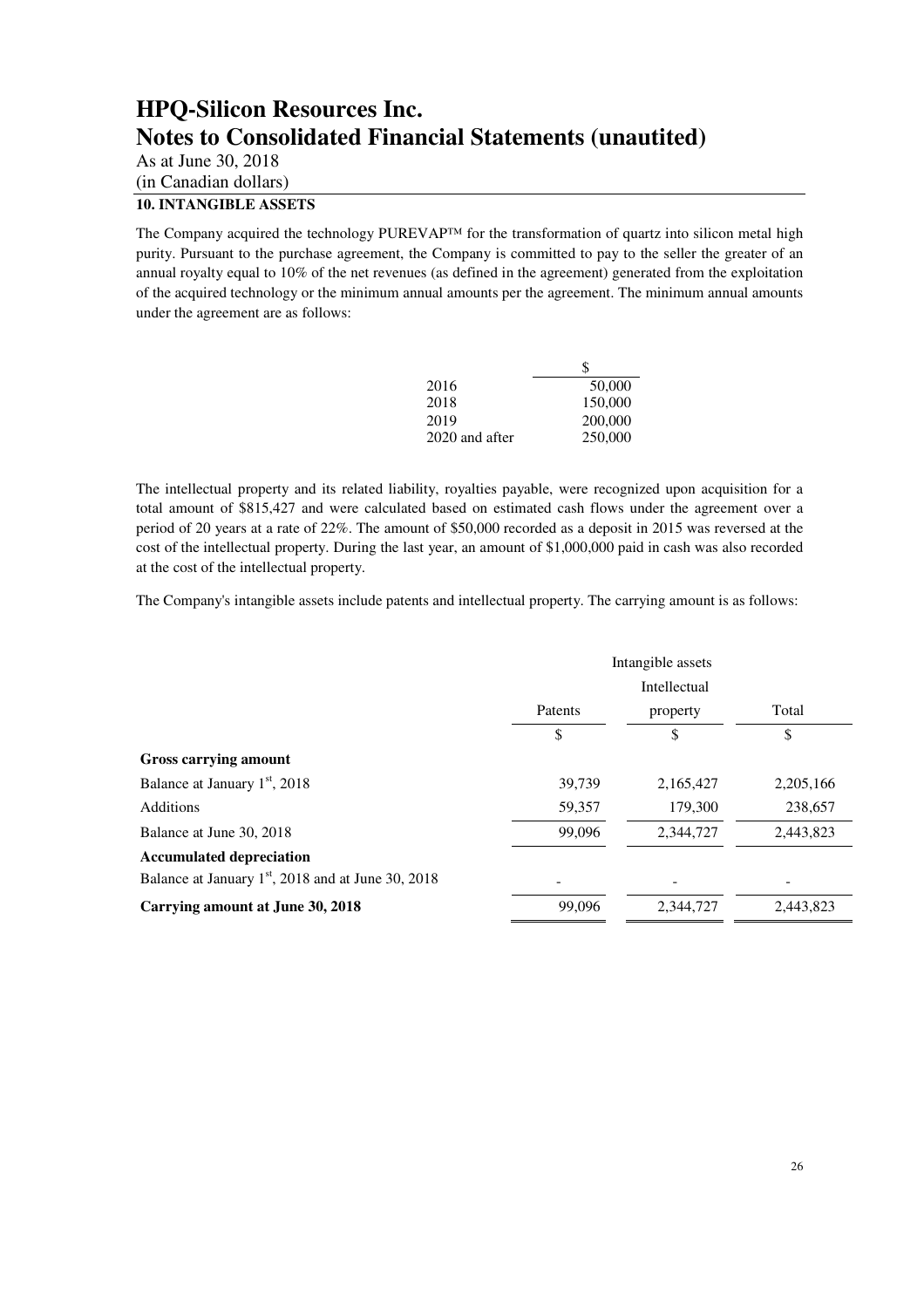As at June 30, 2018 (in Canadian dollars)

### **10. INTANGIBLE ASSETS (continued)**

|                                                          | Intangible assets |                     |             |
|----------------------------------------------------------|-------------------|---------------------|-------------|
|                                                          |                   | <b>Intellectual</b> |             |
|                                                          | Patents           | property            | Total       |
|                                                          | \$                | \$                  | \$          |
| Gross carrying amount                                    |                   |                     |             |
| Balance at January 1 <sup>st</sup> , 2017                | 32,635            | 1,865,427           | 1,898,062   |
| <b>Additions</b>                                         | 7,104             | 300,000             | 307,104     |
| Balance at December 31, 2017                             | 39,739            | 2,165,427           | 2,205,166   |
| <b>Accumulated depreciation</b>                          |                   |                     |             |
| Balance at January $1st$ , 2017 and at December 31, 2017 |                   |                     |             |
| Carrying amount at December 31, 2017                     | 39,739            | 2,165,427           | 2, 205, 166 |

All amortization expense will be reported in Amortization of intangible assets at the time the technology will be ready to be used.

### **11. TRADE AND OTHER PAYABLES**

|                | June 30,<br>2018 | December 31<br>2017 |
|----------------|------------------|---------------------|
|                |                  | \$                  |
| Trade accounts | 318,659          | 60,379              |
| Other          | 76,974           | 110,376             |
|                | 395,633          | 170,755             |

### **12. NOTE PAYABLE CLASSIFIED FOR DISTRIBUTION TO THE OWNERS**

On February 6, 2012, the Company signed an estate mortgage to secure a loan for a sum of \$180,000 bearing interest at compound rate of25% annually and secured by the land on Beauce Placer's property.On June 30, 2014, the Company signed a new note payable of \$50,000 for unpaid interest on capital. On January 6, 2015, the Company extended the maturity of the note of a value of \$230,000 until February 6, 2017. During the year 2016, the Company repaid the \$50,000 note. On October 6, 2017, the Company agreed with the Mortgagee to extend the term to July 31, 2019.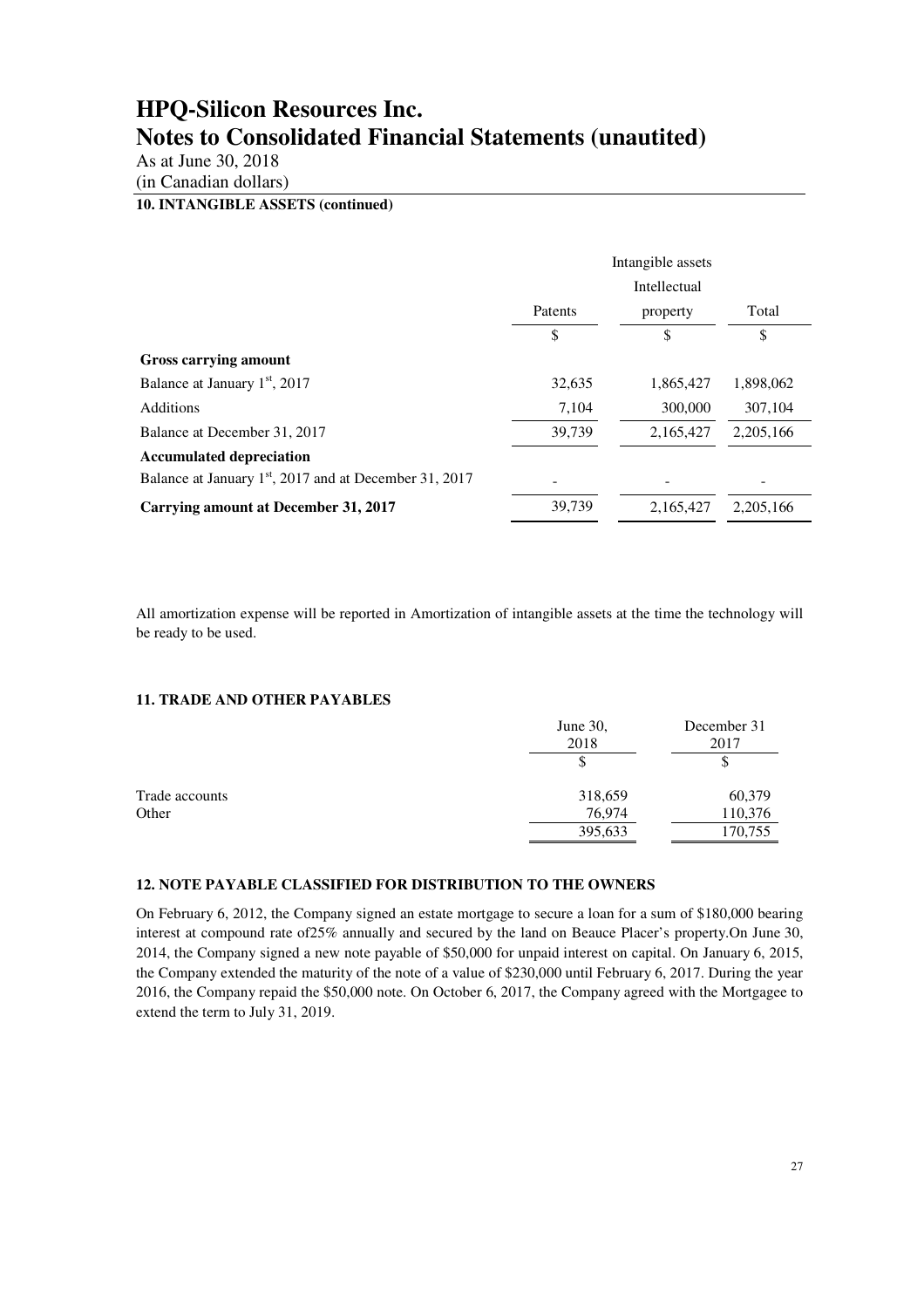As at June 30, 2018 (in Canadian dollars)

### **13. EQUITY**

#### **13.1Share capital**

The share capitalof the Company consists only of common shares and an unlimited number of shareswithout par value.All shares are participating and are equally eligible to receive dividends and the repayment of capital, and represent one vote each at the shareholder's meeting of HPQ.

|                                                             | June $30$ ,<br>2018 | December 31.<br>2017 |
|-------------------------------------------------------------|---------------------|----------------------|
|                                                             | Number of           | Number of            |
|                                                             | shares              | shares               |
| Shares issued at the beginning                              | 192, 145, 349       | 154,699,336          |
| Private placements $(a)(c)(g)$                              |                     | 24,401,000           |
| Issuance for the payment of issuance cost of units (g)      |                     | 175 000              |
| Issuance for the payment of accounts payable $(b)(d)(e)(h)$ | 117,708             | 3,279,750            |
| Exercise of warrants                                        | 6,200,750           | 9,424,087            |
| Total shares issued and fully paid                          | 198,463,807         | 191,979,173          |
| Shares to be issued $(f)(i)$                                | 156,684             | 166,176              |
| Total shares at the end                                     | 198,620,491         | 192, 145, 349        |

(a) On February 23, 2017, the Company completed a private financing for an amount of \$1,600,000. The Company issued 9,411,766 units consisting of one common share and one warrant. Each full warrant entitles the holder thereof to subscribe for an equivalent number of common shares of the Company at a price of \$0.25 per share, during a period of 24 months following the closing of the financing.No amount related to warrants was recorded.

In addition, the Company recorded an amount of \$28,305 commission fees as units'issue costs. The Company issued to the agent 166,500 warrants (for a value of \$14,792).Each warrant entitles the holder to subscribe to one common share of the Company at a price of \$0.25 per share for a period of 24 months from the date of closing of the financing and the Company issued to the agent 136,000 warrants (for a value of \$12,596).Each warrant entitles the holder to subscribe to one common share of the Company at a price of \$0.23 per share for a period of 24 months from the date of closing of the financing.No amount related to the warrants was recorded.

- (b) On March 3, 2017, the Company has settled a debt supplier of \$14,125 by the issuance of 88,280 common shares. No profit or loss was recorded on this transaction.
- (c) On March 7, 2017, the Company completed a private financing for an amount of \$423,000. The Company issued 2,488,234 units consisting of one common share and one warrant. Each warrant entitles the holder thereof to subscribe for an equivalent number of common shares of the Company at a price of \$0.25 per share, during a period of 24 months following the closing of the financing.No amount related to the warrants was recorded.
- (d) On September 12, 2017, the Company has settled a debt supplier of \$28,250 by the issuance of 191,470 common shares. No profit or loss was recorded on this transaction.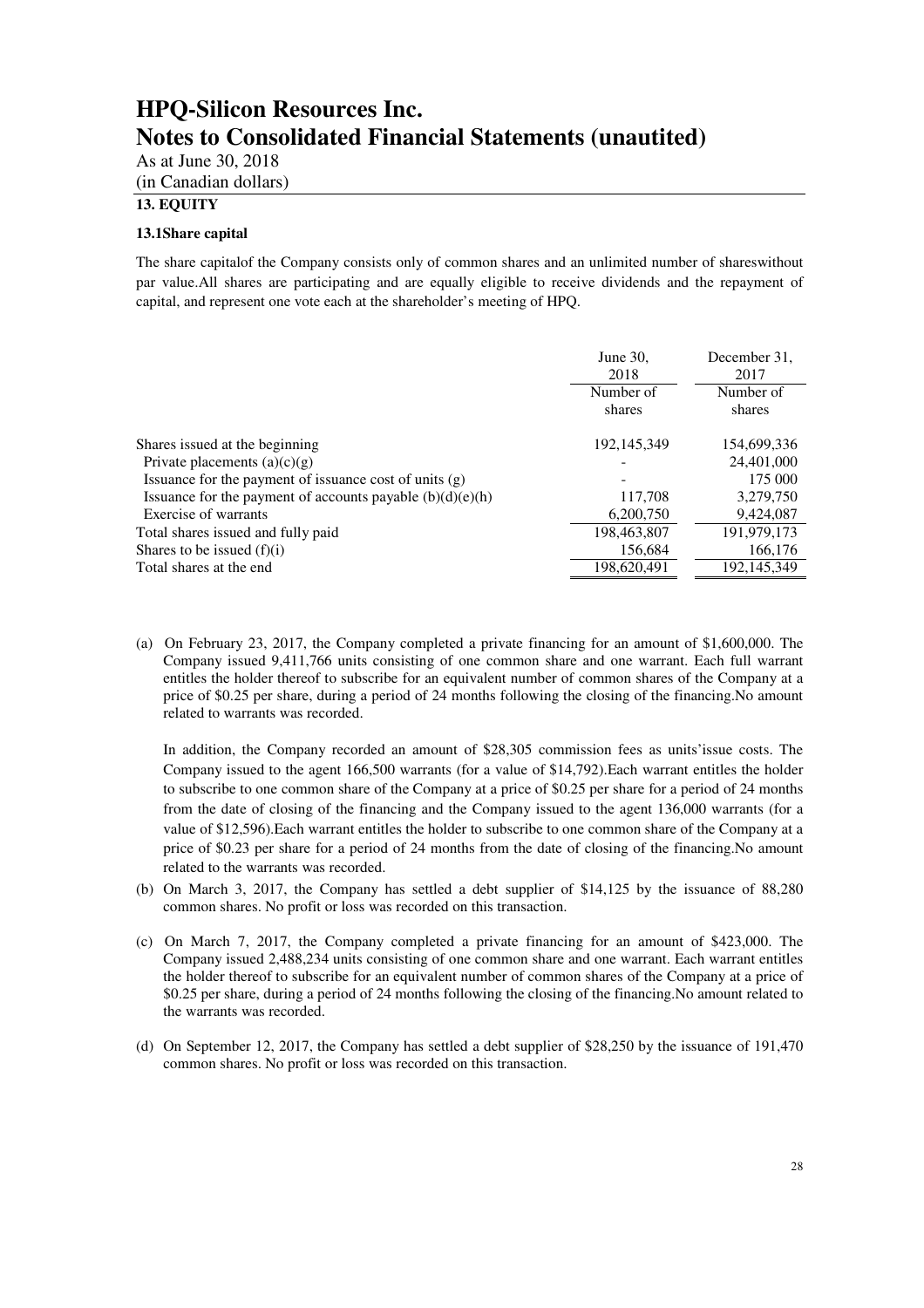As at June 30, 2018

(in Canadian dollars)

### **13.1Share capital (continued)**

- (e) On October 2, 2017, the Company has settled a debt supplier of \$300,000 by the issuance of 3,000,000 units consisting of one common share and one warrant. Each warrant entitles the holder to subscribe to one common share of the Company at a price of \$0.20 per share, during a period of 36 months following the closing of the financing. An amount of \$15,000 related to the warrants was recorded as an increase ofcontributed surplusandon profit or loss was recorded on this transaction.
- (f) On October 15, 2017, the Company has settled a debt supplier of \$14,125 by the issuance of 166,176 common shares.No profit or loss was recorded on this transaction.The common shares are to be issued on December 31, 2017.
- (g) On December 7, 2017, the Company completed a private financing for an amount of \$1,250,100. The Company issued 12,501,000 units consisting of one common share and onewarrant. Each warrant entitles the holder to subscribe to one common share of the Company at a price of \$0.15per share, during a period of 36 months following the closing of the financing.An amount of \$125,010 related to the warrants was recorded as an increase ofcontributed surplus.

In addition, as commission costs, the Company recorded an amount of \$76,475 commission fees as units'issue costs. The Company issued to the agent 414,750 broker's warrants (for a value of \$18,825).Each warrant entitles the holder to subscribe to one common share of the Company at a price of \$0.15 per share for a period of 36 months from the date of closing of the financing. The Company issued to the agent 175,000 common shares (for a value of \$15,750) and 175,000 broker's units (for a value of \$17,208). Each unit is composed of one common share and one warrant.Each broker's unit entitles the holder to acquire one common share of the Company at a price of \$0.10 per share and each warrant entitles the holder to subscribe to one common shares of the Company at a price of \$0.15 per share, for 36 months following the closing of the financing.

- (h) On March 1, 2018, the Company has settled a debt supplier of \$14,125 by the issuance of 117,708 common shares. No profit or loss was recorded on this transaction.
- (i) On April 15, 2018, the Company has settled a debt supplier of \$14,125 by the issuance of 156,684 common shares.No profit or loss was recorded on this transaction.The common shares are to be issued on June 30, 2018.

During the period ended June 30, 2018, 6,200,750 common shares were issued following the exercise of warrants. The weighted average share price at the exercise was \$0.07 per share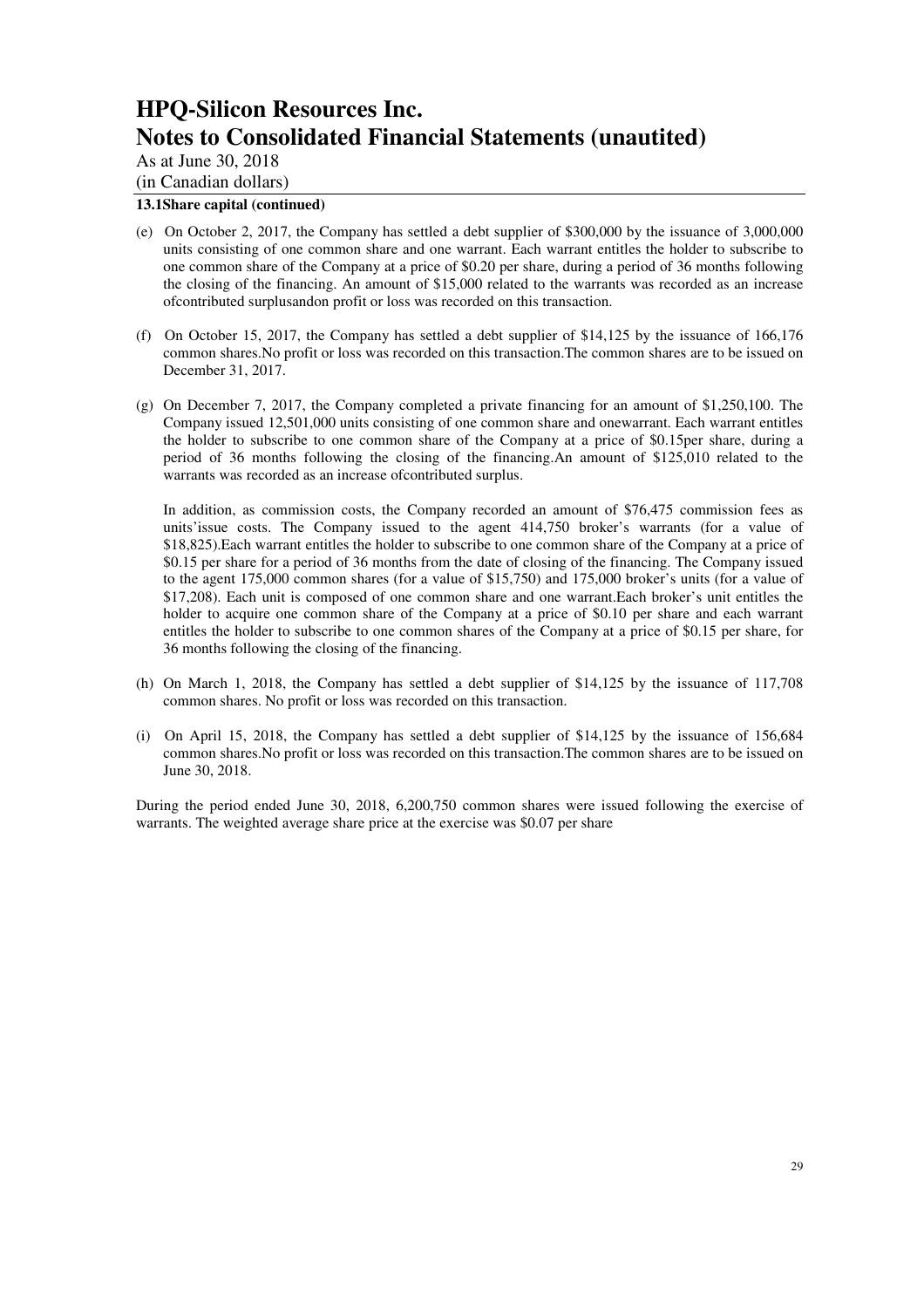As at June 30, 2018 (in Canadian dollars)

### **13.2 Warrants**

Outstanding warrants entitle their holders to subscribe to an equivalent number of common shares, as follows:

|                           | June 30, 2018         |                                             | December 31, 2017     |                                             |
|---------------------------|-----------------------|---------------------------------------------|-----------------------|---------------------------------------------|
|                           | Number of<br>warrants | Weighted<br>average<br>exercise price<br>\$ | Number of<br>warrants | Weighted<br>average<br>exercise price<br>\$ |
| Balance, beginning of     |                       |                                             |                       |                                             |
| reporting year            | 75,233,370            |                                             | 57,396,956            |                                             |
| Granted                   |                       |                                             | 27,401,000            | 0.20                                        |
| Exercised                 | (6,200,750)           | 0.07                                        | (9,424,087)           | 0.07                                        |
| Expired                   | (1,462,500)           | 0.35                                        | (140, 499)            | 0.10                                        |
| Balance, end of reporting |                       |                                             |                       |                                             |
| year                      | 67,570,120            |                                             | 75,233,370            |                                             |

Outlined below are theoutstanding warrants which could be exercised for an equivalent number of common shares:

|                        | June 30, 2018 | December 31, 2017 |            |                   |
|------------------------|---------------|-------------------|------------|-------------------|
| <b>Expiration</b> date | Number        | Exercise<br>price | Number     | Exercise<br>price |
|                        |               | \$                |            | \$                |
| February, 2018         |               |                   | 1,800,000  | 0.07              |
| March, 2018            |               |                   | 1,462,500  | 0.35              |
| June, 2018             |               |                   | 3,740,750  | 0.07              |
| July, 2018             | 6,200,000     | 0.25              | 6,200,000  | 0.25              |
| <b>August</b> , 2018   | 5,959,000     | 0.07              | 5,959,000  | 0.07              |
| October, 2018          | 2,840,909     | 0.30              | 2,840,909  | 0.30              |
| December, 2018         | 6,346,000     | 0.07              | 7,006,000  | 0.07              |
| December, 2018         | 6,448,211     | 0.25              | 6,448,211  | 0.25              |
| February, 2019         | 4,375,000     | 0.12              | 4,375,000  | 0.12              |
| February, 2019         | 9,411,766     | 0.25              | 9,411,766  | 0.25              |
| March, 2019            | 2,488,234     | 0.25              | 2,488,234  | 0.25              |
| January, 2020          | 8,000,000     | 0.30 to 0.40      | 8,000,000  | $0.30$ to $0.40$  |
| October, 2020          | 3,000,000     | 0.20              | 3,000,000  | 0.20              |
| December, 2020         | 12,501,000    | 0.15              | 12,501,000 | 0.15              |
|                        | 67,570,120    |                   | 75,233,370 |                   |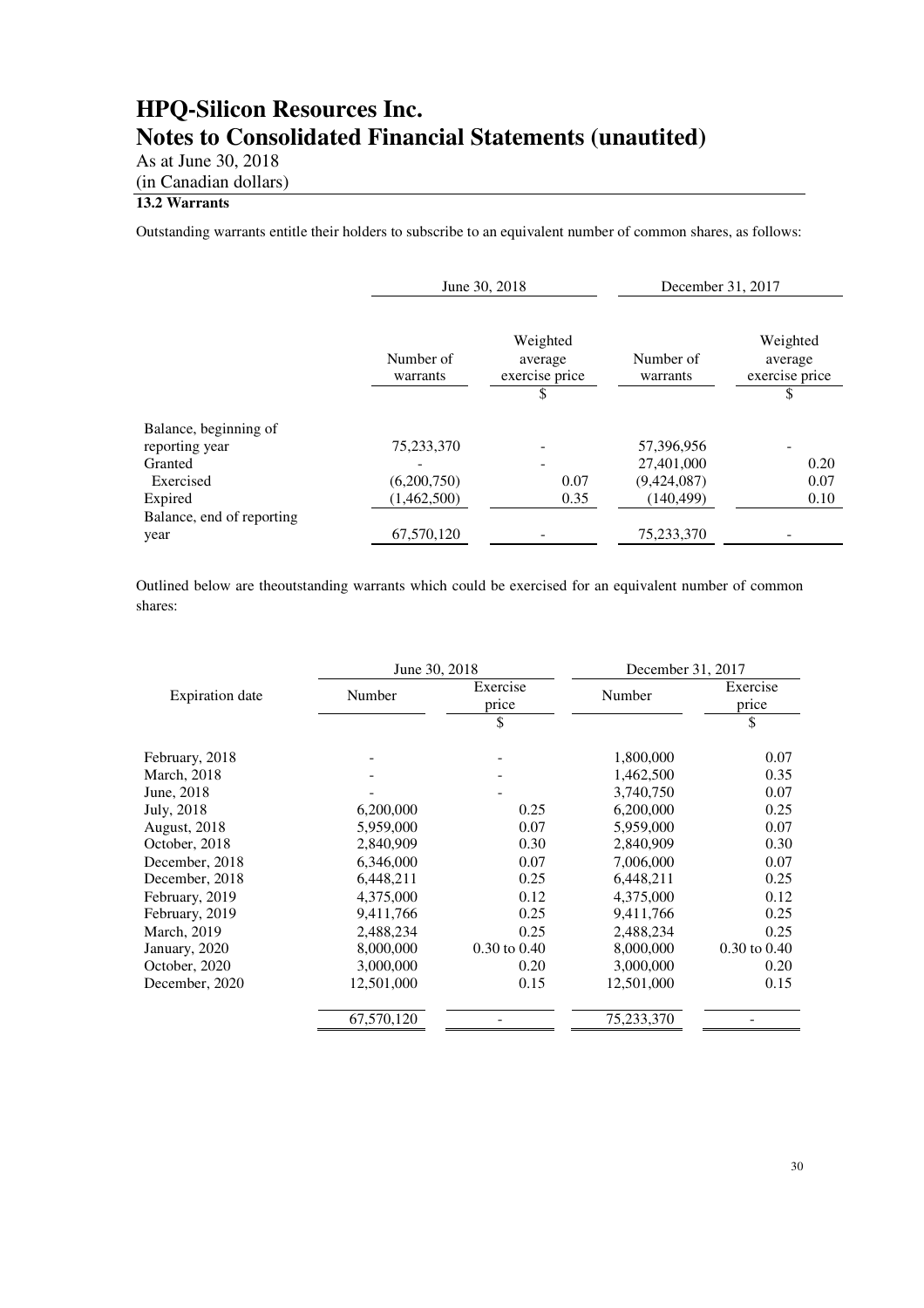As at June 30, 2018 (in Canadian dollars)

### **13.3 Broker'soptions**

Outstanding broker's options entitle their holder to subscribe to an equivalent number of common shares, as follows:

|                                      |        | June 30, 2018                            |        | December 31, 2017                        |  |
|--------------------------------------|--------|------------------------------------------|--------|------------------------------------------|--|
|                                      | Number | Weighted<br>average<br>exercise<br>price | Number | Weighted<br>average<br>exercise<br>price |  |
|                                      |        | \$                                       |        | \$                                       |  |
| Balance, beginning of reporting year | 89,172 | 0.14                                     | 89,172 | 0.14                                     |  |
| Balance, end of reporting year       | 89,172 | 0.14                                     | 89,172 | 0.14                                     |  |
|                                      |        |                                          |        |                                          |  |

Outlined below are the outstanding broker's options which could be exercised for an equivalent number of commonshares:

|                 |        | June 30, 2018 |        | December 31, 2017 |  |
|-----------------|--------|---------------|--------|-------------------|--|
| Expiration date | Number | Exerciseprice | Number | Exercise price    |  |
|                 |        |               |        |                   |  |
| July, 2018      | 89,172 | 0.14          | 89.172 | 0.14              |  |
|                 | 89,172 | 0.14          | 89.172 | 0.14              |  |

#### **13.4 Broker'swarrants**

Outstanding the broker's warrants entitle their holder to subscribe to an equivalent number ofcommon shares, as follows:

|                                                 | June 30, 2018                                      |      | December 31,2017  |                                          |
|-------------------------------------------------|----------------------------------------------------|------|-------------------|------------------------------------------|
|                                                 | Weighted<br>Number<br>average<br>exercise<br>price |      | Number            | Weighted<br>average<br>exercise<br>price |
|                                                 |                                                    | \$   |                   | \$                                       |
| Balance, beginning of reporting year<br>Granted | 752,690                                            | 0.19 | 35,440<br>717,250 | 0.25<br>0.19                             |
| Balance, end of reporting year                  | 752,690                                            | 0.19 | 752,690           | 0.19                                     |

For the last year, the Company recorded an amount of \$46,213 as shareholders' equity instruments when the broker's warrants were issued and was recorded as an increase to contributed surplus and a decrease to retained deficit.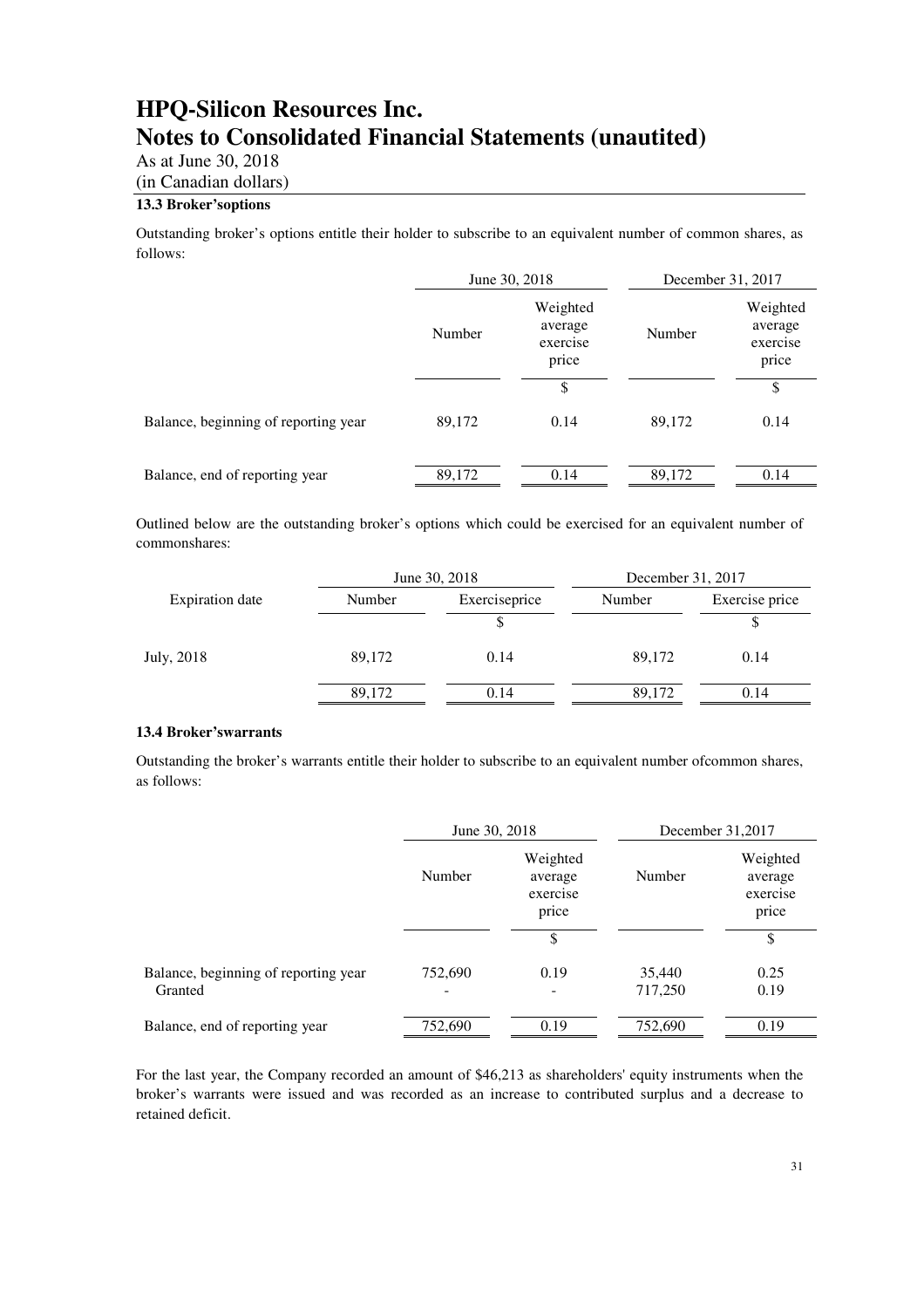As at June 30, 2018

# (in Canadian dollars)

## **13.4Broker's warrants (continued)**

The weighted average fair value \$0.064 of the broker's warrants granted was estimated on the grant date using the Black-Scholes option pricing model, based on the following weightedaverage assumptions:

|                                         | 2017       |
|-----------------------------------------|------------|
|                                         |            |
| Average share price at date of grant    | \$0.13     |
| Expected dividend yield                 | $0\%$      |
| Expected weighted volatility            | 99%        |
| Average risk-free interest rate         | 1.30%      |
| Expected average life                   | 2.58 years |
| Average exercise price at date of grant | \$0.19     |

The underlying expected volatility was determined by reference to historical data the Company shares over the expected average life of the broker's warrants.

Outlined below are the outstanding broker's warrants which could be exercised for an equivalent number of ordinary shares:

|                        |         | June 30, 2018 |         | December 31, 2017 |  |
|------------------------|---------|---------------|---------|-------------------|--|
| <b>Expiration</b> date | Number  | Exerciseprice | Number  | Exercise price    |  |
|                        |         | \$            |         |                   |  |
| December, 2018         | 35,440  | 0.25          | 35,440  | 0.25              |  |
| February, 2019         | 302,500 | 0.24          | 302,500 | 0.24              |  |
| December, 2020         | 414,750 | 0.19          | 414,750 | 0.19              |  |
|                        | 752,690 | 0.19          | 752,690 | 0.19              |  |

### **13.5 Broker's units**

Broker's units during the year 2017 entitle the holder to subscribe at a price of \$0.10 to an equivalent number of units composed of one common share and one warrant.Each warrant entitles the holder to subscribe to one common shares of the Company at a price of \$0.15 per share, for 36 months following the closing of the financing.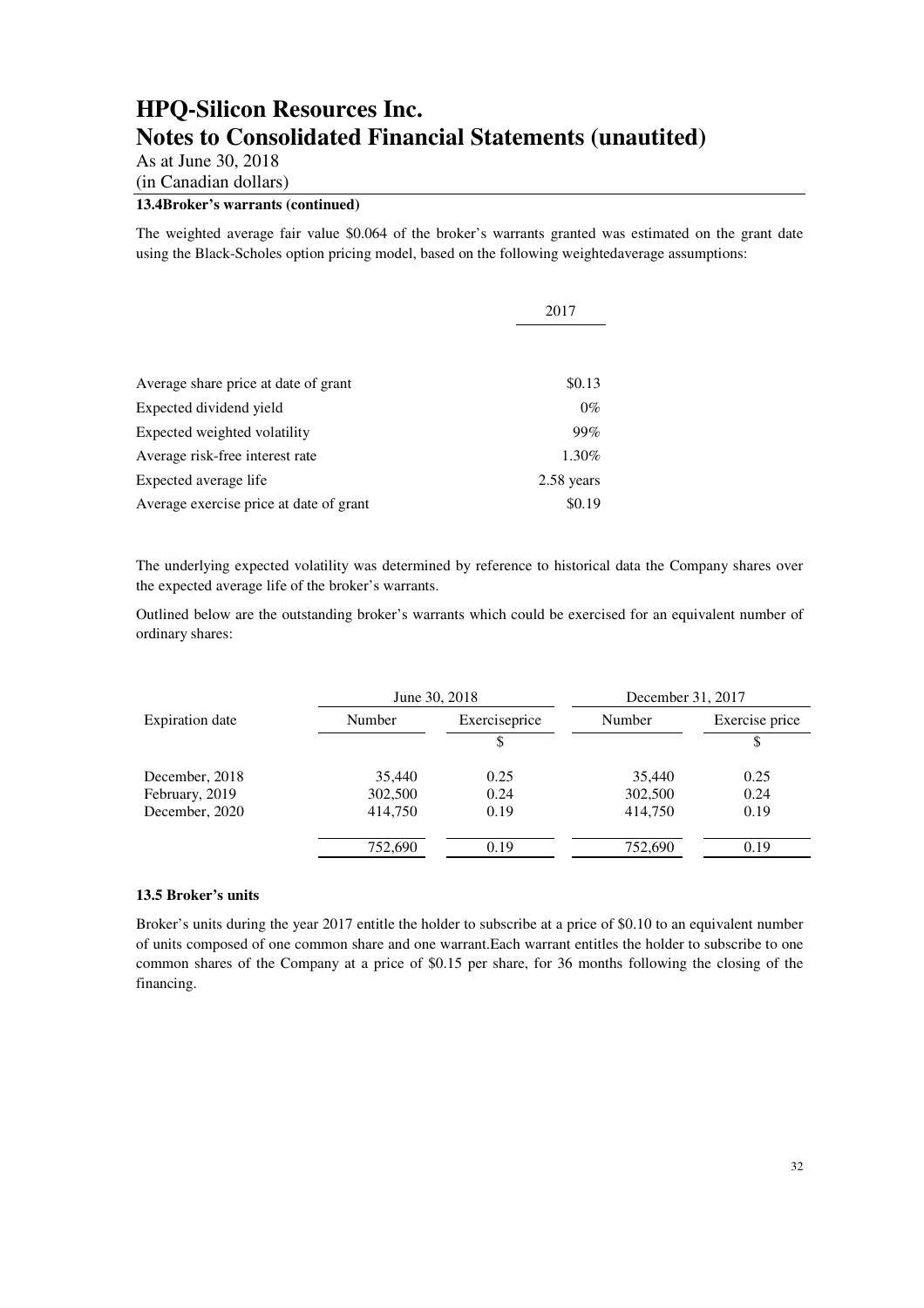As at June 30, 2018 (in Canadian dollars)

### **13.5Broker'sunits (continued)**

Broker's units are detailed as follows:

|                                                 |          | June 30, 2018                         |                   | December 31, 2017                     |
|-------------------------------------------------|----------|---------------------------------------|-------------------|---------------------------------------|
|                                                 | Number   | Weighted<br>average<br>exercise price | Number            | Weighted<br>average<br>exercise price |
|                                                 |          | \$                                    |                   | \$                                    |
| Balance, beginning of reporting year<br>Granted | 261,000  | 0.13                                  | 86,000<br>175,000 | 0.19<br>0.10                          |
| Expired                                         | (86,000) | 0.19                                  |                   |                                       |
| Balance, end of reporting year                  | 175,000  | 0.10                                  | 261,000           | 0.13                                  |

For the last year, the Company recorded an amount of \$17,208 as issuance cost of equity instruments when the broker's units were grantedand was recorded as an increase to contributed surplus and a decrease to retained deficit.

The weighted average fair value of \$0.053 of the broker's units granted was estimated on the grant date using the Black-Scholes option pricing model based on the following weightedaverage assumptions:

|                                         | 2017      |
|-----------------------------------------|-----------|
| Average share price at date of grant    | \$0.09    |
| Expected dividend yield                 | $0\%$     |
| Expected weighted volatility            | 97%       |
| Averagerisk-free interest rate          | 1.71%     |
| Expected average life                   | 3.0 years |
| Average exercise price at date of grant | \$0.10    |

The underlying expected volatility was determined by reference to historical data the Company shares over the expected average life of the broker's units.

Broker's units are detailed as follows:

|                        |         | June 30, 2018 |         | December 31, 2017 |  |
|------------------------|---------|---------------|---------|-------------------|--|
| <b>Expiration</b> date | Number  | Exerciseprice | Number  | Exerciseprice     |  |
|                        |         |               |         |                   |  |
| March, 2018            | -       |               | 86,000  | 0.19              |  |
| December, 2020         | 175,000 | 0.10          | 175,000 | 0.10              |  |
|                        | 175,000 | 0.10          | 261,000 | 0.13              |  |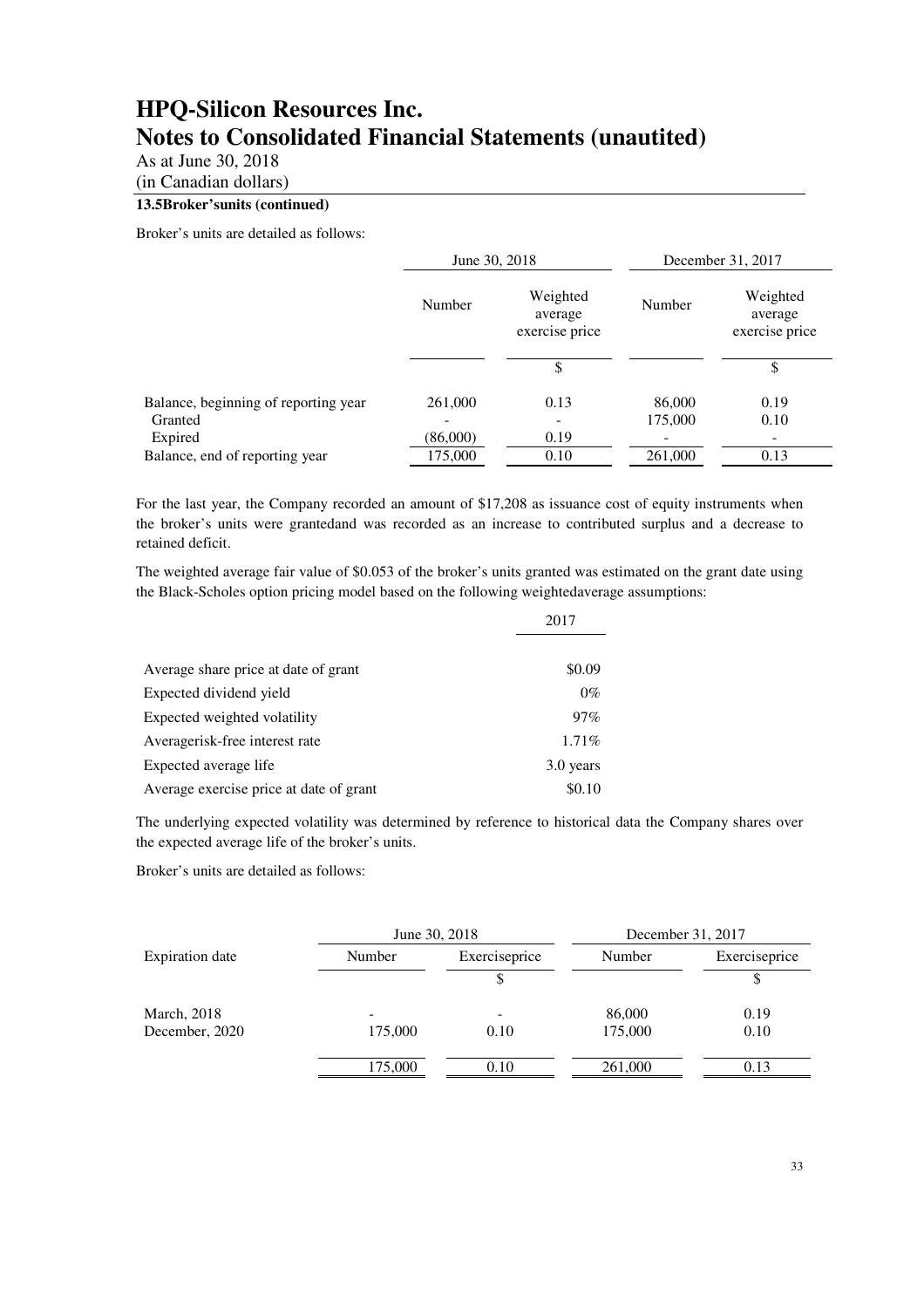As at June 30, 2018

(in Canadian dollars)

## **14. EMPLOYEE REMUNERATION**

#### **14.1 Salaries and employee benefits expense**

Salaries and employee benefits expense are analysed below:

|                                        |         | Ouarter ending June, 30 |         | Six-month ending June, 30 |
|----------------------------------------|---------|-------------------------|---------|---------------------------|
|                                        | 2018    | 2017                    |         | 2017                      |
|                                        |         | S                       |         | S                         |
| Salaries and benefits                  | 73,100  | 72,787                  | 137,099 | 137,130                   |
| Managements fees                       | 37,500  | 37,500                  | 75,000  | 75,000                    |
| Remuneration of director               | 43,000  | 31,000                  | 43,000  | 31,000                    |
| Salaries and employee benefit expenses | 153,600 | 141,287                 | 255,099 | 243,130                   |

### **14.2 Share-based payments**

On September13, 2016, the Company adopteda newshare-based payment plan under which the Board of Directors may award to directors, officers, employees and consultants, share options entitling its holder to purchase common shares of the Company. The maximum number of shares issuable under the plan is 14,000,000 common shares (14,000,000 as at December 31, 2017).

The exercise price of each share option is determined by the Board of Directors and cannot be less than the market price of common shares as defined by TSX Venture Exchange policies on the day prior the award, and the term of the options cannot exceed ten years.

The maximum number of common shares that can be issued to a beneficiary, during any 12-month period is limited to 5% of issued and outstanding shares.

The maximum numbers of shares that can be issued toa consultant during any 12-month period is limited to 2% of issued and outstanding shares; moreover, the share options granted to consultants performing investor relations activities maybe exercised by stages over a 12-month periodafter the grant, at a rate of 25% per quarter.

All share-based paymentswill be settled in equity. The Company has no legal or constructive obligation to repurchase or settle theshare options in cash.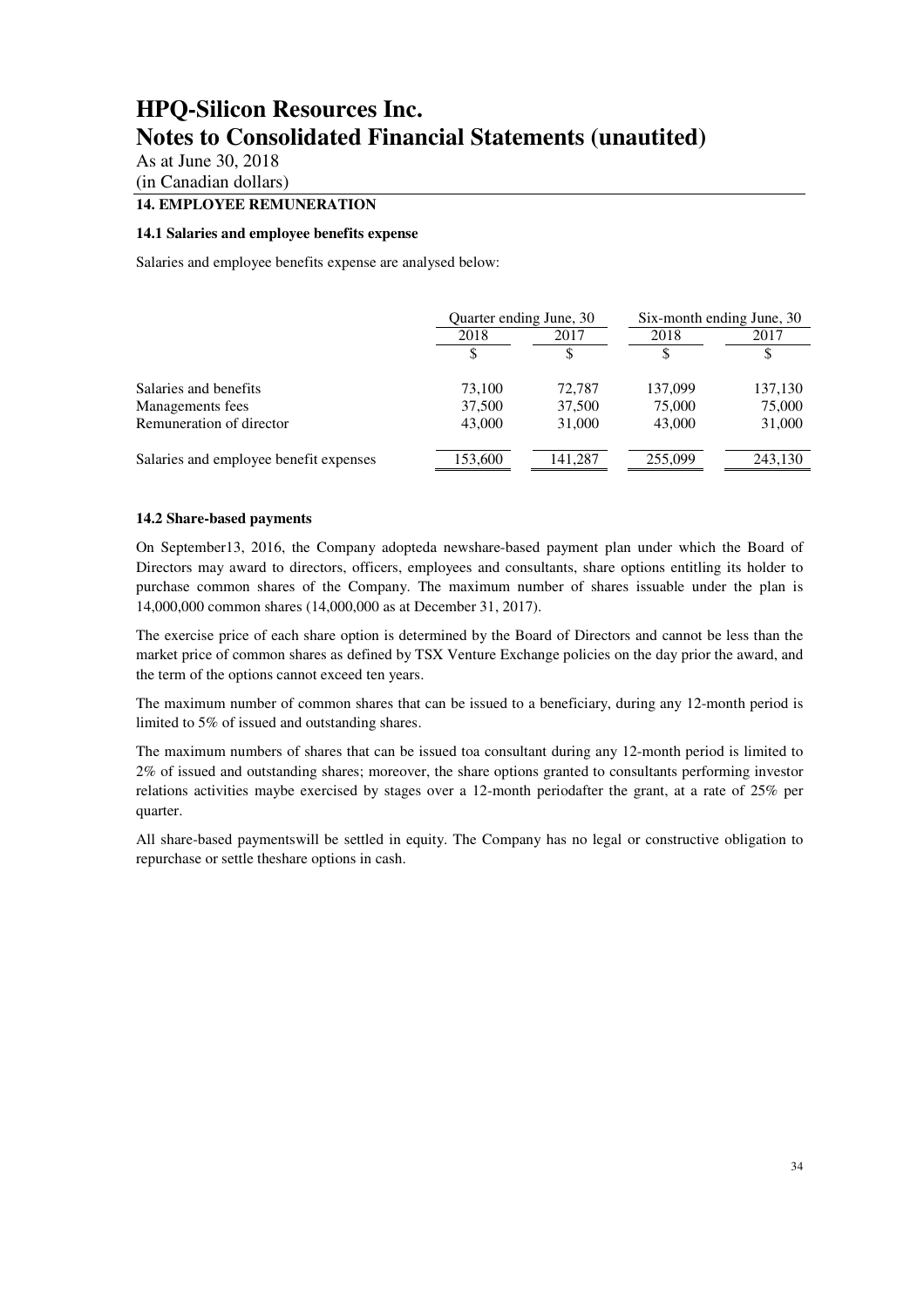As at June 30, 2018 (in Canadian dollars)

### **14.2 Share-based payments (continued)**

The Company's share options are as follows for the reporting periods presented:

|                                             | June 30, 2018 |                                                | December 31, 2017 |                                                |
|---------------------------------------------|---------------|------------------------------------------------|-------------------|------------------------------------------------|
|                                             | Number        | Weighted<br>average<br>exercise<br>price<br>\$ | Number            | Weighted<br>average<br>exercise<br>price<br>\$ |
| Outstanding, beginning of<br>reporting year | 13,200,000    | 0.18                                           | 11,650,000        | 0.19                                           |
| Granted                                     |               |                                                | 3,500,000         | 0.12                                           |
| Expired                                     | (500,000)     | 0.15                                           | (1950000)         | 0.12                                           |
| Outstanding, end of reporting<br>year       | 12,700,000    | 0.18                                           | 13,200,000        | 0.18                                           |
|                                             |               |                                                |                   |                                                |
| Exercisable, end of reporting<br>year       | 12,700,000    | 0.18                                           | 13,200,000        | 0.18                                           |

The table below summarizes the information related to outstanding share options as at June 30, 2018:

|            | Outstanding options |             |
|------------|---------------------|-------------|
|            |                     | Weighted    |
|            | Weighted            | average     |
|            | average             | remaining   |
| Number of  | exercise            | contractual |
| options    | price               | life        |
|            | \$                  | (years)     |
|            |                     |             |
| 3,200,000  | 0.07                | 2.20        |
| 3,800,000  | 0.12                | 4.14        |
| 100,000    | 0.15                | 2.98        |
| 400,000    | 0.19                | 3.25        |
| 5,200,000  | 0.30                | 3.26        |
| 12,700,000 | 0.18                | 3.26        |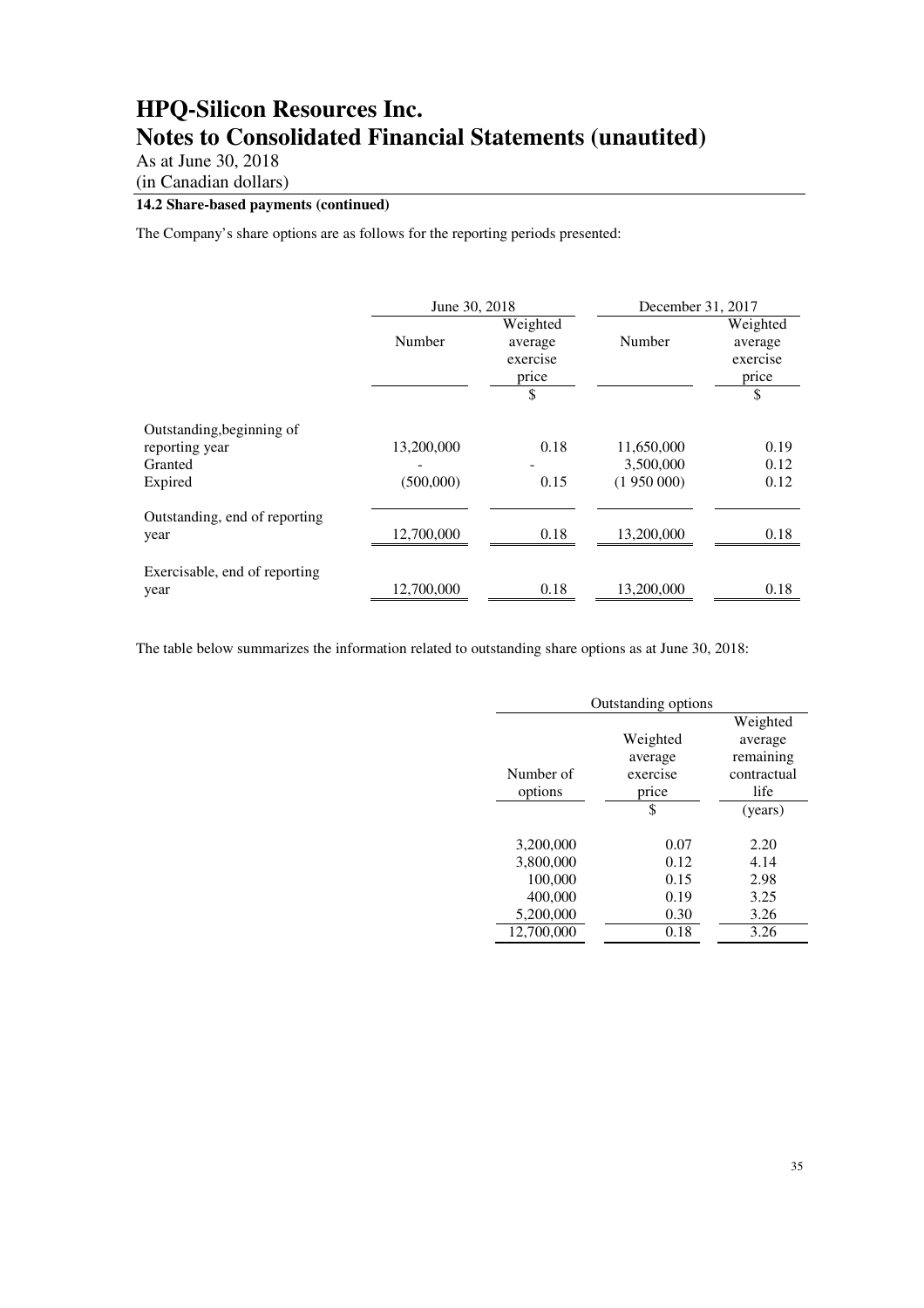As at June 30, 2018 (in Canadian dollars)

### **14.2 Share-based payments (continued)**

The table below summarizes the information related to outstanding share options as at December 31, 2017:

|            | Outstanding options |             |
|------------|---------------------|-------------|
|            |                     | Weighted    |
|            | Weighted            | average     |
|            | average             | remaining   |
| Number of  | exercise            | contractual |
| options    | price               | life        |
|            | \$                  | (years)     |
|            |                     |             |
| 3,200,000  | 0.07                | 2.70        |
| 3,800,000  | 0.12                | 4.64        |
| 600,000    | 0.15                | 0.97        |
| 400,000    | 0.19                | 3.75        |
| 5,200,000  | 0.30                | 3.76        |
| 13.200.000 | 0.18                | 3.63        |

The weighted fair value of the granted options of \$0.072 as at December 31, 2017 was determined using the Black-Scholes option pricing model, based on the following weighted average assumptions:

|                                         | 2017    |  |
|-----------------------------------------|---------|--|
| Average share price at date of grant    | \$0.10  |  |
| Expected dividend yield                 | $0\%$   |  |
| Expected weighted volatility            | $100\%$ |  |
| Average risk-free interest rate         | 1.82%   |  |
| Expected average life                   | 5 years |  |
| Average exercise price at date of grant | \$0.12  |  |

The underlying expected volatility was determined by reference to historical data of the Company's shares over the expected average life of the share options. No special features inherent to the share options granted were incorporated into measurement of fair value.

In total, an amount of \$253,493 as at December 31, 2017 of employee remuneration expenses (all of which related to equity-settled share-based payment transactions) were included in profit or loss (\$228,144 as salaries and employee benefits expense and \$25,349 as professional and consultation fees as at December 31, 2017) and credited to contributed surplus.In addition, the Company granted 500,000 options to a consultant for a total value of \$32,708 as at December 31, 2017.

An amount of \$16,354 as at December 31,2017 was recorded in profit or loss and credited to contributed surplus for the 250,000 share options that were acquired during thie last year.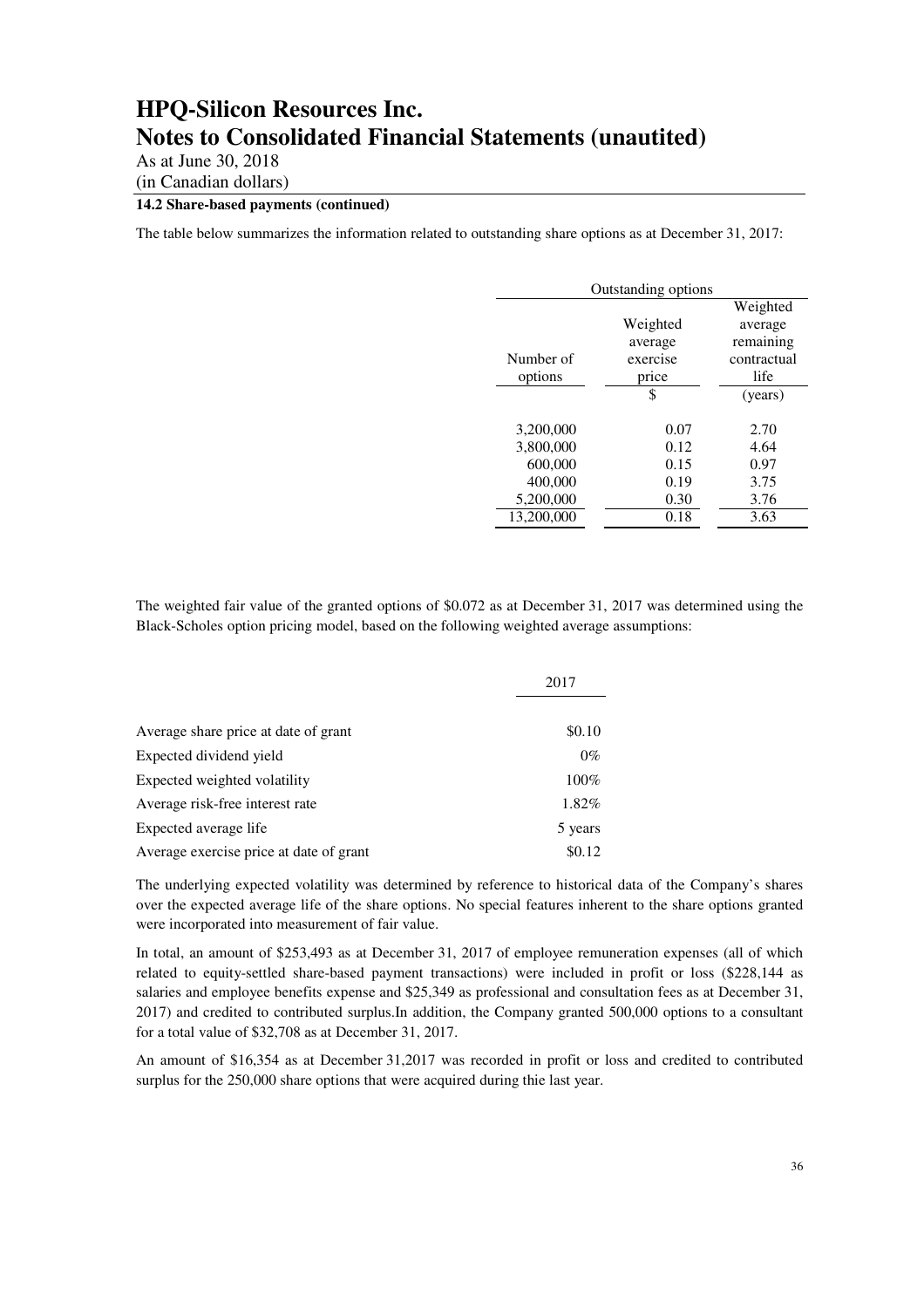As at June 30, 2018 (in Canadian dollars)

### **15. FAIR VALUE MEASUREMENT**

#### **15.1 Financial instruments measured at fair value**

The hierarchy groups financial assets and liabilities into three levels based on the significance of inputs used in measuring the fair value of the financial assets and liabilities. The fair value hierarchy levels are as follows:

- Level 1: Quoted prices (unadjusted) in active markets for identical assets or liabilities at the reporting date;
- Level 2: Inputs other than quoted prices included within Level 1 that are observable for the asset or liability, either directly or indirectly; and
- Level 3: Inputs for the assets or liabilities that are not based on observable market data.

The fair value of the marketable securities in a quoted company was estimated based on the market price at the closing date.

Marketable securities in a quoted company measured at fair value in the consolidated statement of financial position as at June 30, 2018 are classified as Level 1.

#### **15.2 Financial instruments measured at amortized cost for which a fair value is disclosed**

The fair value of installments on due to directors, officers and companies owned by a director or officer, installments on due to a company, due to directors, officers and a company owned by a director, officerin non-current androyalties payable was estimated using an analysis of discounted cash flows with an interest rate for similar financial instruments. The fair value approximates the carrying value at the end of the period. Financial instruments are classified in Level 2 of the fair value hierarchy, except for royalties payable which are classified in Level 3 of the fair value hierarchy.

#### **16. OTHER OPERATING EXPENSES**

Other operating expenses are detailed as follows:

|                                                        | Quarter ending June, 30 |         | Six-month ending<br>June, $30$ |         |
|--------------------------------------------------------|-------------------------|---------|--------------------------------|---------|
|                                                        | 2018                    | 2017    | 2018                           | 2017    |
|                                                        | \$                      | \$      | \$                             | \$      |
| Professionnal fees                                     | 170,949                 | 166,432 | 262,603                        | 292,727 |
| Investors relations fees (1)                           |                         | 29,927  |                                | 59,854  |
| Traveling expenses                                     | 4,061                   | 9.211   | 33,009                         | 11,857  |
| Office expenses                                        | 5,901                   | 21,747  | 28,347                         | 32,979  |
| Information to shareholders and registration fees      | 8.929                   | 26,350  | 34.138                         | 43,674  |
| Bank charges                                           | 620                     | 575     | 1.178                          | 1,861   |
| Change in the present value of the installments on due |                         |         |                                |         |
| to a company, at the effective rate $(2)$              |                         |         |                                | 1,629   |
|                                                        | 190,460                 | 254,242 | 359,275                        | 444.581 |

(1) including share-basedpayments of \$16,354 in 2017

(2) Relating to professional and consultation fees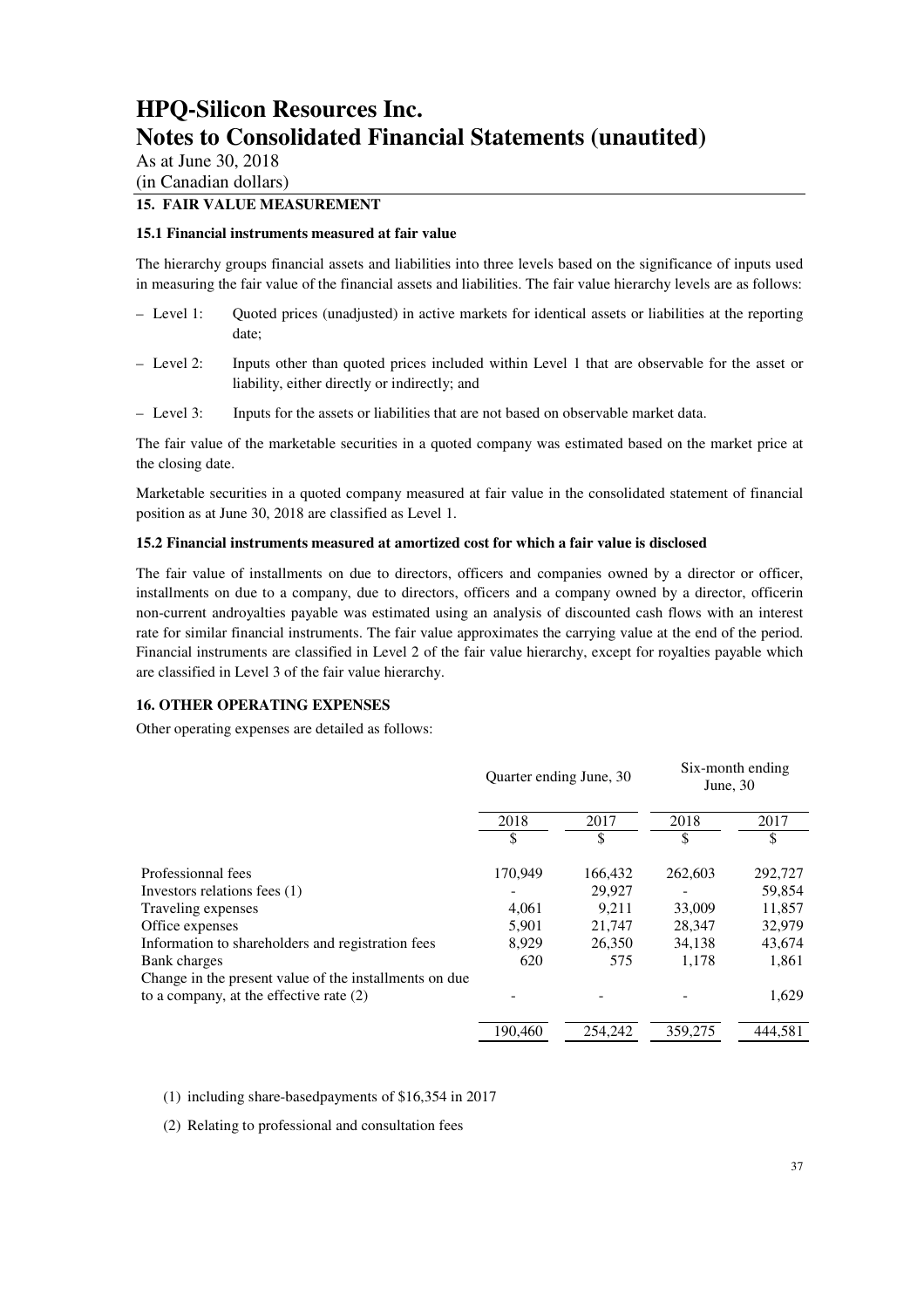As at June 30, 2018 (in Canadian dollars)

### **17. FINANCE INCOME AND FINANCIAL COSTS**

Finance income may be analyzed as follows for the reporting periods presented:

|                                                                                                                                                                                                                                  | Quarter ending June, 30 |         | Six-month ending June,<br>30 |              |  |      |
|----------------------------------------------------------------------------------------------------------------------------------------------------------------------------------------------------------------------------------|-------------------------|---------|------------------------------|--------------|--|------|
|                                                                                                                                                                                                                                  | 2018                    |         |                              | 2017<br>2018 |  | 2017 |
|                                                                                                                                                                                                                                  | \$                      | \$      | \$                           | \$           |  |      |
| Net change in fair value of marketable securities<br>in a quoted company<br>Amortization change in the present value of the<br>installments on due to directors, officers and<br>companies owned by a director or an officer for | (129, 387)              | 340,000 | 41,656                       | 570,000      |  |      |
| the effective rate                                                                                                                                                                                                               | 2,187                   | 2.749   | 4,576                        | 5,478        |  |      |
| Amortization change in the present value of the<br>installments on due to a company, effective rate                                                                                                                              | 934                     | 907     | 1.861                        | 1,806        |  |      |
| Finance income                                                                                                                                                                                                                   | 126,266)                | 343,656 | 48,093                       | 577,284      |  |      |

Financial costs may be analyzed as follows for the reporting periods presented:

|                                                                                                                        | Quarter ending June, 30 |          | Six-month ending June,<br>30 |           |
|------------------------------------------------------------------------------------------------------------------------|-------------------------|----------|------------------------------|-----------|
|                                                                                                                        | 2018                    | 2017     |                              | 2017      |
|                                                                                                                        | S                       | \$.      | \$                           | \$        |
| Interest charge on note payable<br>Amortization change of the present value of                                         | (11, 911)               | (11,220) | (23,007)                     | (22, 562) |
| royalties payable<br>Amortization change of the present value of the<br>due to directors, officers and companies owned | (54,715)                | (44.848) | (109.430)                    | (89,696)  |
| by a director or an officer for the effective rate                                                                     | (2,799)                 | (5,745)  | (6,011)                      | (11, 462) |
|                                                                                                                        | (69, 425)               | (61.813) | 138.448)                     | (123.720) |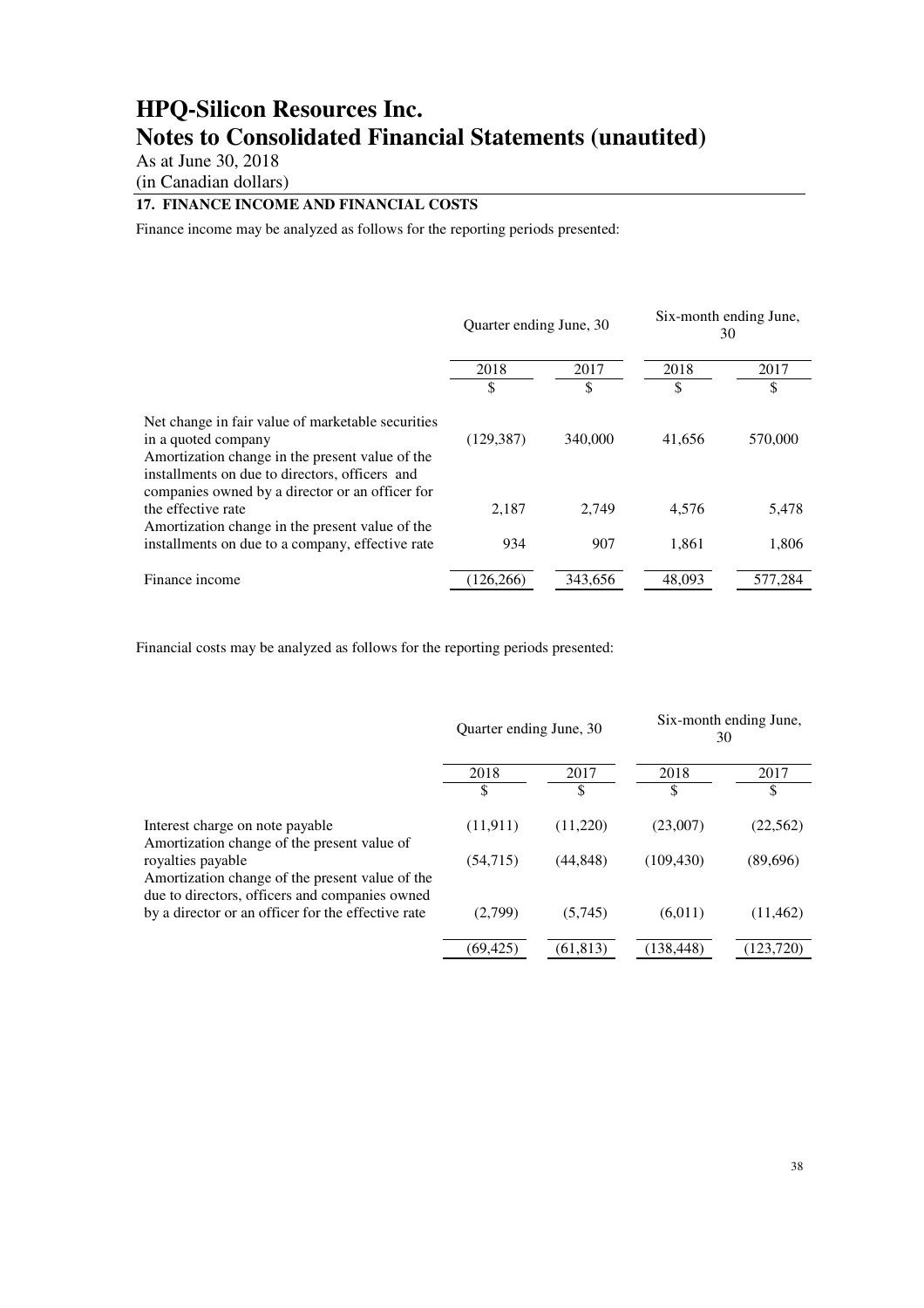As at June 30, 2018

(in Canadian dollars)

## **18. LOSS PER SHARE**

The calculation of basic loss per share is based on the loss for the period divided by the weighted average number of shares in circulation during the period. In calculating the diluted loss per share, dilutive potential common shares such as warrants, agent's options, broker's warrants, broker's units and share options have not been included as they would have the effect of decreasing the loss per share. Decreasing the loss per share would be antidilutive. Details ofshare optionsand warrants issued that could potentially dilute earnings per share in the future are given in Notes 13.2 to 13.5 and 14.2.

Both the basic and diluted loss per share have been calculated using the loss as the numerator, i.e. no adjustment to the loss were necessary in 2018 and 2017.

|                                                  | Quarter ending June, 30 |             | Six-month ending June, 30 |             |
|--------------------------------------------------|-------------------------|-------------|---------------------------|-------------|
|                                                  | 2018                    | 2017        | 2018                      | 2017        |
| Net loss attributable to common<br>shareholders  | (604, 873)              | (377, 392)  | (794.331)                 | (498, 108)  |
| Weighted average number of<br>outstanding shares | 198,012,015             | 169,277,780 | 196,710,244               | 166,990,024 |
| Basic and diluted loss per share                 | (0.00)                  | (0.00)      | (0.00)                    | (0.00)      |

See Note 24 for transactions involving shares completed after June 30, 2018.

### **19. ADDITIONAL INFORMATION – CASH FLOWS**

The changes in working capital items are detailed as follows:

|                                   | As at June 30, |            |  |
|-----------------------------------|----------------|------------|--|
|                                   | 2018           | 2017       |  |
|                                   |                |            |  |
| Goods and services tax receivable | 58.595         | (56,041)   |  |
| Prepaid expenses                  | (111,200)      | 30,406     |  |
| Advance for exploration expenses  |                | (124, 400) |  |
| Trade and other payables          | 179,320        | (58,606)   |  |
|                                   | 126.715        | (208, 641) |  |

Non-cash balance sheet transactions are detailed as follows:

|                                                                        | 2018   | 2017    |  |
|------------------------------------------------------------------------|--------|---------|--|
|                                                                        |        |         |  |
| Issuance of shares for payment of an account payable                   | 28,250 | 14,125  |  |
| Issuance of equity instruments for issuance cost of units              |        | 27.388  |  |
| Trade and other payables included in exploration and evaluation assets | 9.077  | 22,268  |  |
| Trade and other payables included in Property and equipment            |        | 265,800 |  |
| Trade and other payables included in intangible assets                 | 47.636 |         |  |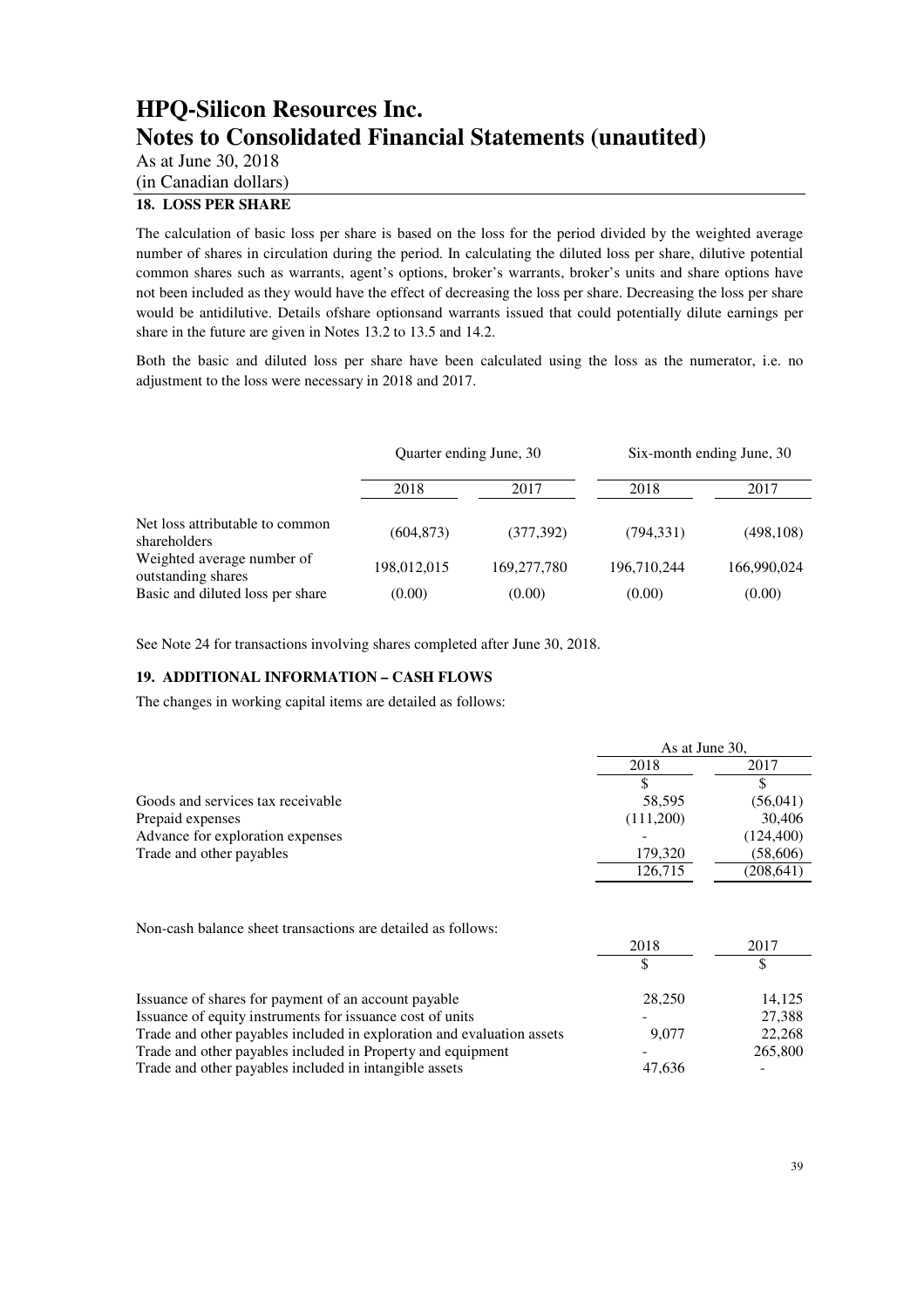As at June 30, 2018

## (in Canadian dollars)

### **20. RELATED PARTY TRANSACTIONS**

The Company's related parties include key management and a company held by a director or an officer, as described below.

Unless otherwise stated, none of the transactions incorporated special terms and conditions and no guarantees were given or received. Outstanding balances are usually settled in cash.

#### **20.1 Transactions with key management personnel**

Key management personnel of the Company are members of the Board of Directors and officers. Key management personnel remuneration includes the following expenses:

|                                    | Quarter ending June,<br>30 |         | Six-month ending<br>June, $30$ |         |
|------------------------------------|----------------------------|---------|--------------------------------|---------|
|                                    | 2018                       | 2017    | 2018                           | 2017    |
|                                    |                            | S       | S                              | S       |
| Short-term employee benefits       |                            |         |                                |         |
| Salaries and benefits              | 73,100                     | 72,787  | 137,099                        | 137,130 |
| Managements fees                   | 37,500                     | 37,500  | 75,000                         | 75,000  |
| Remuneration of director           | 43,000                     | 31,000  | 43,000                         | 31,000  |
| Total short-term employee benefits | 153,600                    | 141,287 | 255,099                        | 243,130 |
| Share-based payments               |                            |         |                                |         |
| Total remuneration                 | 153,600                    | 141,287 | 255,099                        | 243,130 |

On June 30, 2018, the installments to directors, officers and companies owned by a director or an officer total \$378 568 (\$373,992 as at December 31, 2017) (see Note 7).

Trade and other payables include and amount of \$1,221 due to directors and to a company owned by a director (\$27,895 as at December 31, 2017).

On June 30, 2018, due to directors, officers and acompany owned by a director total \$1,419,149 (\$1,370,138 as at December 31, 2017).

### **21. CAPITAL MANAGEMENT POLICIES AND PROCEDURES**

The Company's capital management objectives are to ensure the Company's ability to continue as a going concern, to increase the value of the assets of the business, and to provide an adequate return to owners of the Company.

These objectives will be achieved by identifying the right exploration projects, adding value to these projects and ultimately taking them through to production or sale and cash flows, either with partners or by the Company's own means.

The Company monitors capital on the basis of the carrying amount of equity.

The Company is not exposed to any externally imposed capital requirements except when the Company issues a flow-through placement for which an amount should be used for exploration work. See all the details in Note 23.

The Company finances its exploration and evaluation activities mainly by seeking additional capital either through private placements or public placements. When funding conditions are not optimal, the Company can sign option agreements or other agreements to be able to continue its exploration and evaluation activities or can slow down its activities until conditions funding improves.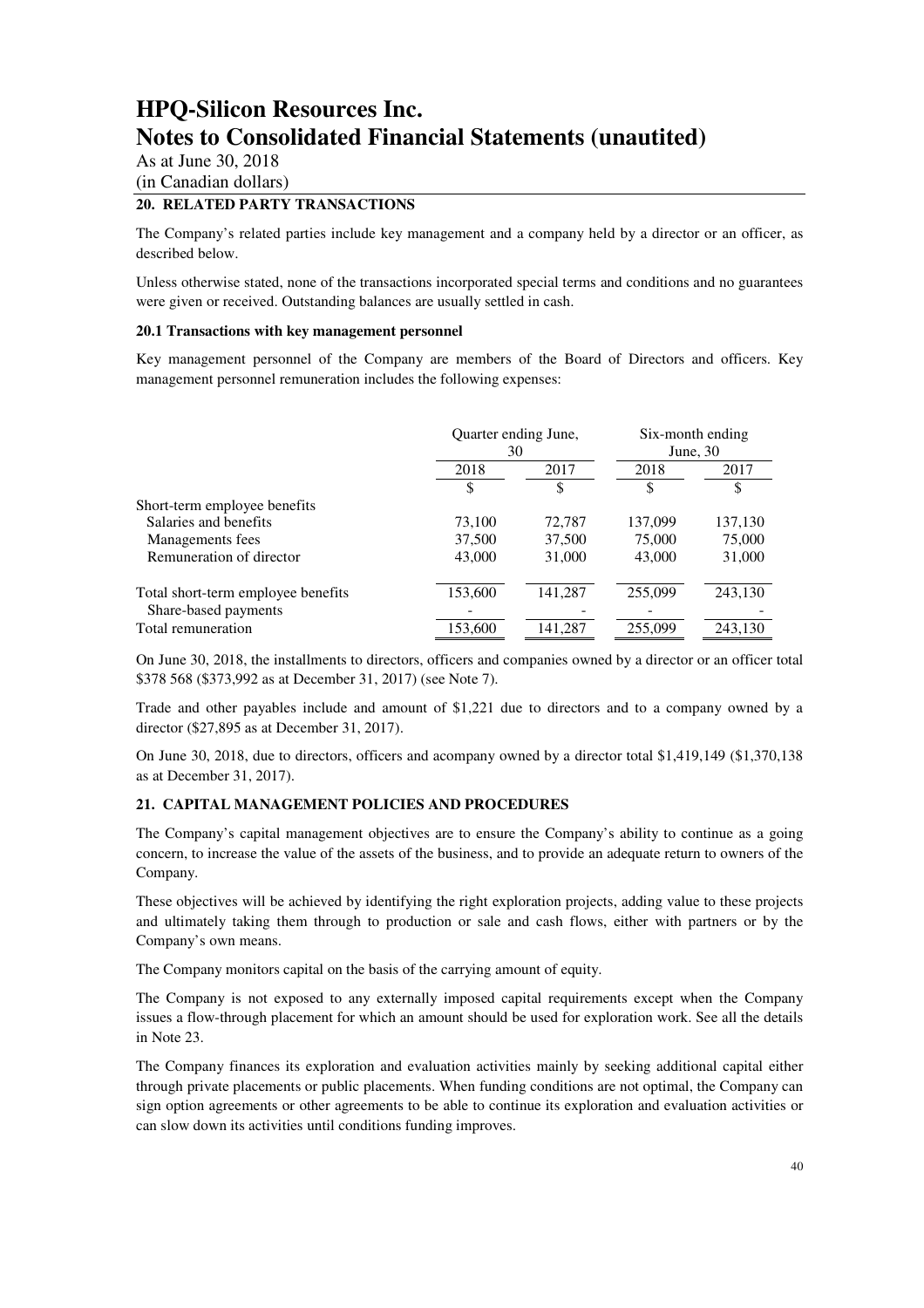As at June 30, 2018 (in Canadian dollars)

### **22. FINANCIAL INSTRUMENT RISKS**

The Company is exposed to various risks in relation to financial instruments. The main types of risks are marketrisk, credit risk and liquidity risk.

The Company risk management is coordinated in close cooperation with the Board of Directors. The Company's risk management focuses on actively securing the Company short-term to medium-term cash flows by minimizing the exposure to financial markets.

The Company does not actively engage in the trading of financial assets for speculative purposes.

The most significant financial risks to which the Company is exposed are described below.

#### **22.1Market risk**

Market risk is the risk that the fair value or future cash flows of a financial instrument will fluctuate due to changes in market prices. The Company is exposed to other price risk.

Other price risk sensitivity

The Company was exposed to fluctuations in the market prices of its holding marketable securities in a quoted company. The maximum risk to which the shares were exposed is equal to their fair value.

If the quoted share price for these shares had changed by  $\pm$  13% as at June 30, 2018 ( $\pm$  13% as at December 31, 2017), the profit or loss and equity would have changed by \$50,800 (\$51,857 as at December 31, 2017).

#### **22.2 Credit risk**

Credit risk is the risk than another party to a financial instrument fails to its obligations and, therefore, leads the Company to incur a financial loss.

The Company's maximum exposure to credit risk is limited to the carrying amount of cash, instalments on due to a company and installments on due to directors, officers and companies owned by a director or an officer for an amount of \$594,664 as at June 30, 2018 (\$811,346 as at December 31, 2017).

The credit risk for installments on due to a company and installments on dueto directors, officers and companies owned by a director or an officer is considered limited. The Company continuously monitors default of counterparties. No impairment loss has been recognized in the periods presented.

The Company's management considers that all the above financial assets, for each of the reporting dates under review are of good credit quality.

The credit risk for cash is considered negligible, since the counterparty is a reputable bank with high quality external credit ratings.

#### **22.3 Liquidity risk**

Liquidity risk is the risk that the Company will encounter difficulty in meeting obligations with financial liabilities that are settled by cash or another financial asset.

Liquidity risk management serves to maintain a sufficient amount of cash and to ensure that the Company has financing sources such as private and public investments for a sufficient amount.

Over the year, the Company has financed its exploration programs, its working capital requirements and acquisitions of mining properties through private placements.

The Company expects to respect its obligations with its cash flows related to placements.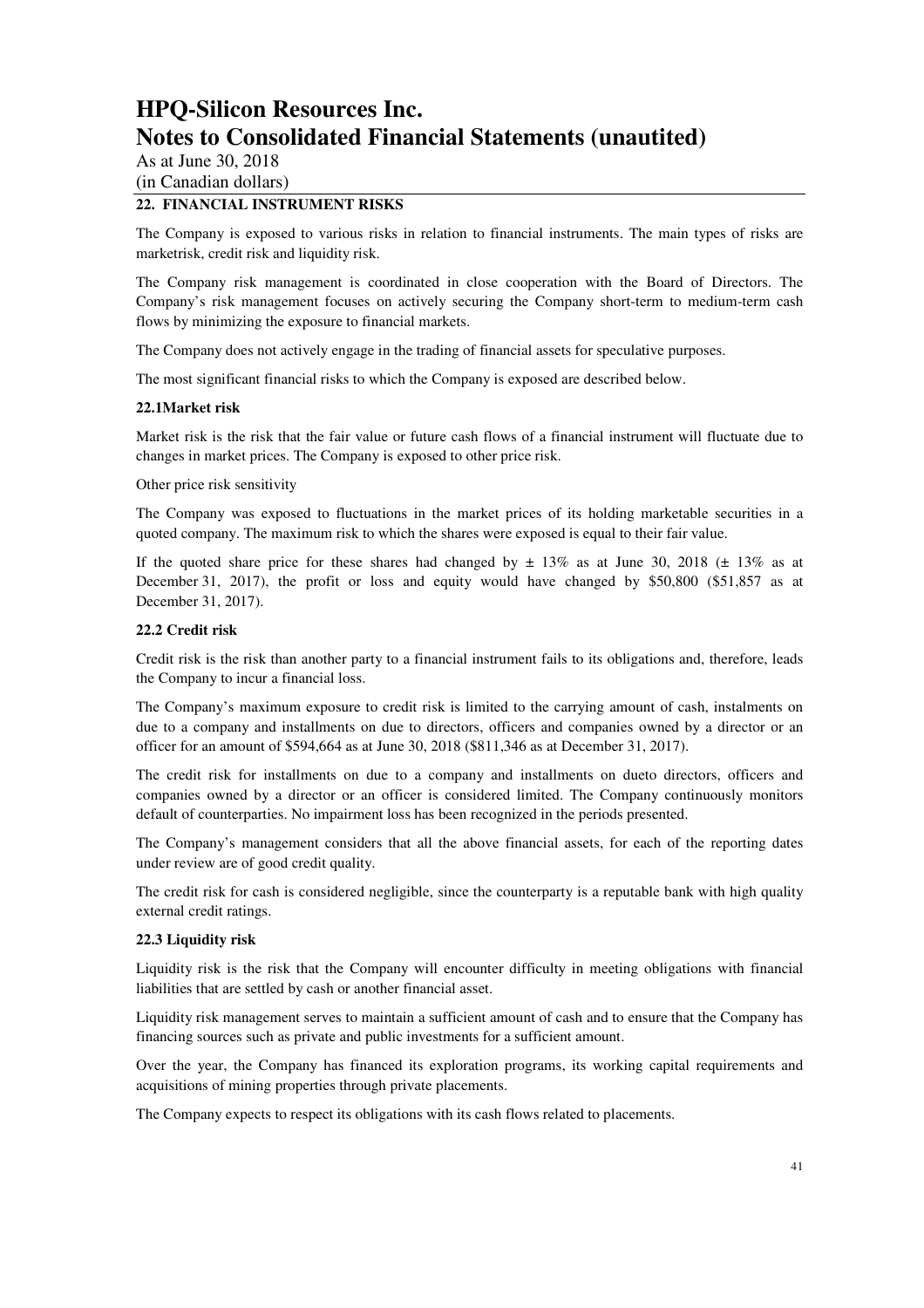As at June 30, 2018 (in Canadian dollars)

### **22.3 Liquidity risk (continued)**

Trade and other payables for an amount of \$420,633 (\$170,755 as at December 31, 2017), the note payable classified for distribution to the owners for an amount of \$180,000 (\$180,000 as at December 31, 2017) and royalties payable in the current liabilities of \$150,000 (\$150,000 as at December 31, 2017) (see Note 10) have contractual maturities ofless than twelve months. The due to directors, officers and a company owned by a director of \$1,380,641(\$1,380,641 as at December 31, 2017) have maturities until December 31, 2018. For maturities of royalties payable in the non-current liabilities, see Note 10.

The Company considers expected cash flows from financial assets in assessing and managing liquidity risk, in particular its cash.

### **23. CONTINGENCIES AND COMMITMENTS**

The Company is partially financed through the issuance of flow-through units and, according to tax rules regarding this type of financing, the Company is engaged in realizing mining exploration work.

These tax rules also set deadlines for carrying out the exploration work, which must be performed no later than the first of the following dates:

- Two years following the flow-throughfinancings;
- One year after the Company has renounced the tax deductions relating to the exploration work.

However, there is no guarantee that the Company's exploration expenses will qualify as Canadian exploration expenses, even if the Company is committed to taking all the necessary measures in this regard. Refusal of certain expenses by the tax authorities would have a negative tax impact for investors.

The Company entered into agreements with subscribers whereby the Company had to incur \$245,000 of Canadian Exploration Expenses ("CEE") before December 31, 2012. The Company had incurred \$163,875 in CEE before December 31, 2012 and an approximate balance of \$77,000 of CEE renounced to the investors was not been incurred as at December 31, 2012 and was used for other purposes than exploration expenses. The maximal contingency for the Company, in relation to non-compliance with its obligations with subscribers, is approximately \$55,000. As at February 28, 2014, the Company had produced the reductions forms related to the amount of \$77,000 in CEE renounced to the investors and that have not been incurred as at December 31, 2012.As at December 31, 2016, an amount of \$8,131 pertaining to part XII.6 taxes is included in trade accounts.

The Company entered into agreements with subscribers whereby the Company had to incur \$1,245,000 of Canadian Exploration Expenses ("CEE") before December 31, 2017. The Company had incurred \$919,296 in CEE before December 31, 2017 and an approximate balance of \$293,000 of CEE renounced to the investors was not been incurred as at December 31, 2017 and was used for other purposes than exploration expenses. The maximal contingency for the Company, in relation to non-compliance with its obligations with subscribers, is approximately \$220,000. As at February 28, 2018, the Company has produced the reductions forms related to the amount of \$293,000 in CEE renounced to the investors and that have not been incurred as at December 31, 2017. As at December 31, 2017, an amount of \$40,482 pertaining to part XII.6 taxes is included in trade accounts.